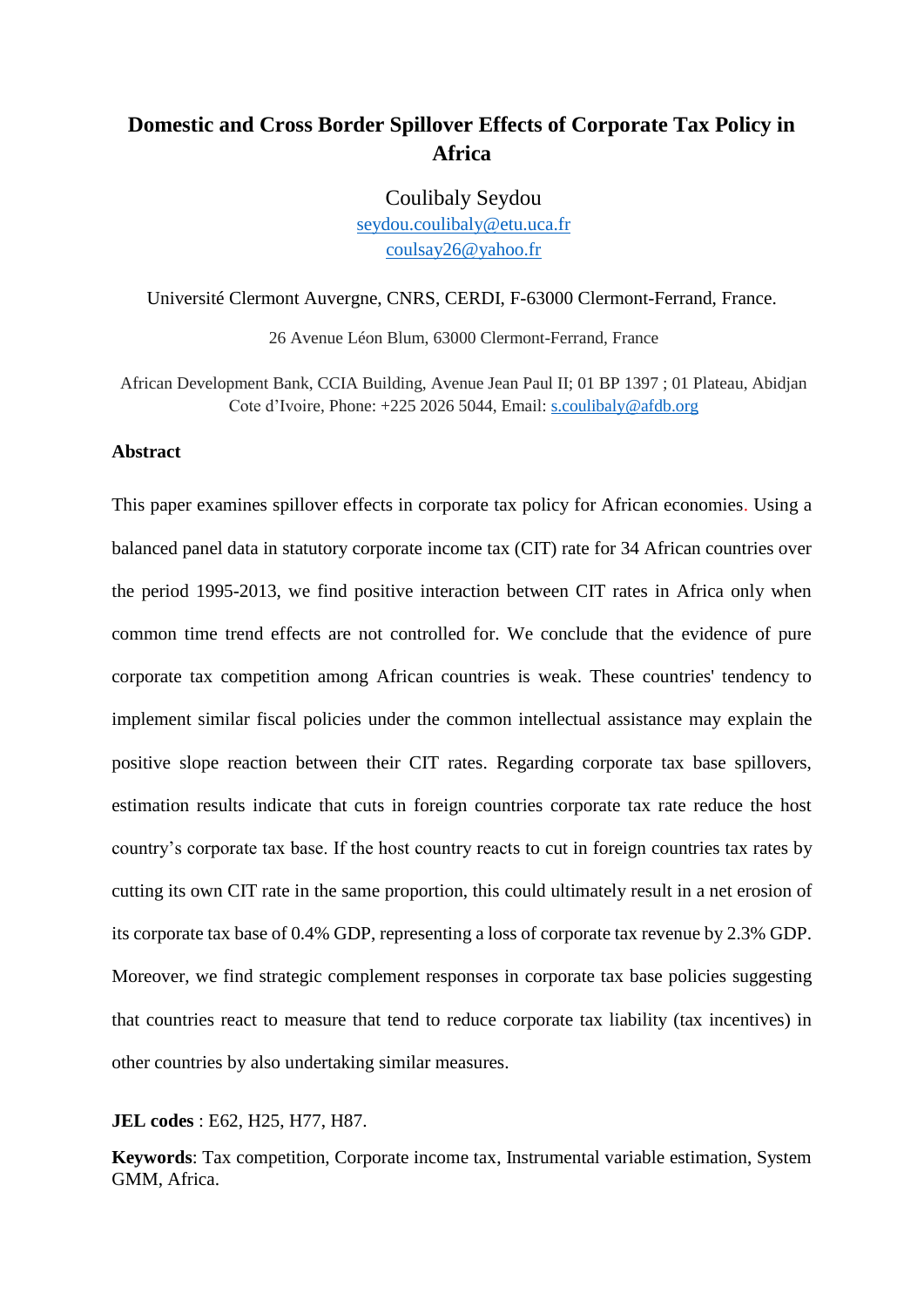### **1. Introduction**

For attracting foreign investments, countries may have strong incentives to engage in tax competition through the lowering of their corporate tax burden. From market economy perspective, competition is desirable as it could stimulate competitiveness. But, competition between countries for attracting foreign investments through special tax treatments could lead these countries to erode each other's tax revenues and thereby reducing their capacities to finance development. Corporate income tax (CIT) competition has particularly important implications for African economies because of the significant role played by the corporate income tax in tax revenue collection in these countries. The fact that corporate tax competition is likely to put downwards pressure into a key revenue source, namely corporate tax revenue is worrisome and therefore needs a particular attention. However, it is argued that tax competition may improve the efficiency of the public sector in the management of government revenue (the "starve the beast" argument). In fact, since the governments know that CIT competition is exerting downward pressures on tax revenues, they will be motivated to efficiently use the limited public revenue to properly respond to the demand of citizens and electors. International tax competition will remain for long at the heart of international taxation issues. This will be exacerbated with growing international mobility of capitals suggesting that multinationals can use transfer prices and other tax avoidance techniques to shift their real investments and profits from high tax jurisdictions to low tax jurisdictions. But they can't shift their real investments and profits out of our planet suggesting that coordination of tax rules among countries could somewhat mitigate tax competition related issues. To better understand this issue, it is important to analyze the cross-border impact of national corporate tax policies and how host governments react to changes in international corporate tax policies.

For OECD countries, Devereux et al. (2008) explain the fall in corporate tax rate by corporate income tax (CIT) rate competition between these countries. Casette and Paty (2008) find the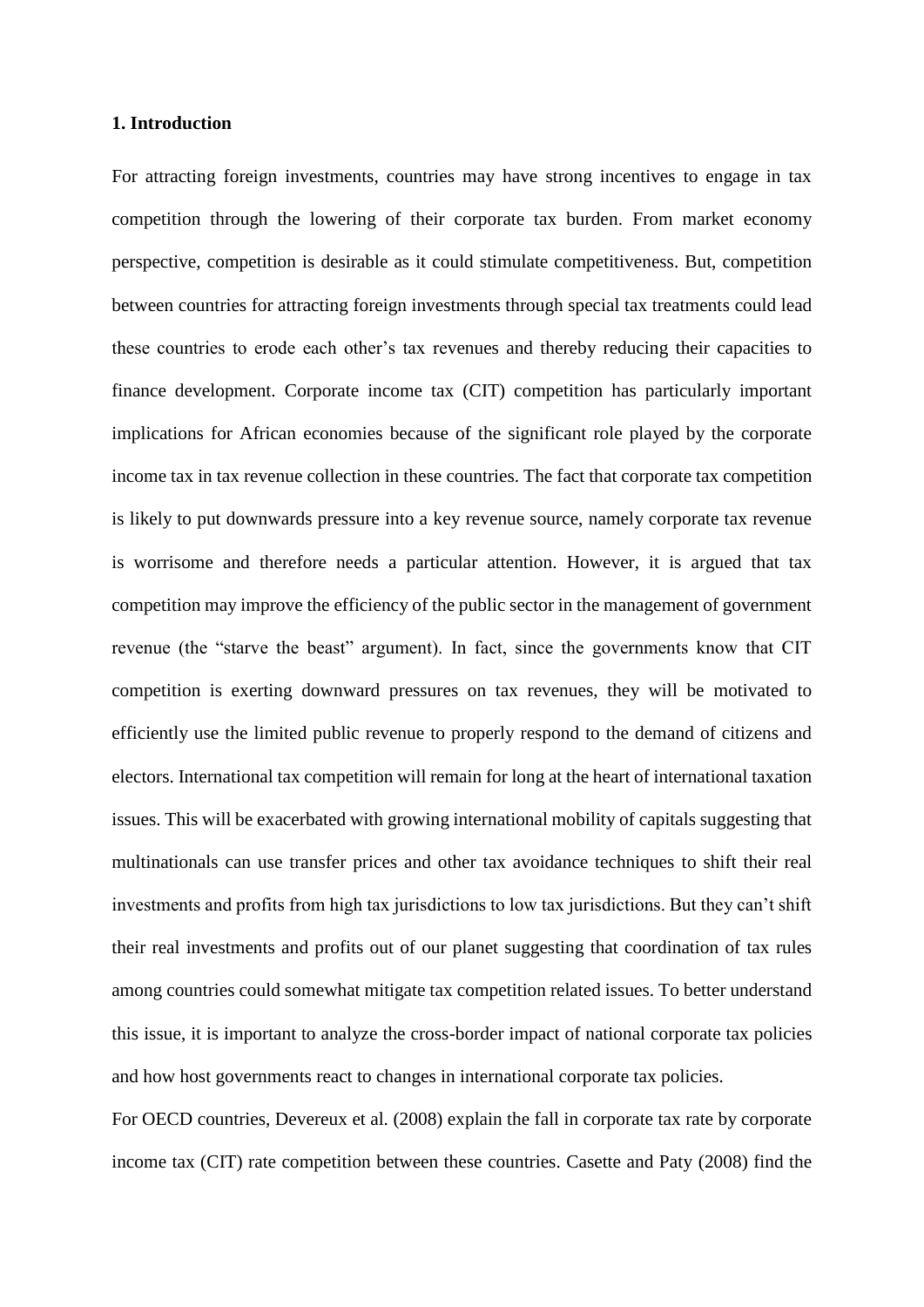existence of tax interdependence within Western European countries. These authors also find tax interactions between Western and Eastern European countries. Recently, Chen et al. (2014) test and find the existence of CIT rate competition among South Asian countries.

Except the paper of Klemm and Van Parys (2012), there is no study that has investigated on corporate tax rate interaction among African economies<sup>1</sup>. However, the analysis of Klemm and Van Parys (2012) relies on uniform weight matrix to test interdependencies among African CIT rates whereas this connection matrix is usually used to test for the existence of common policy environment which steers tax rates in the same direction not for testing the existence of pure tax competition (Caldeira et al., 2015; Casette and Paty, 2008). Furthermore, these authors test corporate tax rate competition in Africa using a panel data including Latin America and Caribbean (LAC) countries. They capture African countries through the weighting matrix attributing the value 1 for economies belonging to Africa and 0 otherwise. This approach is likely to exacerbate the heterogeneity problems and one would wonder whether the results obtained for African economies are not driven by the presence of LAC countries in the panel. Furthermore, the sample which these authors used includes 22 African economies while our regressions are carried out on 34 African countries since it is better to include as much as possible a large number of countries for getting a robust and general conclusion regarding corporate tax rate interactions between African economies. Furthermore, the extension of the sample size reduces the risk of conducting the analysis with mainly cooperative tax jurisdictions or non-cooperative fiscal jurisdictions. For instance, Tunisia and Seychelles which are often been under radar as tax havens (see Jones and Temouri, 2016) are not in the sample used by Klemm and Parys (2012) for their analysis of tax competition in Africa.

1

<sup>1</sup>Yet, as shown in figure 1 (Appendix), 34 over 36 African countries have reduced their statutory corporate tax rate from the year 1995 to 2013.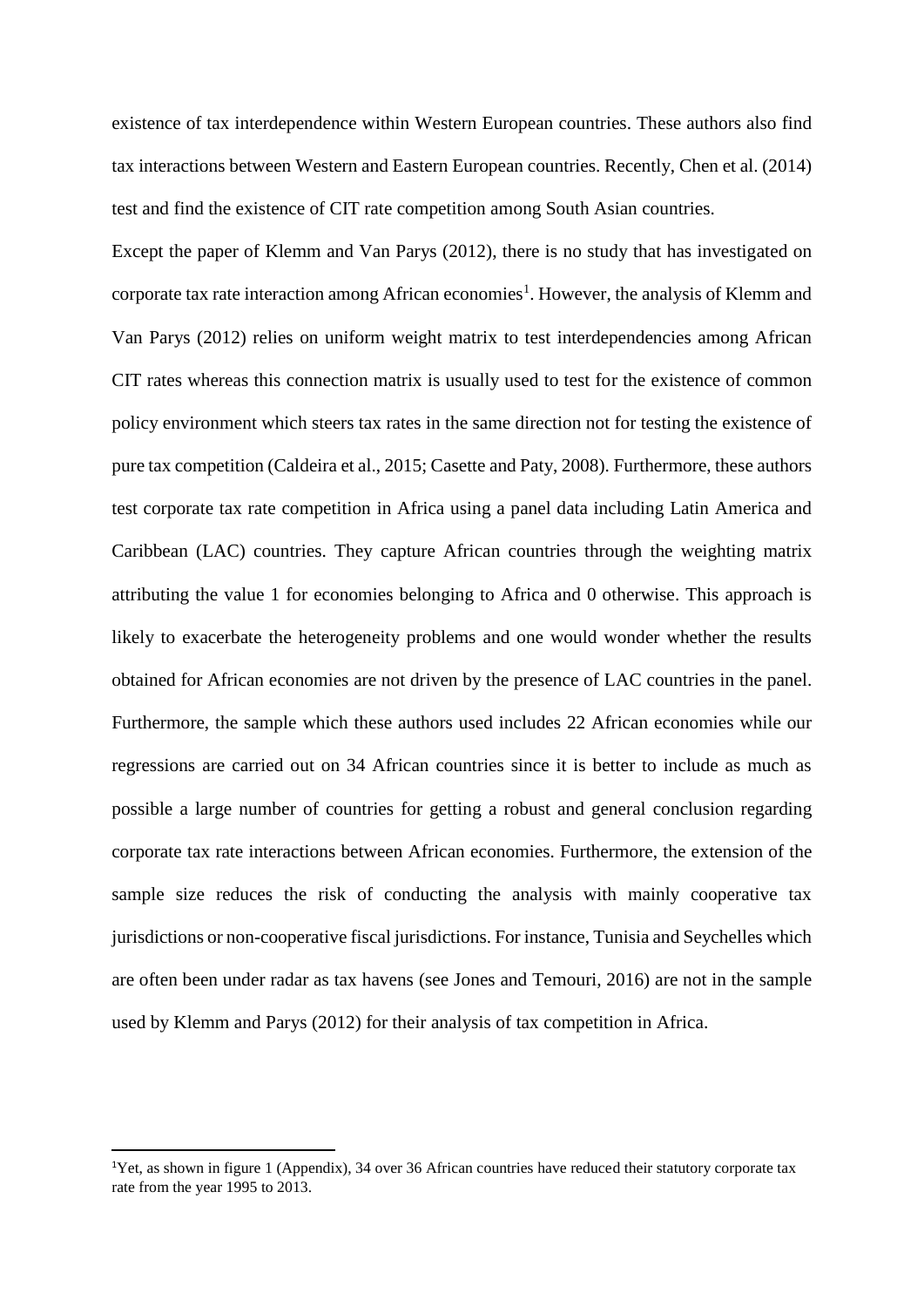Furthermore, Klemm and Van Parys (2012) have estimated two reaction functions to analyze strategic interactions in setting tax holidays and investments allowances. However, this approach does not capture the possibility for a country to react on changes in tax holidays in competing countries by changing its investments allowances rules while keeping unchanged its tax holidays and vice versa. Our study takes onboard this consideration by estimating interaction between the overall corporate tax base rather than interactions between each specific tax instrument which affects the corporate tax base. The present study therefore aims to advance the literature on tax competition through the analysis of the tax base effects of changes in foreign corporate tax rates and tax bases in Africa. In fact, tax competition could occur through interactions between tax bases on the one hand and between tax rates and tax bases of the competing tax jurisdictions on the other hand. To our knowledge, the first study that empirically tests the existence of tax competition by considering both strategic spillovers through interaction between tax rates and tax base on the one hand and between corporate tax bases among tax jurisdictions for African economies<sup>2</sup>. We emphasized that such spillovers have tax revenue implications for African countries.

The rest of the paper is structured as follows: Section 2 provides theoretical framework of a simple tax competition model. Section 3 develops the econometric methodology used to test CIT rate competition in Africa. Section 4 presents the data and discusses the choice of the tax rate variable used as tax competition tool. The section 5 presents and analyses the results obtained from the estimation of tax rates reaction function. In section 6, we turn to the analysis of corporate tax base spillover effects in Africa and the section 7 concludes the study.

1

<sup>2</sup> Experts consider that corporate income tax bases interactions are more critical than corporate income tax rate interactions between tax jurisdictions.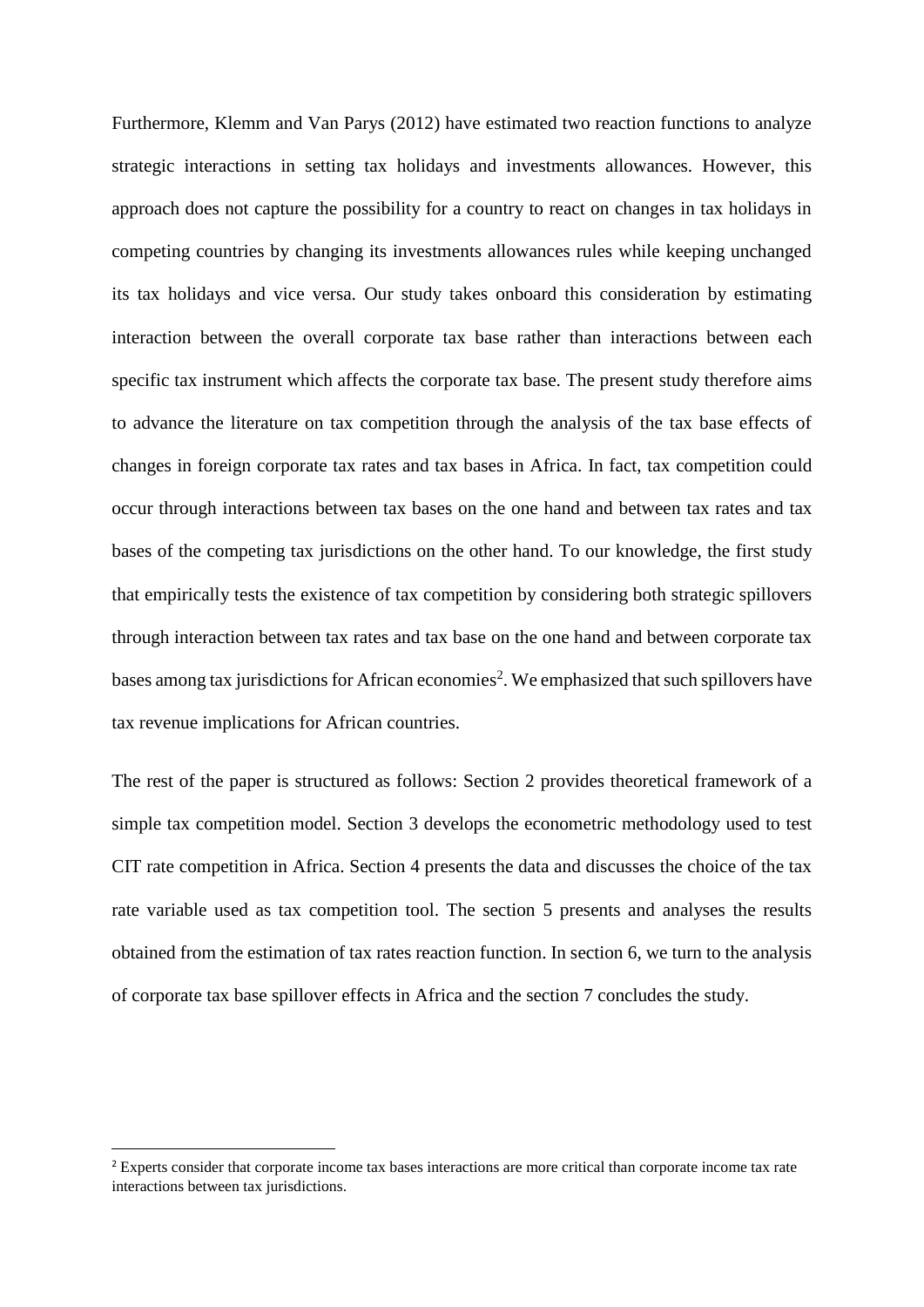### **2. A simple theoretical framework of corporate tax competition**

In a context of tax competition, a country i chooses its tax rate  $(\tau_i)$  on capital to maximize its objective function  $(S_i)$ .

The objective function  $(S_i)$  depends on the capital stock in country i  $(k_i)$ .

The utility function of country i is derived from tax revenues collected in this country (Rota Graziosi, 2018) and a representative citizen's welfare in country i.

 $S_i = U$  [C<sub>i</sub> (k<sub>i</sub>), G<sub>i</sub>, X<sub>i</sub>] +  $\tau_i$  k<sub>i</sub>

With  $C_i = [f_i (k_i) - k_i f' (k_i)] + \theta_i \delta K$  the consumption of the representative citizen.

fi(k) is the production function of the private good.  $f_i(k_i) - k_i f'(k_i)$  is the income (remuneration

of labor) with  $f'(k_i)$  the marginal product of capital in country i.

 $θ$ <sub>i</sub> δK is the revenue from capital.

 $\theta_i$  is the share of capital stock held by the representative citizen of country i.

 $G_i$  is the consumption of public goods and services. As government finances its expenditure using taxes,  $G_i$  is a function of tax rate and capital stock  $G_i(\tau_i, k_i)$ .

X<sup>i</sup> represents socio economic characteristics of country i (consumer preferences, production technology) affecting its capital taxation setting.

In a globalized world with high mobility of factors, firms are looking for the place where the after-tax return is higher to locate their productive investments.

At the equilibrium, the after-tax return from investments (r) is the same in all the countries. If we consider two countries i and j, this implies that  $r_i = f'(k_i) - \tau_j = f'(k_j) - \tau_j$ .

The first derivative of after-tax return with respect to tax rate yields:

$$
\frac{\partial r_i}{\partial \tau_i} = \vec{f}_{kk} \cdot \frac{\partial k_i}{\partial \tau_i} - 1
$$
\n
$$
\frac{\partial r_i}{\partial \tau_i} = 0 \text{ implies that } \vec{f}_{kk} \cdot \frac{\partial k_i}{\partial \tau_i} = 1 \text{ and therefore, } \frac{\partial k_i}{\partial \tau_i} = 1 / \vec{f}_{kk} < 0 \text{ since the second derivative of the}
$$

production function  $f_{kk}$  is negative (decreasing marginal productivity law).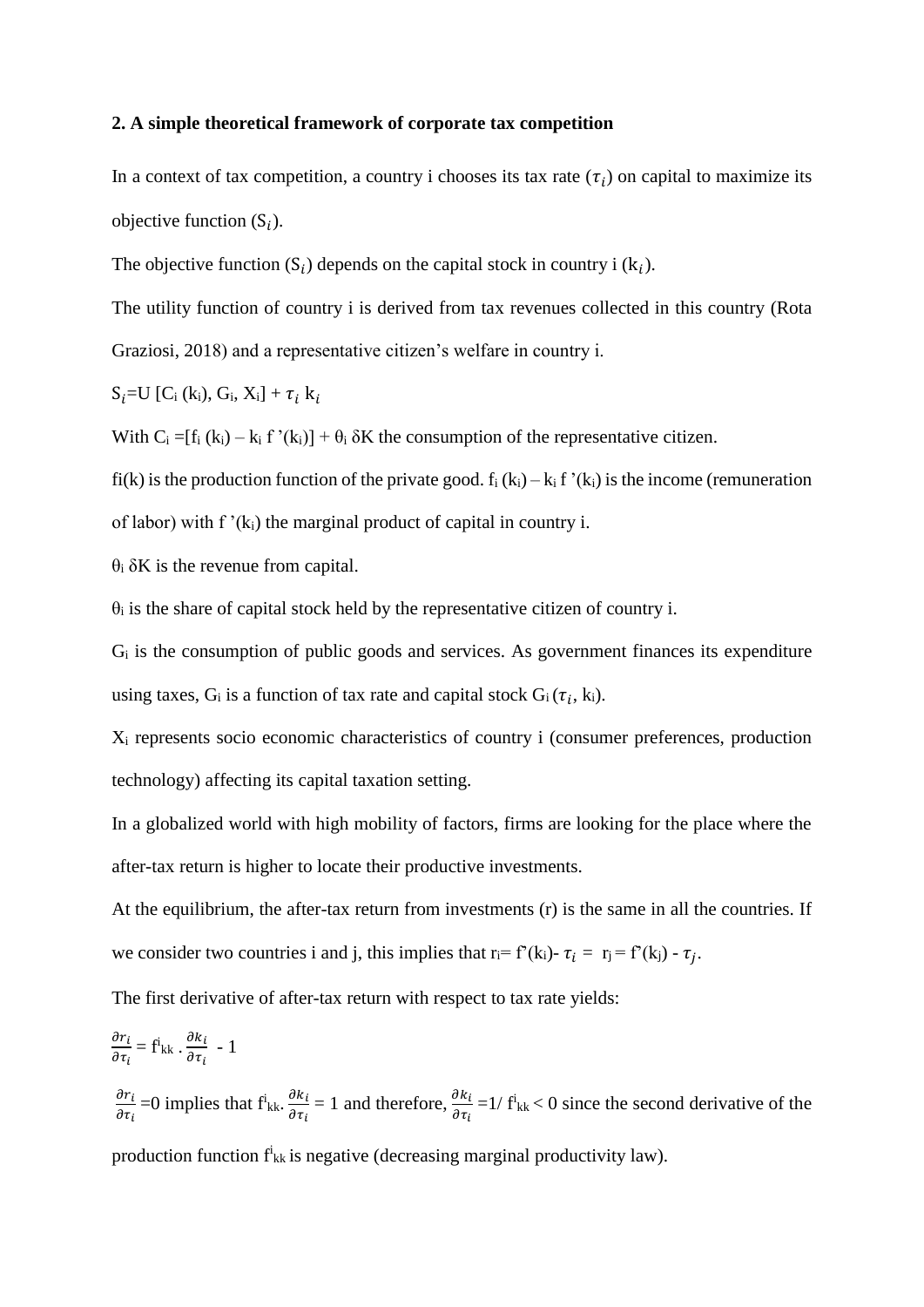The relation  $\frac{\partial k_i}{\partial \tau_i}$  = 1/ f<sup>i</sup><sub>kk</sub> < 0 suggests that the stock of capital in country i negatively react to an increase in capital taxation in country i.

Accordingly, as the global stock of capital (Kw) is assumed to be fixed at each given unit of time, the capital stock in country j will increase (everything is equal else) as capital taxation in country i increases.

We get  $K_w = K_i + K_j$  implies that  $K_i = K_w - K_i$ . A reduction in  $K_i$  may increase  $K_i$ .

In sum, the capital stock in a particular country i appear as a function of corporate tax rate in this country  $(\tau_i)$  and the corporate tax rate in other countries  $(\tau_j)$ .

K<sub>i</sub>=k
$$
(\tau_i, \tau_j.)
$$

The substitution of  $K_i$  in the utility function of the country i gives:

$$
S_i = U [C_i (k (\tau_i, \tau_j.)), G(\tau_i, k (\tau_i, \tau_j.)), X_i] + \tau_i k (\tau_i, \tau_j.).
$$

$$
\tau_i = h(\tau_j., X_i).
$$

As capital inflows increase with a decrease in corporate tax rate, each country will react to cuts in other countries tax rate by cutting its own rate to avoid the flight of capital. The slope of the tax reaction function is therefore assumed to be positive (Wildasin, 1991, pp.399-400).

### **3. Empirical analysis on the existence of CIT rate competition among African economies**

To achieve this study's objective, we specify a Nash tax reaction function (Chen et al., 2014; Devereux et al., 2008; Klemm and Van Parys, 2012) in which country's i CIT rate reacts to a change in its neighboring countries j CIT rates and a set of explanatory variables that are likely to affect its setting. Our empirical model is aligned with the model used in tax competition studies classified as "Second-Generation Direct Studies" by Leibrecht and Hochgatterer (2012) in their literature survey in tax competition. Second-generation direct studies use tax reaction functions for explicitly modeling strategic interaction in CIT rate settings between independent tax jurisdictions*.* There is strategic interaction when an action on the tax policy of country i for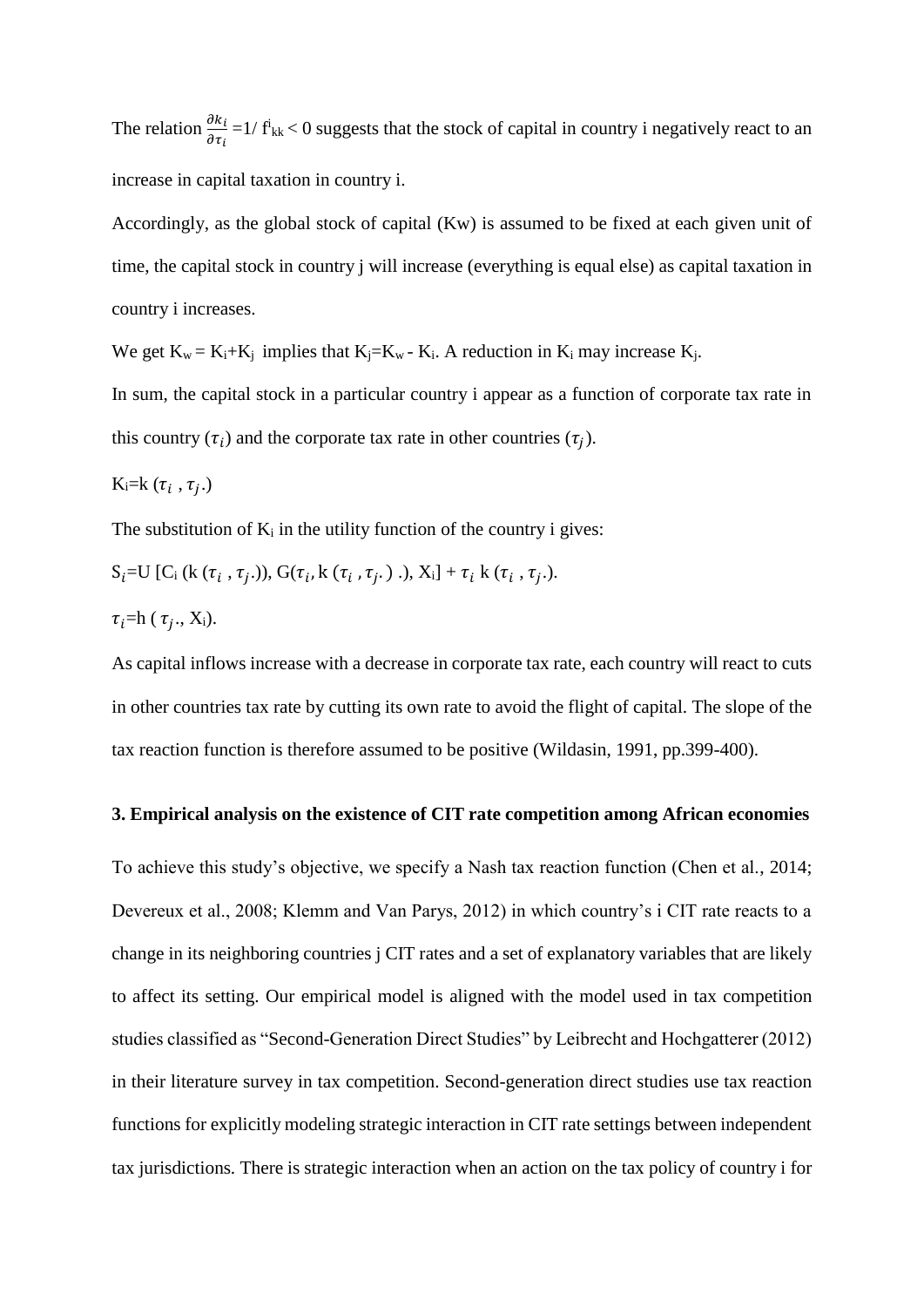attracting capital influences country j capital stock. Consequently, country j may react by modifying its tax policy toward capital attractiveness suggesting that in addition to the domestic environment that govern tax policy setting, the optimal corporate tax rate choice of country i depends on country j's corporate tax rate and vice versa (Franzese and Hays, 2009). More specifically, cut in the CIT rate of country i would lead country j to also reduce its CIT rate (Devereux et al., 2008; Franzese and Hays, 2009).

Nash games and Stackelberg games are the theoretical framework used to model strategic interactions in tax rate settings. Nash tax reaction functions type consider simultaneous tax setting strategies while Stackelberg tax reaction functions are founded on the idea that other countries (followers) react to a change in the tax rate setting of a "leader" tax jurisdiction (Altshuler and Goodspeed, 2002).

Empirically, for modeling strategic interactions, Nash game framework included among the determinant of CIT rate in country i,  $(\tau_{it})$ , the weighted average CIT rate of all countries in competition except i ( $W\tau_{it}$ ). The Stackelberg game framework included the 'leader's' lagged tax rate, among the explanatory variables of the host country's i CIT rate. The lagged tax rate is included to consider the fact that the Stackelberg leader is the first to modify its CIT rate in the tax competition game (Altshuler and Goodspeed, 2002). It should be noted that when the lagged tax rate for the host country i and the weighted average tax rate for the competing countries except the country i are simultaneously included among the set of explanatory variables of a tax reaction function, this result to an empirical model called 'mixed Nash and Stackelberg models').

Algebraically, the empirical model used to test the existence of CIT rate competition between African countries is as follows:  $\tau_{it} = \rho(W \tau_{jt}) + \beta_1 X_{it} + \mu_i + \lambda_t + \varepsilon_{it} (1)$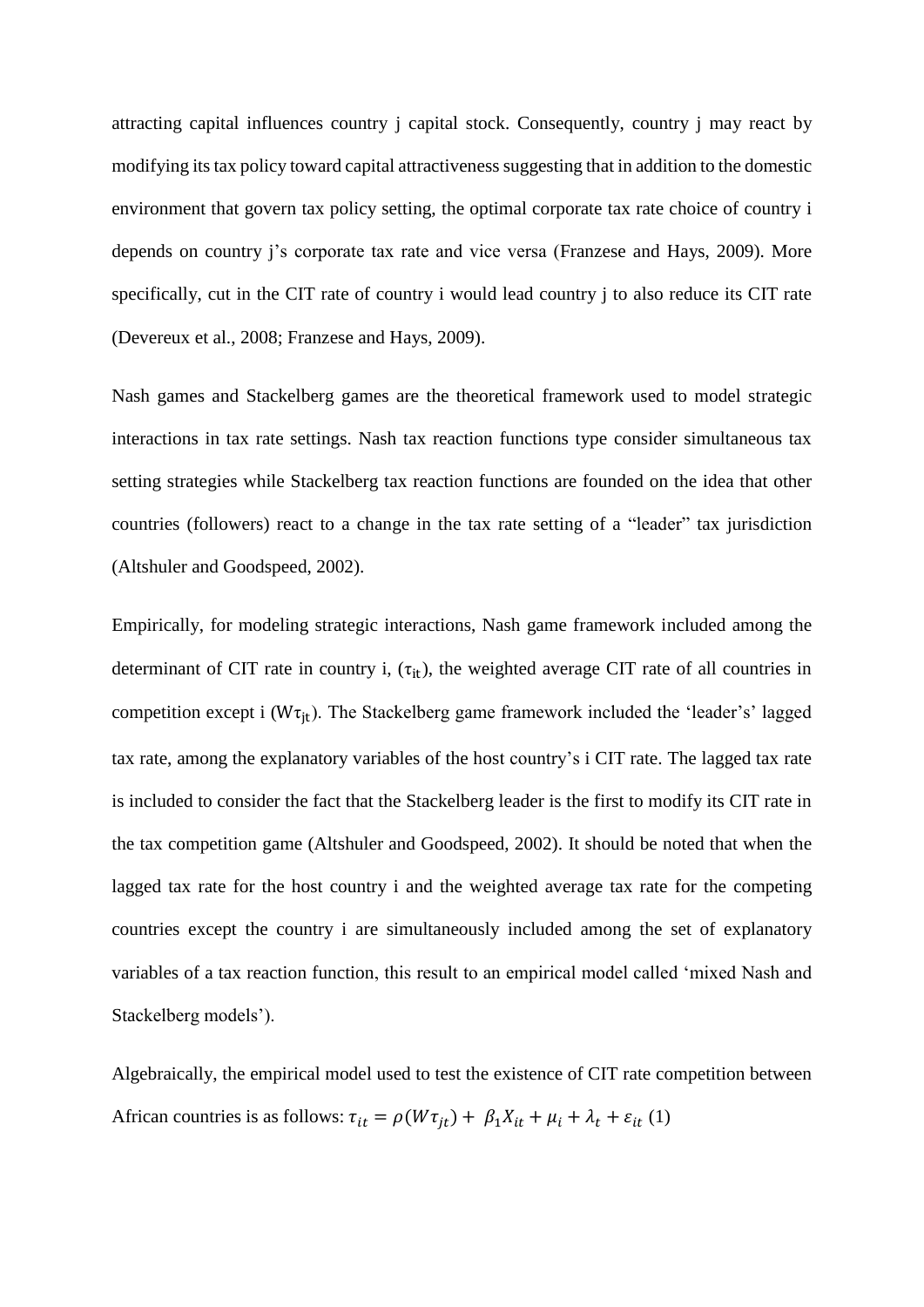Where  $\tau_{it}$  is the statutory CIT rate in country i at the year t.  $W\tau_{it}$  corresponds to other countries' CIT rates  $\tau_{jt}$  multiplied by the spatial weighting matrix W<sup>3</sup>.  $\rho$ , is the spatial autocorrelation coefficient.  $X_{it}$  represents macroeconomic variables that are likely to affect CIT rate setting. These control variables include GDP per capita, trade openness, government consumption and population (Klemm and Van Parys, 2012). A government may lower the corporate tax burden while trying to maintain the tax revenues at a constant level to ensure the provision of public goods and services. Tax revenues is, therefore, a relevant control variable.  $\mu_i$  is the country fixed effects to control for unobserved country heterogeneity, while  $\lambda_t$  is country specific time trend included to control for common shocks affecting African economies each year.  $\varepsilon_{it}$  is the independent and identically distributed error term.

Because countries may influence each other in setting CIT rate,  $W\tau_{it}$  is potentially endogenous in equation (1). If the endogeneity issue of the spatially lagged dependent variable is not addressed in the estimation of equation 1, it would lead to overestimate the interaction term  $\rho$ . We use an instrumental variable (IV) technique to address this endogeneity issue. We included some controls to explain the host country's CIT rate. This suggests that the same controls variables for abroad countries also impact the CIT rate in these countries (the endogenous variable). Accordingly, the impact of these variables on the host countries corporate tax rate will transit via the average CIT rate in foreign countries. In such setting, the control variables in other countries could be used as instrumental variables for the average CIT rate in foreign countries. We therefore follow the literature on tax competition and use as instruments for the average CIT rate in foreign countries, the average weighted of the control variables excepted tax revenues<sup>4</sup> in abroad countries (Chen et al., 2014; Devereux et al., 2008; Klemm and Van Parys, 2012; Overesch and Rincke, 2011). For each control variable  $x_{it}$ , the

**.** 

<sup>4</sup>Because of missing observations in this variable, the weighted average tax revenue in the others countries cannot be computed.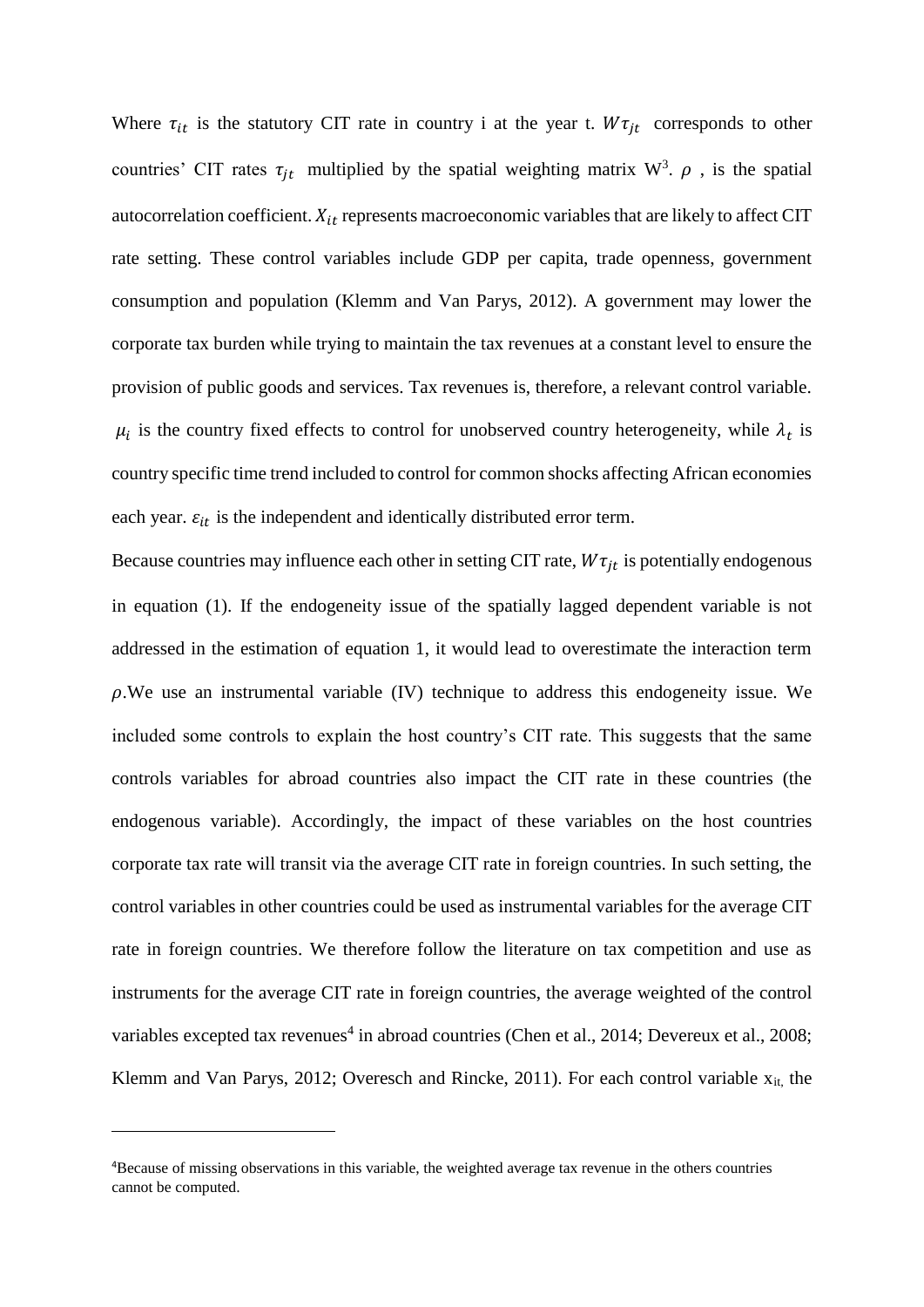weighted average for others countries is calculated as follows:  $\bar{x}_{it} = \sum_{j \neq i} w_{ij} x_{jt}$ , with  $w_{ij}$  the connection matrix<sup>5</sup> between the control variable in hand in the host country i  $(x<sub>it</sub>)$  and in others countries  $(x_{it})$ .

### **Control variables**

In order to properly isolate the effect of tax competition on the host country's CIT rate, we need to control for the effect of key drivers of changes in CIT rate. Following the literature on corporate tax competition among countries, we include as control variables: trade openness, GDP per capita, total population, government consumption (Chen et al, 2014; Devereux et al, 2008; Hufe, 2014; Klemm and Van Parys, 2012).

### **Trade openness**

Trade openness is employed as a proxy of economic openness to control for the impact of the exposure of the country to trade and competition for foreign capitals. We use imports, exports and GDP data from PWT9.0 to calculate trade openness as the sum of imports and exports in proportion of GDP. The relationship between trade openness and CIT rate is expected to be negative since preferences for international trade may put downwards pressure on CIT rates for stimulating the country's competitiveness. Nonetheless, as trade liberalization policies often induce cuts in tariffs and thereby losses in trade taxes revenues (Baunsgraad and Keen, 2010), Government may try to compensate for these losses in trade taxes by increasing corporate income tax revenue, through an increase in the CIT rate. To sum up, the impact of trade openness on CIT rate is a priori unknown.

### **GDP per capita**

1

<sup>&</sup>lt;sup>5</sup> We multiply the control variable by the same weighting matrix used for the spatially lagged dependent variable.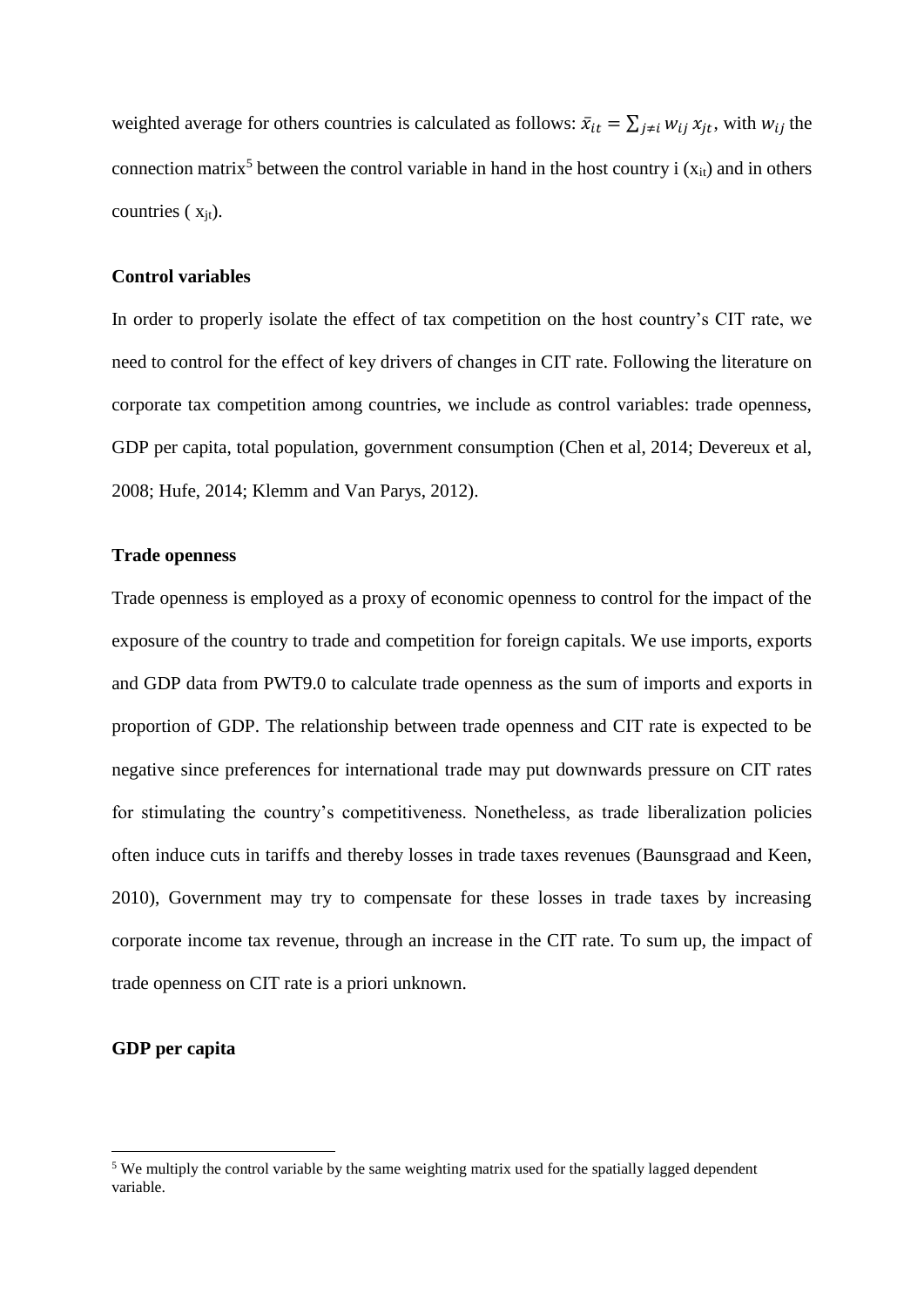GDP per capita is used to measure the state level of development. An increase in the level of GDP per capita can be an attractive factor for foreign investors and therefore puts the government into strong position for increasing or maintaining unchanged its CIT rate. Moreover, countries with higher level of GDP per capita are more able to construct infrastructures and set up other non-tax factors that are key drivers of FDI such that these countries do not need to cut their CIT rate for attracting FDI. However, if the higher level of GDP per capita is mainly driven by few sectors in the economy like in some natural resources and raw materials dependent African countries, the government can cut corporate tax rate for attempting to attract foreign investment in the less developed sectors in order to boost their contribution to the national income. These considerations make somewhat difficult the prediction of the nature of the relationship between GDP per capita and CIT rate.

### **Total population**

Total population is used as proxy of the size of the country for considering the fact that larger countries have less incentive to engage in tax competition since they are potentially the losers of cuts in CIT rates (IMF, 2014). Clearly, the increase of demand in public goods and services that follows a raise in the population size is likely to lead government to increase the corporate tax rate for responding to the growing demand for public goods and services. Moreover, governments of countries with large population size are in power position to insist on the level of CIT rate they judge acceptable to be applied to market seeking FDI (Durst, 2018). We therefore expect that CIT rate will be positively related to the population.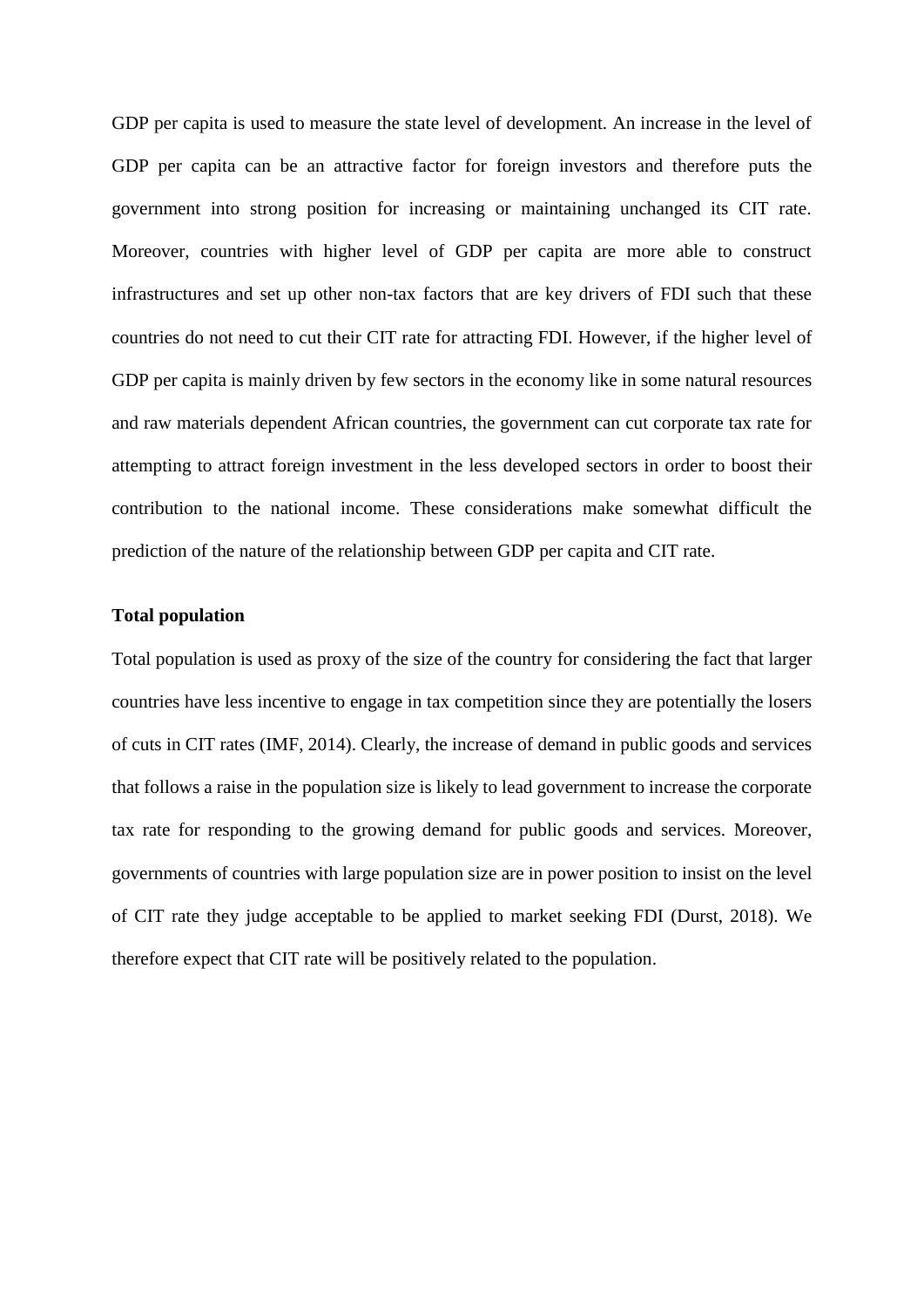### **Government consumption**

Government consumption expenditure is included to control for the effect of the government financing needs. The sign of the effect of government consumption expenditure on CIT rate is difficult to predict because government may satisfy its revenue needs by increasing taxes. However, with high demand for revenues, the government may choose to reduce CIT rate to attract tax base.

### **Time fixed effects**

In econometric model, time dummies are usually included to control for shocks that affect all countries in each year. However, including time dummies in our specification is equivalent to include the average corporate tax rate of all countries (Klemm and Van Parys, 2012) Accordingly, the following equation would be estimated:  $CIT_{it} = \rho WCTT_{it} + CT_t + X\beta + \epsilon$ , with  $CT_{it}$  the corporate tax rate for country i at the year t; and  $WCT_{it}$  the weighted average tax rate of all the other countries (except the host country i) in year t and  $\text{CIT}_t$  the average tax rate of all countries in year t. One cannot doubt on the fact that  $WCIT_{it}$  and  $CIT_t$  are highly correlate making therefore hard the identification of the true impact of each of these two variables. To

circumvent this problem, the literature suggested using linear time trend instead of including time dummies (see Klemm Van Parys 2012; Devereux et al, 2008). We therefore include time trend to control for potential common trend followed by the African countries in corporate taxation.

### **4. Data and Sample**

We extract statutory CIT rates data from the Tax Rate Database of the International Monetary Fund, Fiscal Affairs Department (IMF-FAD). Data on GDP per capita are directly collected from the World Development Indicators (WDI) database of the World Bank. Data on Trade openness (calculated as the sum of imports and exports in proportion of GDP), government consumption and population are taken from the database Penn World Table, version 9.0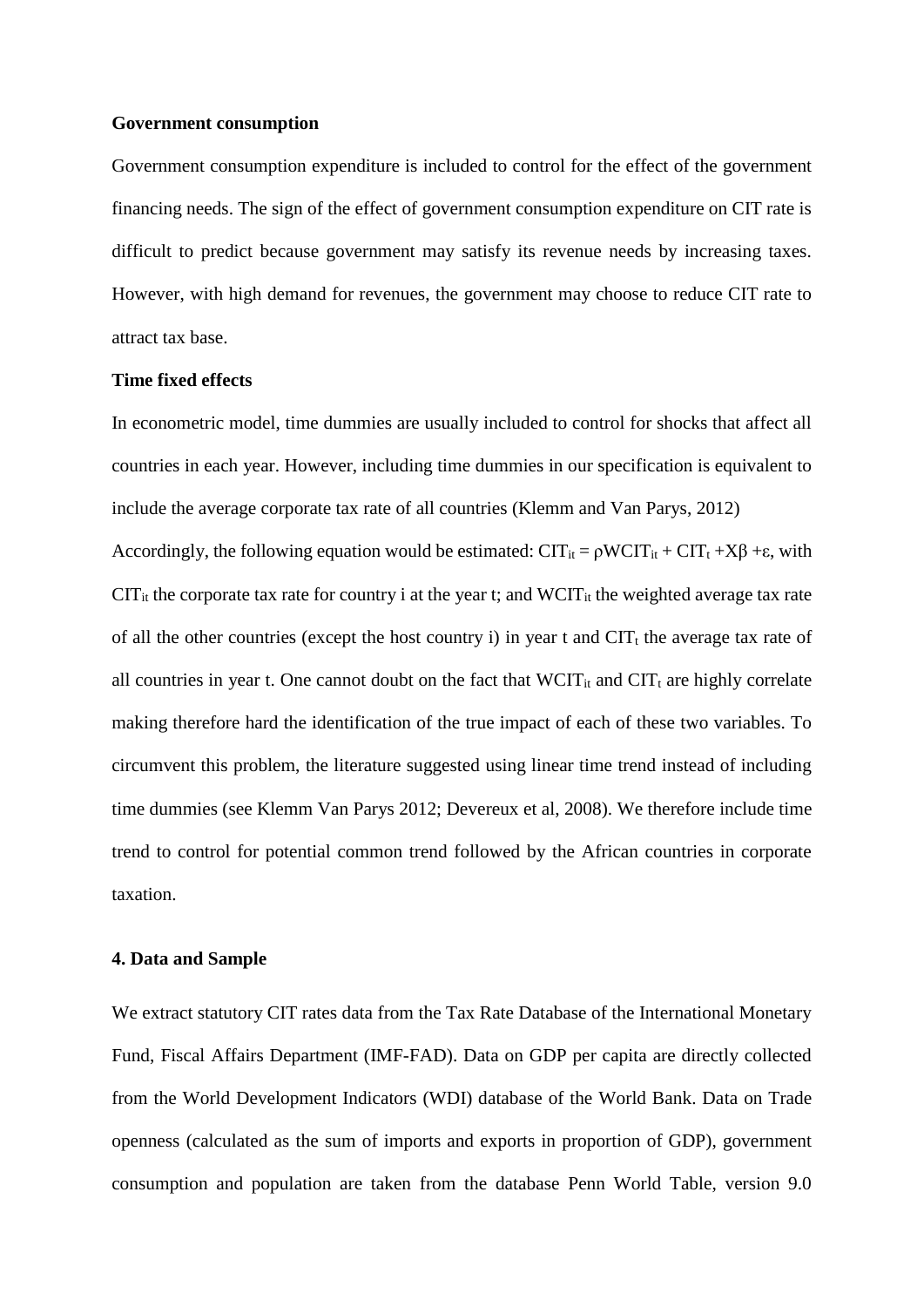(PWT9.0) (Feenstra et al., 2015). Total tax revenue data are extracted from the Government Revenue Database of the International Conference on Taxation and Development-(ICTD-GRD) (Prichard et al., 2014). Finally, we obtain a balanced panel data in CIT rate for 36 countries<sup>6</sup> over the period 1995-2013<sup>7</sup>. The construction of balanced panel data for CIT rate is motivated by the fact that an unbalanced panel would cause year to year variations of the main explanatory, namely the average of CIT rate variables in other countries because of a change in the sample composition. In order to make sure that all variability in the weighted average tax rate is the result of tax policy, not sample composition, we base the calculation of the weighted averages tax rate only on a fully balanced panel in terms of the tax rate variables.

Descriptive statistics on all the variables are displayed in table 1 below. The average CIT rate in Africa is 33.4% with a minimum rate of 15% and a maximum rate of 60% (the maximum tax rate is observed in Sudan).

**.** 

<sup>&</sup>lt;sup>6</sup> The list of countries is given in appendix.

 $\frac{7}{1}$  According to the experts, this period corresponds to the time when most of the corporate tax rate changes took place in Africa.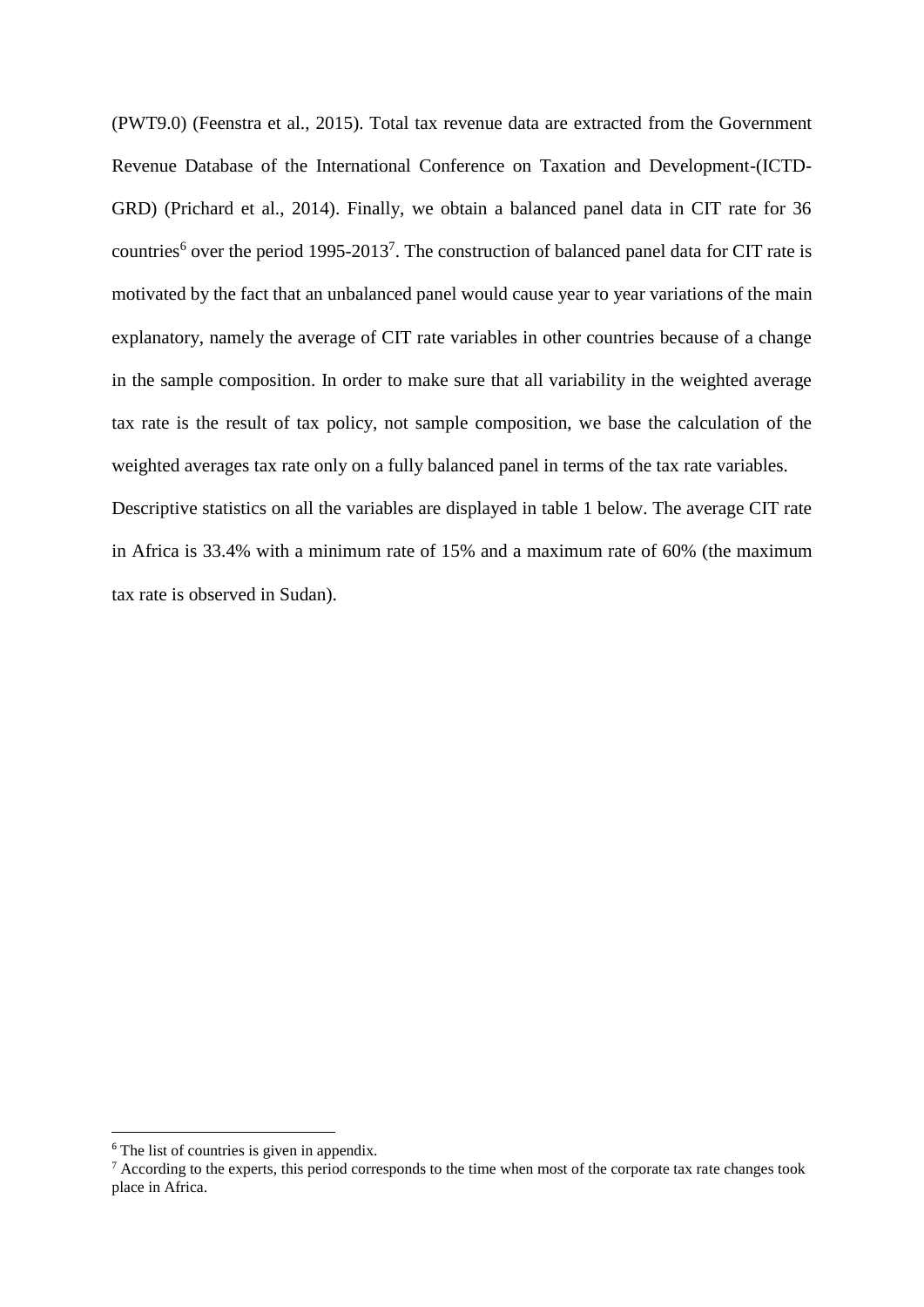| Variable                | Obs | Mean     | Std. Dev. | Min       | Max      |
|-------------------------|-----|----------|-----------|-----------|----------|
| CIT rate                | 646 | 33.404   | 6.650     | 15        | 60       |
| PIT rate                | 477 | 35.716   | 10.884    | 10        | 78       |
| CIT base                | 332 | 11.245   | 13.623    | .0124     | 102.025  |
| GDP per capita          | 646 | 2384.448 | 2633.004  | 168.931   | 13160.21 |
| Agriculture value added | 628 | 21.270   | 13.218    | 1.954     | 57.723   |
| Trade openness          | 646 | 78.584   | 37.590    | 14.772    | 225.043  |
| Natural resources rents | 629 | 13.776   | 16.008    | .002      | 77.054   |
| Inflation               | 646 | 62.518   | 980.179   | $-18.222$ | 24411.03 |
| FDI net inflows         | 646 | 4.138    | 5.795     | $-8.589$  | 43.329   |
| Government consumption  | 646 | 17.694   | 14.514    | .634      | 109.008  |

### **Table 1: Summary statistics.**

Source: Author's calculations from IMF-FAD, ICTD-GRD, PWT9.0 and WDI.

### **4.1 The relevant tax rate competition instrument**

The statutory corporate tax rate (STR), the effective average corporate tax rate (EATR) and the effective marginal corporate tax rate (EMTR) are three potential candidates for being tax competition tool. The effective average corporate tax rate proxied by the ratio of corporate tax revenues to GDP is not a perfect measure because it is affected by all the factors that influence the GDP and therefore some factors outside the control of the government (Devereux et al., 2008).

For African economies, the required data (interest rate, allowances rules) to calculate EMTR, the tax rate applied to marginal investment, are quite difficult to collect over long periods. Alternatively, our choice falls on the STR. The STR is a highly visible and simple indicator comparable across countries of a corporate income tax structure (Keen and Mansour, 2010),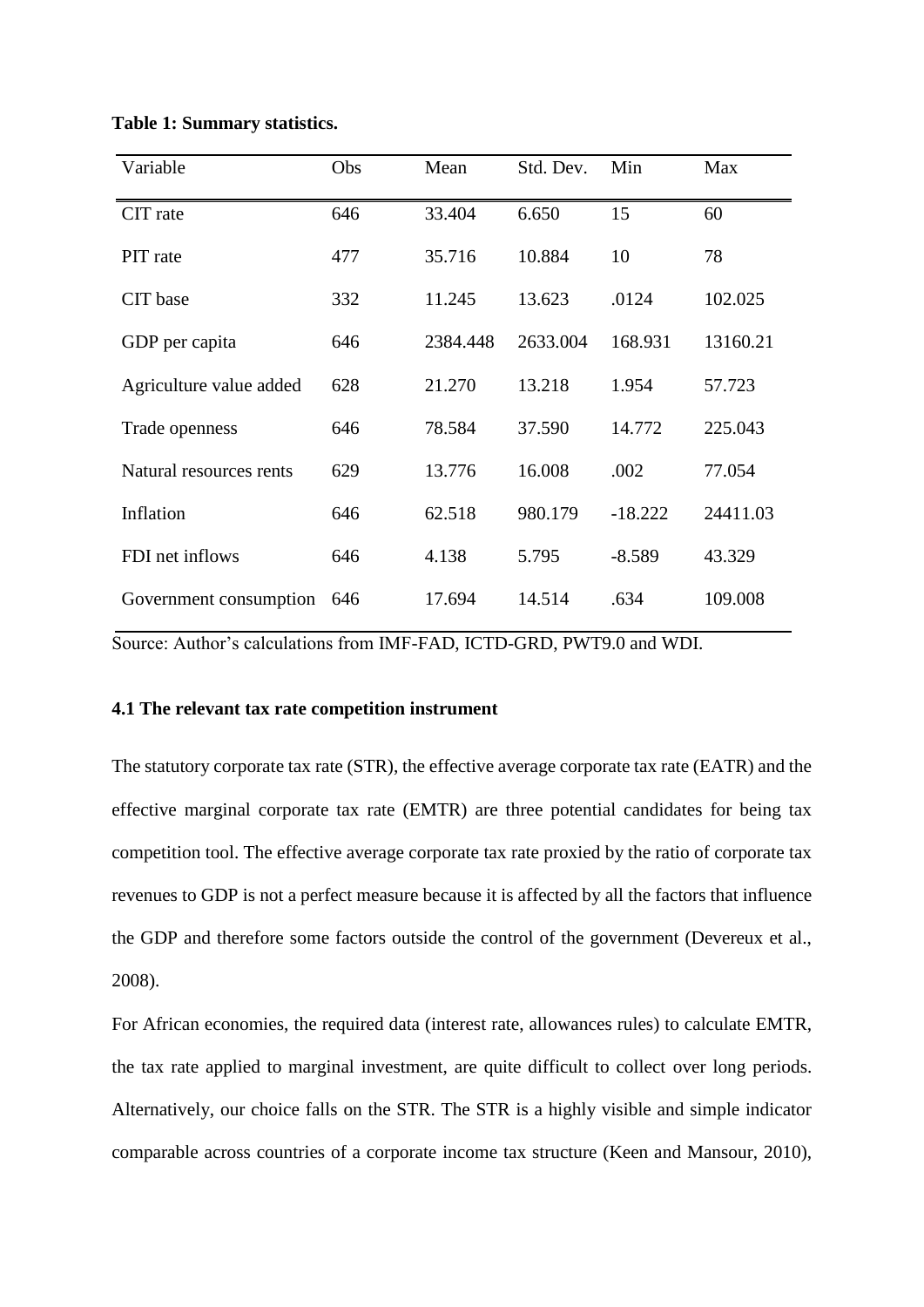and it reflects the intent of decisions makers (Chen et al., 2014). Moreover, the STR is most relevant for profits shifting behaviors across tax jurisdictions (Keen and Mansour, 2010). Furthermore, because of the high correlation between statutory CIT rate, effective rates and special regimes (IMF, 2014, Keen and Mansour, 2010), we believe that our approach is acceptable and suitable for the purpose of the present study.

In figure 2, we present time series for the corporate income tax rate in the sample of African countries under investigation over the period 1995-2013. Figure 2 shows a tendency towards lower corporate income tax rates in Africa. Overall, the average corporate income tax rate declined from 38. 4% in 1995 to 29.1% in 2013.

**Figure 2: Trends in statutory corporate income tax rates**



**Source: Author's calculations from IMF-FAD.**

For the same sample of African economies under investigation, we count the number of occurrences of cuts in corporate tax rate from the year 1995 to 2013. As reported in table 2, the countries under consideration in this study have recorded 76 reductions of CIT rate over the period 1995-2013. The largest number of cuts in CIT rate is observed for Madagascar (8 times)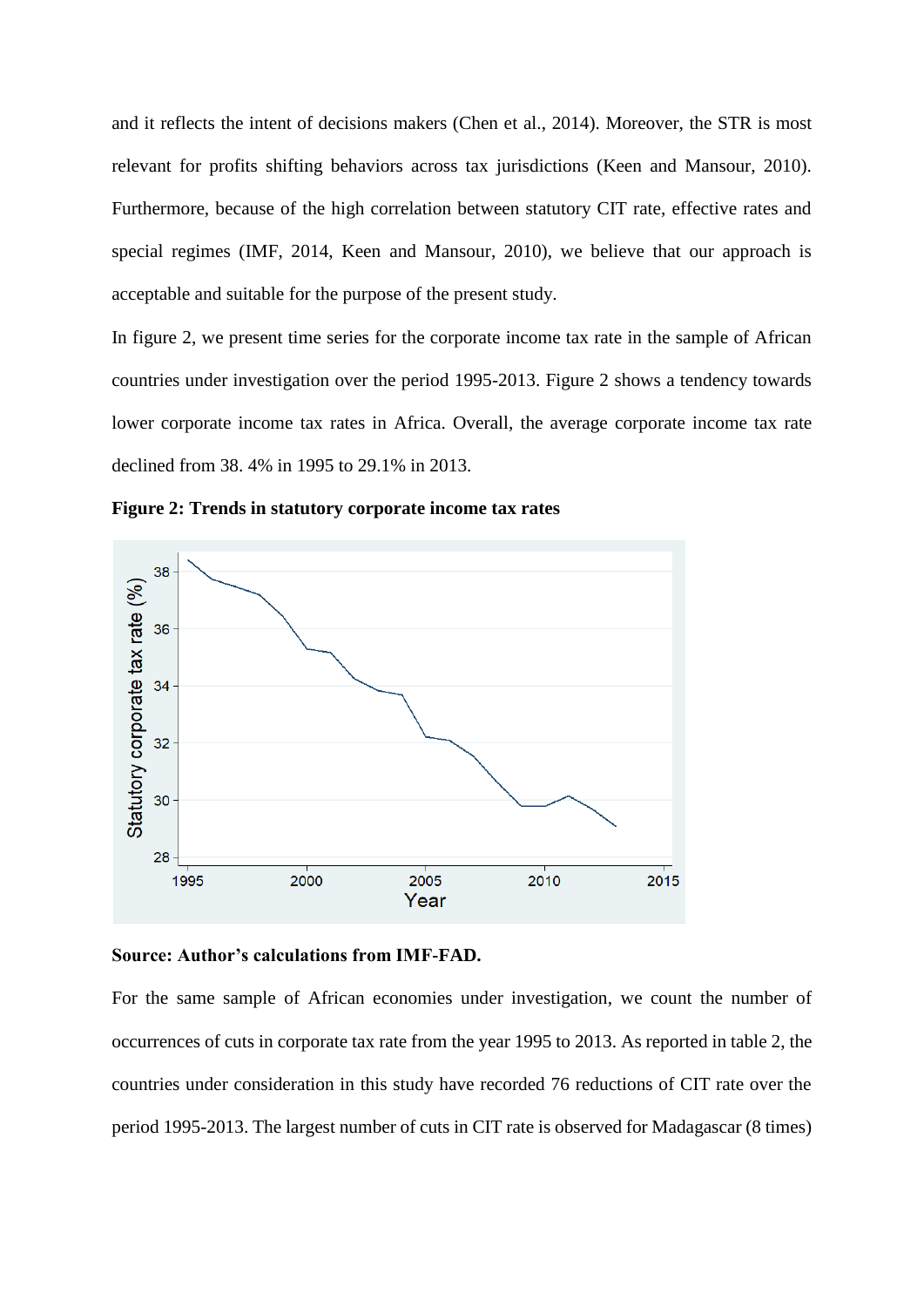followed by the Republic of Congo (6) and then by South Africa, Sudan, Ethiopia and Zimbabwe which have reduce for times their CIT from 1995 to 2013.

|               |                  | Occurrence of cuts in CIT Occurrence of an Increase in CIT Occurrence of changes in CIT |                  |
|---------------|------------------|-----------------------------------------------------------------------------------------|------------------|
| Country       | rate             | rate                                                                                    | rate             |
| Algeria       | $\overline{2}$   | $\overline{0}$                                                                          | $\overline{2}$   |
| Angola        | $\mathbf{1}$     | $\overline{0}$                                                                          | $\mathbf{1}$     |
| Botswana      | 1                | $\overline{0}$                                                                          | 1                |
| Burkina faso  | $\overline{4}$   | 1                                                                                       | 5                |
| Cabo verde    | 3                | 0                                                                                       | 3                |
| Cameroon      | $\boldsymbol{0}$ | $\boldsymbol{0}$                                                                        | $\boldsymbol{0}$ |
| Comoros       | $\overline{c}$   | $\mathbf{0}$                                                                            | $\overline{c}$   |
| Congo         | 6                | $\boldsymbol{0}$                                                                        | 6                |
| Côte d'Ivoire | $\overline{2}$   | $\overline{0}$                                                                          | $\overline{2}$   |
| Egypt         | $\mathbf{1}$     | $\overline{c}$                                                                          | 3                |
| Ethiopia      | $\overline{4}$   | $\mathbf{1}$                                                                            | 5                |
| Gabon         | $\overline{2}$   | $\mathbf{0}$                                                                            | $\overline{2}$   |
| Ghana         | $\overline{2}$   | $\overline{0}$                                                                          | $\overline{2}$   |
| Guinea        | 0                | $\boldsymbol{0}$                                                                        | $\boldsymbol{0}$ |
| Kenya         | $\overline{2}$   | $\boldsymbol{0}$                                                                        | $\overline{c}$   |
| Lesotho       | $\overline{c}$   | $\boldsymbol{0}$                                                                        | $\overline{2}$   |
| Madagascar    | 8                |                                                                                         | 9                |
| Malawi        | $\overline{c}$   |                                                                                         | 3                |
| Mali          | 1                | $\mathbf{0}$                                                                            | 1                |
| Mauritania    | $\overline{2}$   | $\overline{0}$                                                                          | $\overline{2}$   |
| Mauritius     | $\overline{2}$   |                                                                                         | 3                |
| Morocco       | $\mathbf{1}$     | $\overline{0}$                                                                          | $\mathbf{1}$     |
| Mozambique    | $\overline{2}$   | $\overline{0}$                                                                          | $\overline{2}$   |
| Namibia       | $\overline{2}$   | $\mathbf{0}$                                                                            | $\overline{2}$   |
| Nigeria       | 1                | $\theta$                                                                                | 1                |
| Senegal       | $\overline{c}$   | 1                                                                                       | 3                |
| Seychelles    | 1                | $\boldsymbol{0}$                                                                        | 1                |
| South Africa  | $\overline{4}$   | 1                                                                                       | 5                |
| Sudan         | $\overline{4}$   | $\mathbf{1}$                                                                            | 5                |
| Swaziland     | 1                | $\boldsymbol{0}$                                                                        |                  |
| Tanzania      | $\mathbf{1}$     | $\boldsymbol{0}$                                                                        | 1                |
| Togo          | $\overline{3}$   | $\mathbf{1}$                                                                            | $\overline{4}$   |
| Tunisia       | 1                | $\mathbf{0}$                                                                            | 1                |
| Uganda        | $\mathbf{0}$     | $\overline{0}$                                                                          | $\overline{0}$   |
| Zambia        | $\boldsymbol{0}$ | $\mathbf{0}$                                                                            | $\mathbf{0}$     |
| Zimbabwe      | $\overline{4}$   | 1                                                                                       | 5                |
| Total         | 76               | 12                                                                                      | 88               |

**Table 2: Occurrences of changes in CIT rate for African economies, 1995-2013.**

Source: Author's calculations using data on CIT rate from IMF-FAD.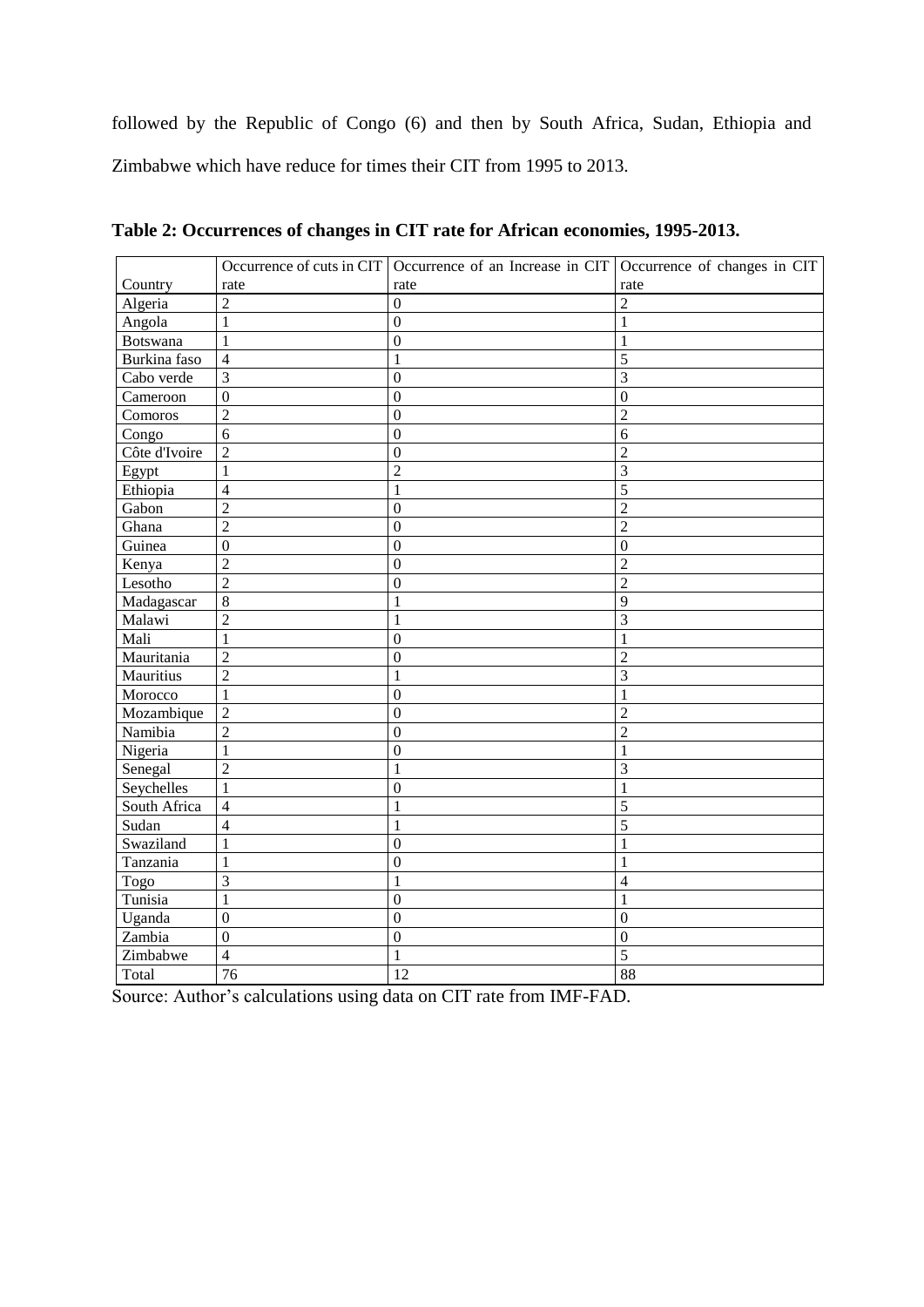### **4.2 The choice of the spatial weighting matrix**

We discuss in this paragraph the choice of the connectivity matrix for exploring CIT rate interaction between countries.

The contiguity matrix could be used as the spatial weighting matrix. The elements of the contiguity matrix are equals to 1 if the two spatial units share a common border and 0 otherwise. However, we do not use contiguity matrix as the spatial weighting matrix in our analysis for several reasons. First, with contiguity matrix, islands would have no neighbors. Second, because our dataset is not complete some countries may have no neighbors. Furthermore, basically, tax competition for attracting foreign investments is not restricted between first-order neighbors suggesting that contiguity matrix is not the appropriate weighting matrix to test for CIT rate interactions between tax jurisdictions (Klemm and Van Parys, 2012).

Previous studies on tax competition use geographic distance weighting matrix (Chen et al., 2014; Klemm and Van Parys, 2012; Overesch and Rincke, 2011) and economic distance weighting scheme. The rationale behind the use of geographic distance weighting matrix is related to the fact that geographically close countries are more relevant tax competitors since productive capitals are highly mobile between geographically close countries due to the relative lower cost of transport and information. This is in line with the first law of geography: "Everything is related to everything else, but near things are more related than distant things" (Tobler, 1970: 236) explaining the wide use of geographical inverse distance in spatial econometrics for measuring connectivity.

Algebraically, after standardisation, the weights  $w_{i,j}$  of the geographic distance weighting matrix are given as follows:

$$
w_{ij} = \begin{cases} \frac{1/d_{ij}}{\sum_j 1/d_{ij}}, & \text{for } i \neq j \\ 0, & \text{for } i = j \end{cases}
$$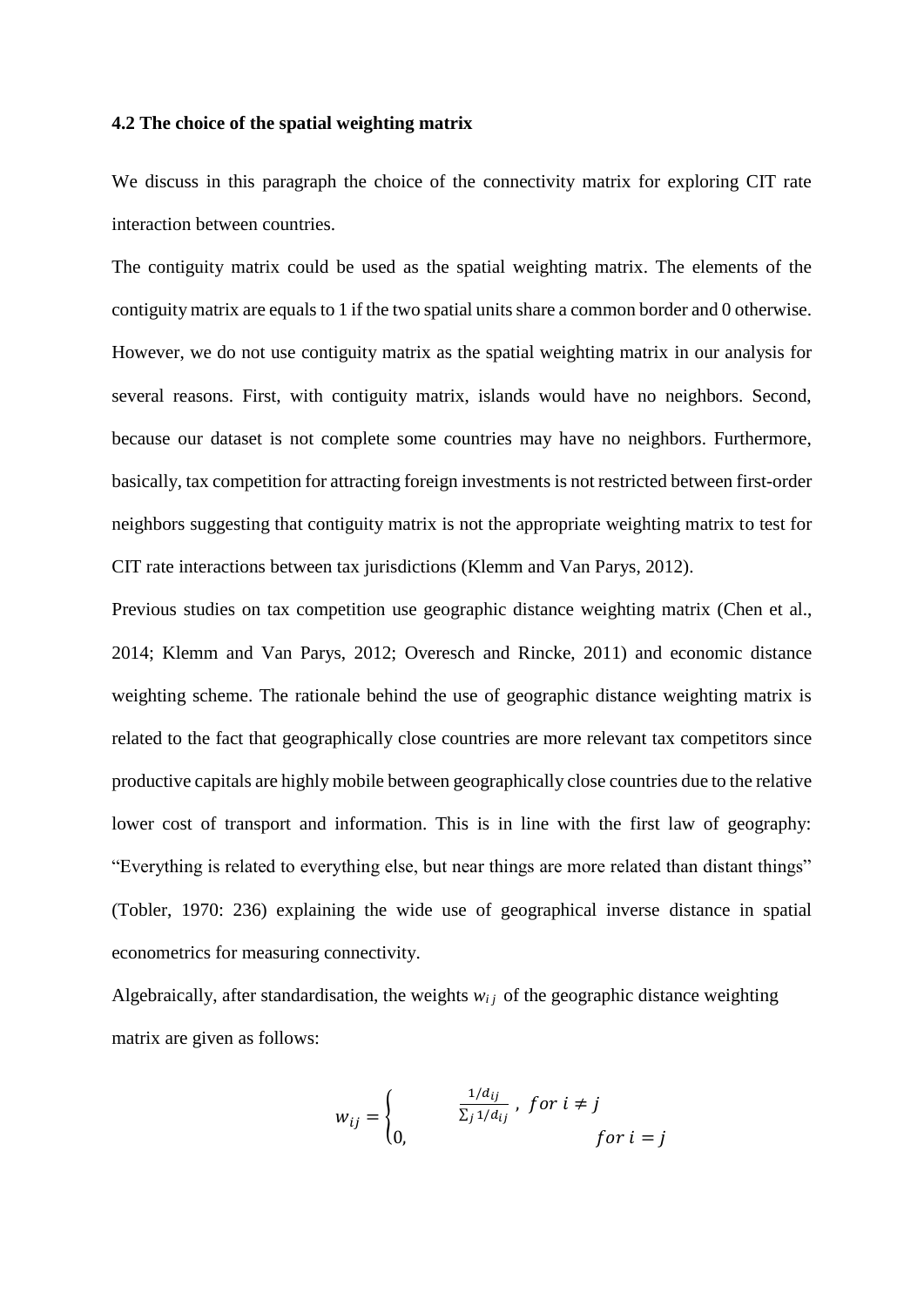With  $d_{ij}$  the Euclidian distance between the capital of country i and country j for  $i \neq j$ .

The economic distance weight matrix (Devereux et al., 2008; Casette and Paty, 2008) is used to reflect the idea that countries with the same economic patterns are more likely to engage in competition with each other for attracting corporate tax bases. After standardisation, the weights w<sub>ij</sub> of economic distance weighting matrix defined as the inverse of the difference between GDP per capita of country i  $(GDPpc<sub>i</sub>)$  and country j  $(GDPpc<sub>i</sub>)$  are given as follows:

$$
w_{ij} = \begin{cases} \frac{(\vert GDPpc_i - GDPpc_j \vert)^{-1}}{\sum_j (\vert GDPpc_i - GDPpc_j \vert)^{-1}}, & \text{for } i \neq j \\ 0, & \text{for } i = j \end{cases}
$$

In contrast to most previous studies, ours' considers a spatial weight matrix that combines both geographic and economic distance. The underlining idea is the fact that tax competition can take place between both geographically and economically close countries (Martinez-Vasquez and Liu, 2014). Following Martinez-Vasquez and Liu (2014), the elements  $w_i$  of this mixed weight matrix are computed as follows:

$$
w_{ij} = \begin{cases} \frac{e_{ij}d_{ij}}{\sum_{j=1}^{N} e_{ij}d_{ij}}, & \text{for } i \neq j\\ 0, & \text{for } i = j \end{cases}
$$

Where  $e_{ij}$  is the inverse of the absolute value of the difference in GDP per capita between countries i and j;  $d_{ij}$  is the inverse of the Euclidian distance between the capital cities of countries i and j. For robustness check, we separately use each of the weighting matrices *ei j*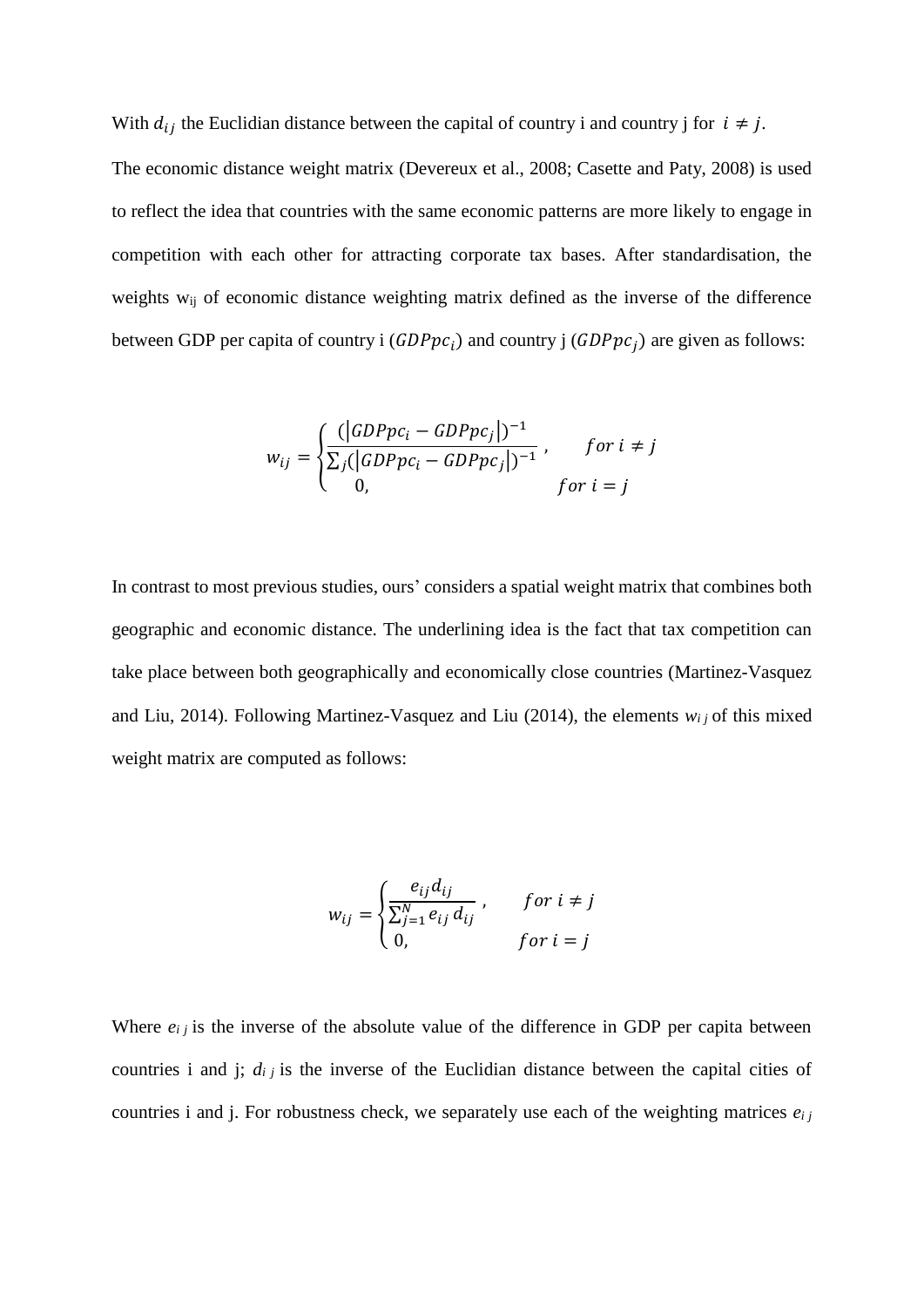and  $d_{i j}$ . Accordingly, to our knowledge, this is the first study that tests for tax competition using geographic or/and economic neighborhood matrices.

### **5. CIT rate interactions in Africa: Baseline results**

Prior to regressions, we run Maddala and Wu (1999) unit root test to check the stationarity of the variables. The results are displayed in table 3. Results show that the null hypothesis that all the panels contain a unit root is rejected for all the variables, except for population, for which we use the first-difference.

### **Table 3: Unit root test**

| Variables             | Maddala and  |
|-----------------------|--------------|
|                       | Wu           |
|                       | ADF-Fisher,  |
|                       | inverse chi2 |
| CIT rate              | 115.718      |
|                       | (0.000)      |
| WecoCIT rate          | 136.256      |
|                       | (0.000)      |
| WgeoCIT rate          | 177.388      |
|                       | (0.000)      |
| GDP per capita growth | 268.448      |
|                       | (0.000)      |
| Trade openness        | 158.829      |
|                       | (0.000)      |
| Tax revenue           | 154.515      |
|                       | (0.000)      |
| Gov consumption       | 199.936      |
|                       | (0.000)      |
| Population            | 50.205       |
|                       | (0.976)      |

### **Note: P-values are in parenthesis**.

1

Tables 4 and 5 presents the results obtained from IV estimation of equation (1). First step regressions from the instrumental variables estimations are reported in table 4 below. The results show that all the instrumental variables we retained<sup>8</sup> for each regression are significantly

<sup>&</sup>lt;sup>8</sup> For each regression, in the set of potential instrumental variables, we keep only those that significantly affect the endogenous variable in the first step regression to avoid the problem of weak instruments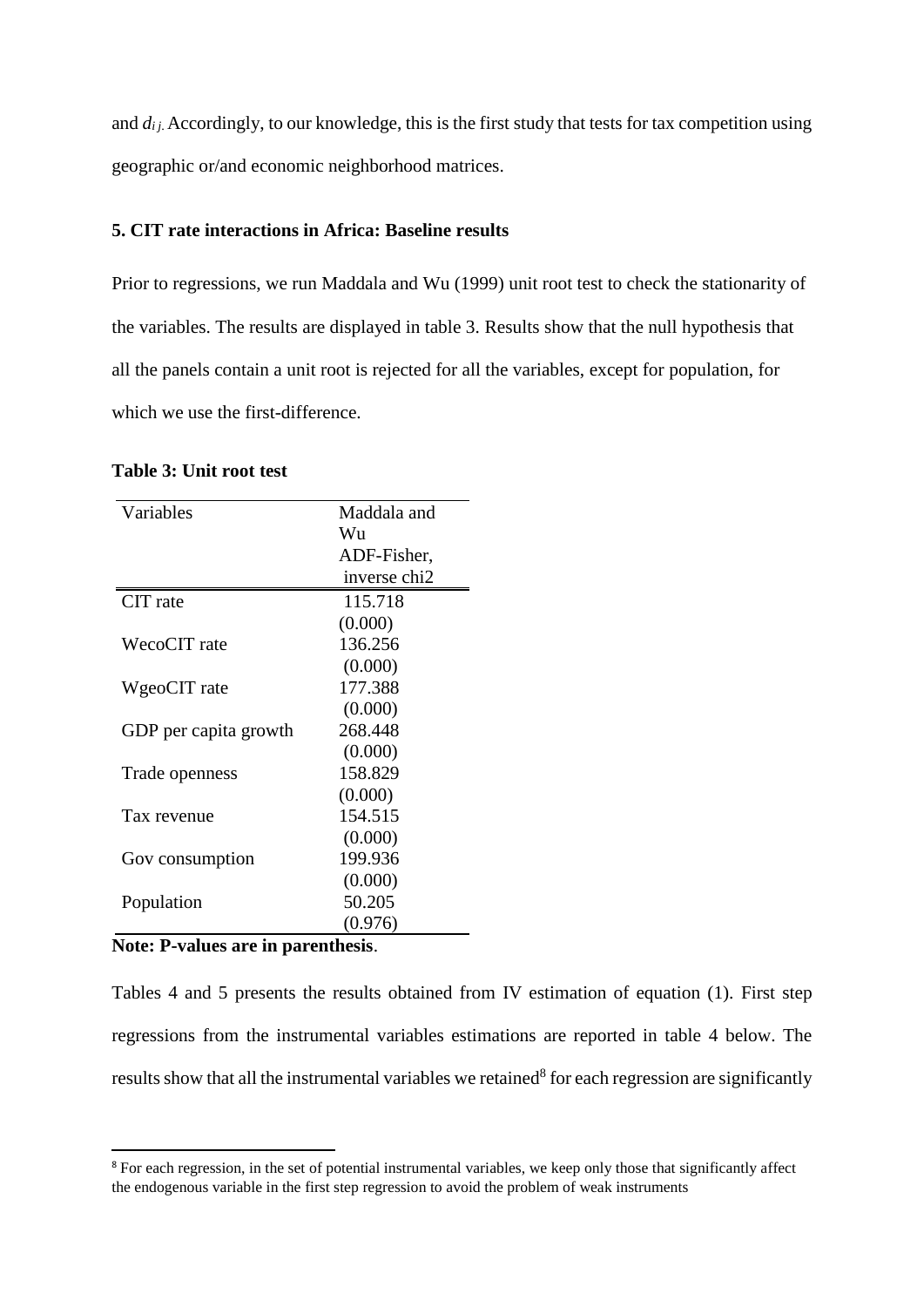correlated to the endogenous variable (table 4), suggesting that the set of instrumental variables are not weak instruments.

|             | Table 4: Instrumental variable estimation of CIT rate interactions in Africa: first step |  |  |  |  |
|-------------|------------------------------------------------------------------------------------------|--|--|--|--|
| regressions |                                                                                          |  |  |  |  |

| W(CIT rate)                      | (1)         | (2)         | (3)          | (4)         | (5)         | (6)         |
|----------------------------------|-------------|-------------|--------------|-------------|-------------|-------------|
| Weighting schemes                | Benchmark   | Benchmark   | Inverse      | Inverse     | <b>GDP</b>  | <b>GDP</b>  |
|                                  | weights     | weights     | distance     | distance    | weights     | weights     |
| W(Gov. consumption) <sup>9</sup> | $0.419***$  | $0.426***$  |              |             |             | $0.523***$  |
|                                  | (0.058)     | (0.056)     |              |             |             | (0.059)     |
| W(Trade openness)                | $-0.12***$  | $-0.082***$ | $-0.097***$  |             | $-0.06**$   | $-0.126***$ |
|                                  | (0.014)     | (0.014)     | (0.008)      |             | (0.027)     | (0.016)     |
| W(Population)                    | $-0.622***$ | $-0.249***$ | $-0.807***$  | $-0.018**$  | $-1.098***$ | $-0.113$    |
|                                  | (0.046)     | (0.071)     | (0.037)      | (0.007)     | (0.115)     | (0.081)     |
| GDP per capita                   | $-0.001***$ | $-0.003$    | $-0.004***$  | $-0.002**$  | $-0.004$    | $-0.001**$  |
|                                  | (0.002)     | (0.000)     | (0.000)      | (0.000)     | (0.000)     | (0.000)     |
| Trade openness                   | $-0.009*$   | $-0.004$    | $-0.007$ *** | $-0.005***$ | $-0.012*$   | $-0.01$     |
|                                  | (0.005)     | (0.005)     | (0.002)      | (0.001)     | (0.006)     | (0.005)     |
| Gov. consumption                 | $-0.020$    | $-0.012$    | $-0.031***$  | 0.001       | $-0.036$    | $-0.011$    |
|                                  | (0.023)     | (0.022)     | (0.009)      | (0.007)     | (0.030)     | (0.026)     |
| Population                       | $-0.008$    | 0.029       | $-0.010$     | $-0.005$    | $-0.001$    | 0.012       |
|                                  | (0.025)     | (0.025)     | (0.011)      | (0.008)     | (0.034)     | (0.030)     |
| Tax revenue                      | $-0.011$    | $-0.001$    | $-0.001$     | 0.002       | $-0.008$    | 0.035       |
|                                  | (0.022)     | (0.021)     | (0.009)      | (0.007)     | (0.029)     | (0.024)     |
| Time trend                       |             | $-0.331***$ |              | $-0.608***$ |             | $-0.340***$ |
|                                  |             | (0.049)     |              | (0.017)     |             | (0.057)     |
| W(GDP per capita)                |             |             | $0.001**$    | $0.003***$  | $0.002*$    |             |
|                                  |             |             | (0.000)      | (0.000)     | (0.001)     |             |
| Constant                         | 51.984***   | 41.322***   | 58.080***    | 35.559***   | 59.033***   | 40.438***   |
|                                  | (1.287)     | (2.008)     | (0.425)      | (0.833)     | (1.325)     | (2.321)     |
| Observations                     | 594         | 594         | 594          | 594         | 594         | 594         |
| R-squared                        | 0.785       | 0.801       | 0.945        | 0.968       | 0.686       | 0.782       |
| Number of countries              | 34          | 34          | 34           | 34          | 34          | 34          |
| F-stat                           | 252.3       | 247.4       | 1199         | 2088        | 151.2       | 219.8       |

Standard errors in parentheses. \*\*\*  $p<0.01$ , \*\*  $p<0.05$ , \*  $p<0.1$ 

Regarding the diagnostic tests, as reported in the bottom of the results table 5, the Anderson's test of under-identification, the Cragg-Donald's test of weak identification and the Sargan test of overidentification indicate that the set of instruments applied in each regression are relevant and exogenous. In fact, for all the specification, the Cragg Donald statistic is higher than the

**.** 

<sup>&</sup>lt;sup>9</sup> In this paper,  $W($ ...) is the average weighted of the variables in parenthesis in the foreign countries. Thus,  $W($ CIT rate) therefore represents the weighted average CIT rate for the foreign countries.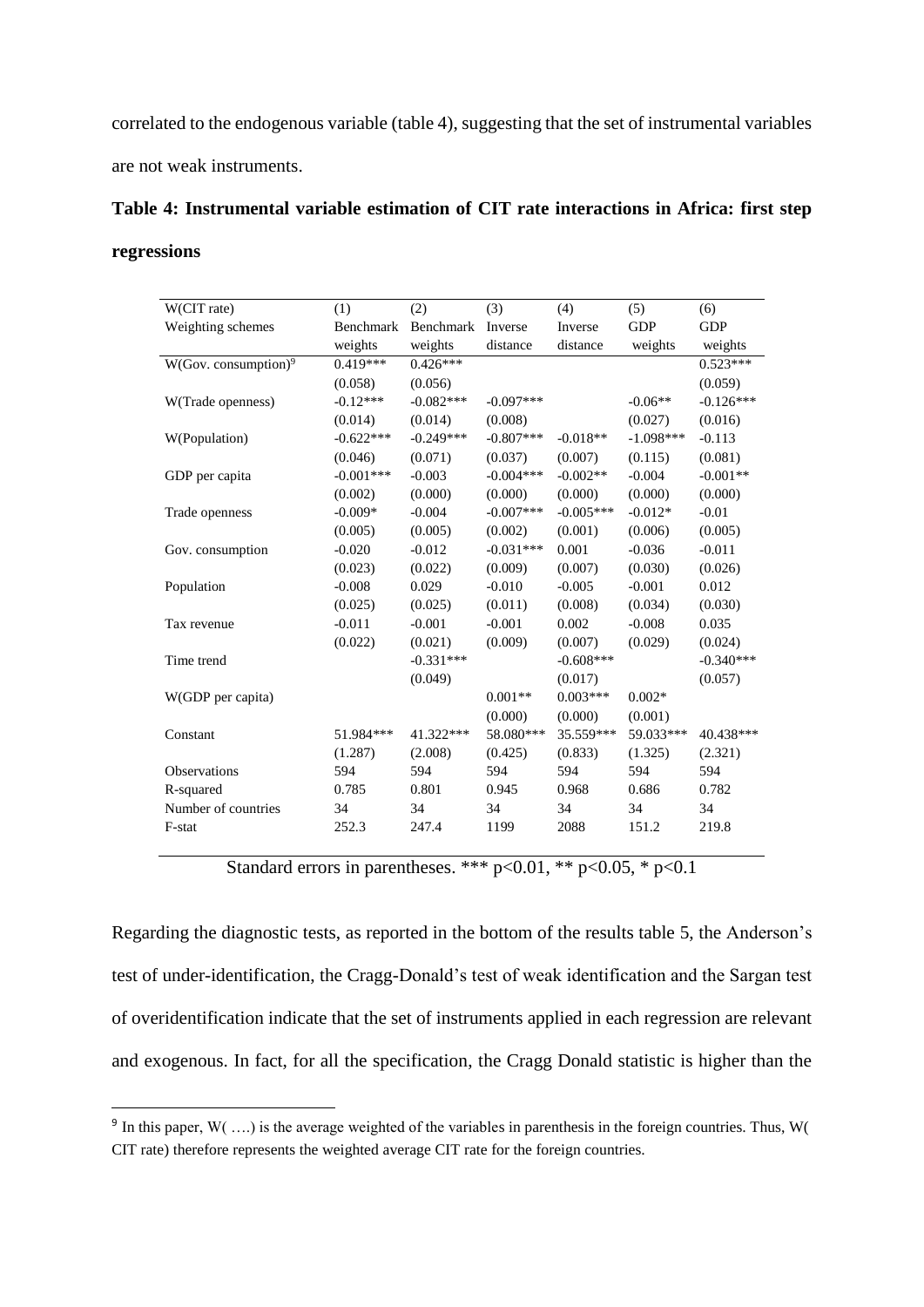Stock Yogo weak identification test critical value at 5% (16.85). The null hypothesis of weak identification is therefore rejected, suggesting that the instruments used are not weakly correlated to CIT rate in competing countries. In other words, the set of instrumental variables used are not weak instruments. The Anderson canonical correlation test rejects the null hypothesis of under-identification since the p-value associated to this test is null in all the specifications. This latter result suggests that the instrumental variables are correlated to the endogenous variable (CIT rate in competing countries) and therefore these instruments are relevant. Finally, the Sargan test does not reject the null hypothesis of absence of correlation between the instrumental variable and the error term indicating that the instruments are valid instruments.

In the results tables, the type of matrix of connectivity used in the regression is indicated at the head of columns. The label "inverse distance" indicated inverse geographic distance between countries is used as weights while "GDP weights" indicate that differences in GDP per capita between countries are used as weights. The label "Benchmark weights" indicates the weighting matrix combining economic (GDP per capita) and geographic distances (distance between capitals) as in Martinez Vasquez and Liu (2014).

The baseline results show that, using combined geographical and economic distance weighting scheme, the neighbors' average CIT rate [W(CIT rate)] positively affects the host country's CIT rate suggesting the existence of strategic interaction (strategic complementarity) in CIT rate between tax jurisdictions in Africa (Table 5, column 1). This result is consistent with the findings of Klemm and Van Parys (2012). Typically, one percentage point decrease in the statutory CIT rates of other countries causes, on average, a cut of 0.72 percentage points in the host country's corporate tax rate in response. However, when we control for time trend to control for correlated effects, that is, characteristics that the countries have in common, making them behave similarly (Jacobs et al., 2009), this impact is no longer statistically significant,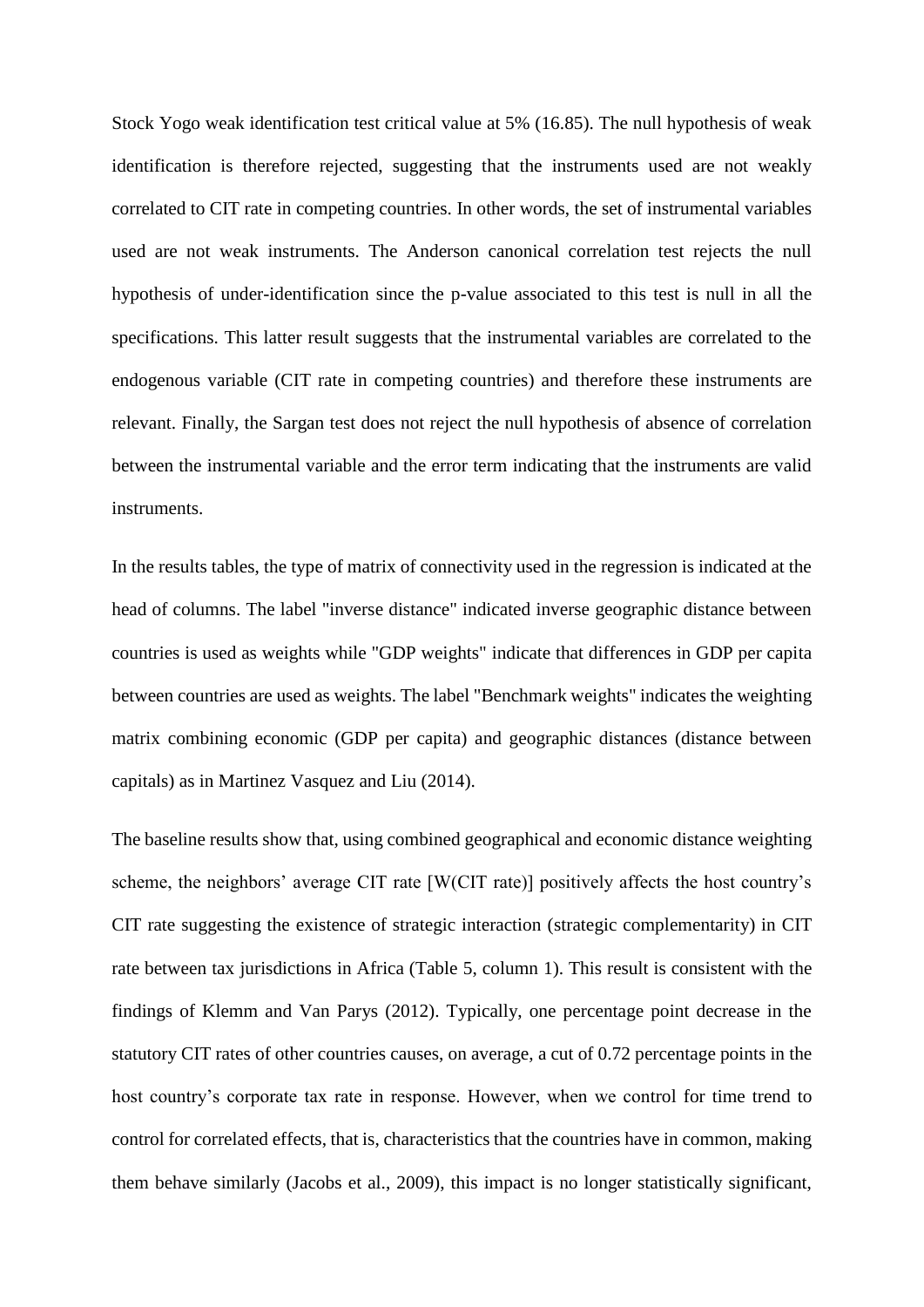and its magnitude remarkably decreases (table 5, column 2). These results are robust to the use of alternative weighting matrices; the geographic distance weight (table 5, columns 3 and 4) and economic distance weight (table 5, columns 5 and 6).

Regarding the control variables, GDP per capita has always positive and significant impact on CIT rate although the amplitude of the impact is relatively small (0.001) indicating that African countries with highest GDP per capita tend to set higher corporate tax rate. In all the specification, the impact of trade openness on CIT rate is negative and statistically significant at 5%. This result suggests that international trade considerations play a role in the downwards trend in CIT rate in Africa. The estimated parameter for government consumption is positive and significant at 1% in all the specifications suggesting that on average higher public spending exert upwards pressure on CIT rate in the countries under investigation. However, in contrast to the predictions, we find that as the size of the population increases, CIT rate decreases. Since higher population implies in some extent higher demand for jobs, we speculate that this result could be explained by the fact that government may cut CIT rate for supporting the competitiveness of firms and their capacity to hire more people. In fact, policy makers may consider CIT rate cuts as stimuli for reducing unemployment rate which tend to grow with the population size. Finally, the impact of tax revenue on CIT rate is negative in all the specifications, but it is not statistically significant at the conventional significance levels. This result suggests that the level of tax revenue in Africa does not provide support to cuts in CIT rate.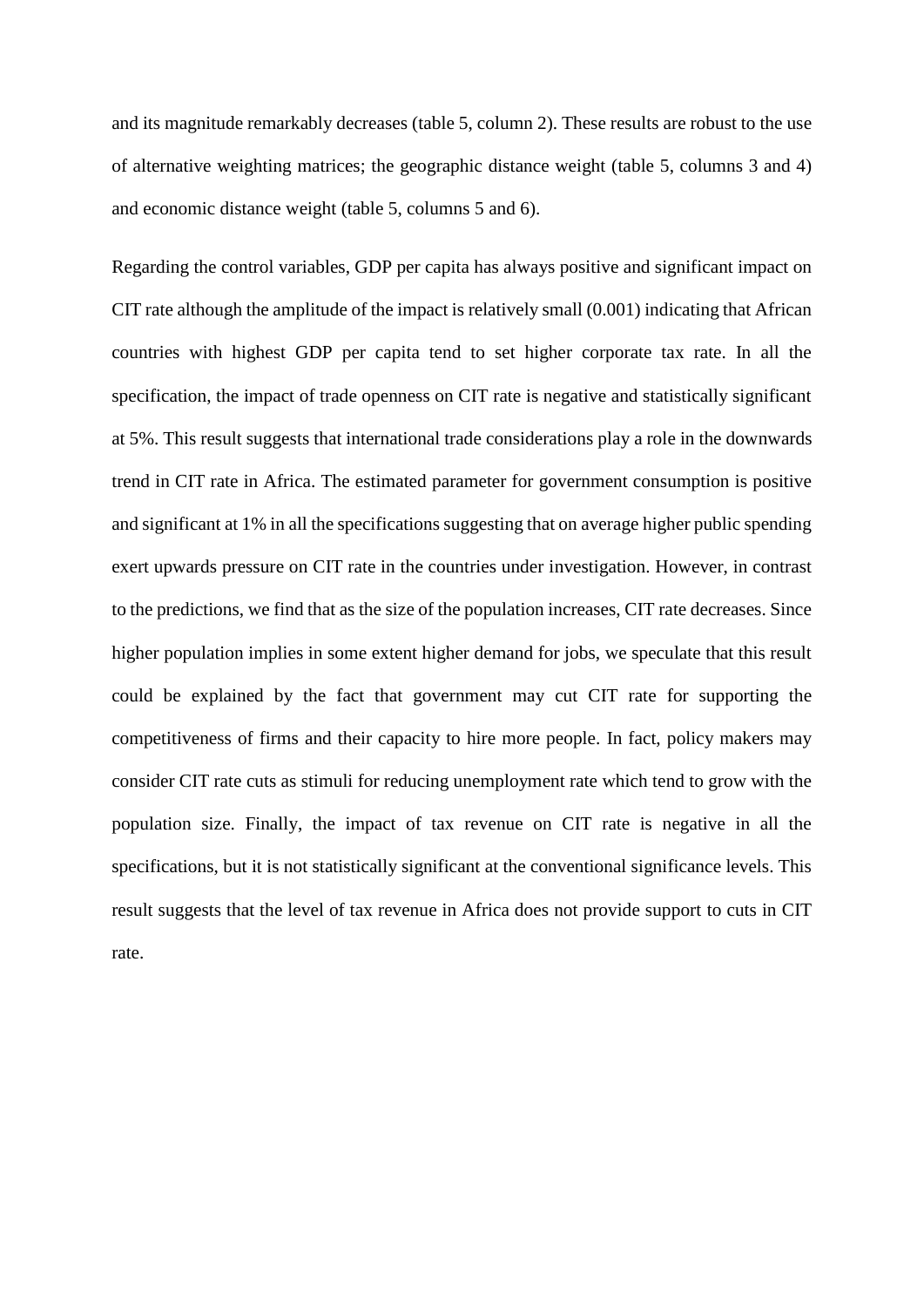| CIT rate            | (1)            | (2)         | (3)              | (4)         | (5)            | (6)            |
|---------------------|----------------|-------------|------------------|-------------|----------------|----------------|
|                     | Benchmark      | Benchmark   | Inverse distance |             | GDP per        |                |
| Weighting schemes   |                |             |                  | Inverse     |                | GDP per        |
|                     | weights        | weights     |                  | distance    | capita weights | capita weights |
| W(CIT rate)         | $0.726***$     | 0.216       | $0.935***$       | 0.119       | $0.833***$     | 0.214          |
|                     | (0.085)        | (0.224)     | (0.099)          | (0.675)     | (0.092)        | (0.151)        |
| GDP per capita      | $0.001*$       | $0.001***$  | $0.001***$       | $0.001***$  | $0.001**$      | $0.001***$     |
|                     | (0.000)        | (0.000)     | (0.000)          | (0.000)     | (0.000)        | (0.000)        |
| Trade openness      | $-0.036***$    | $-0.034***$ | $-0.031***$      | $-0.035***$ | $-0.029**$     | $-0.034***$    |
|                     | (0.011)        | (0.011)     | (0.011)          | (0.011)     | (0.012)        | (0.011)        |
| Gov. consumption    | $0.190***$     | $0.190***$  | $0.190***$       | $0.189***$  | $0.192***$     | $0.190***$     |
|                     | (0.053)        | (0.051)     | (0.052)          | (0.051)     | (0.054)        | (0.051)        |
| Population          | $-0.168***$    | $-0.115**$  | $-0.0954$        | $-0.110*$   | $-0.104*$      | $-0.113**$     |
|                     | (0.058)        | (0.057)     | (0.060)          | (0.058)     | (0.062)        | (0.057)        |
| Tax revenues        | $-0.075$       | $-0.066$    | $-0.079$         | $-0.069$    | $-0.076$       | $-0.070$       |
|                     | (0.050)        | (0.049)     | (0.050)          | (0.050)     | (0.052)        | (0.049)        |
| Time trend          |                | $-0.361***$ |                  | $-0.424$    |                | $-0.357***$    |
|                     |                | (0.139)     |                  | (0.359)     |                | (0.104)        |
| Time trend          | N <sub>o</sub> | Yes         | No               | Yes         | No             | Yes            |
| Observations        | 594            | 594         | 594              | 594         | 594            | 594            |
| R-squared           | 0.373          | 0.418       | 0.392            | 0.414       | 0.340          | 0.421          |
| Number of countries | 34             | 34          | 34               | 34          | 34             | 34             |
| F(p)                | 0.000          | 0.000       | 0.000            | 0.000       | 0.000          | 0.000          |
| Anderson(p)         | 0.000          | 0.000       | 0.000            | 0.000       | 0.000          | 0.000          |
| $CD$ (stat)         | 237.636        | 34.890      | 963.123          | 51.187      | 123.642        | 87.546         |
| Sargan              | 0.171          | 0.905       | 0.634            | 0.752       | 0.412          | 0.830          |

# **Table 5**: **CIT rate interactions in Africa: baseline results.**

Standard errors in parentheses \*\*\* p*<*0.01, \*\* p*<*0.05, \* p*<*0.1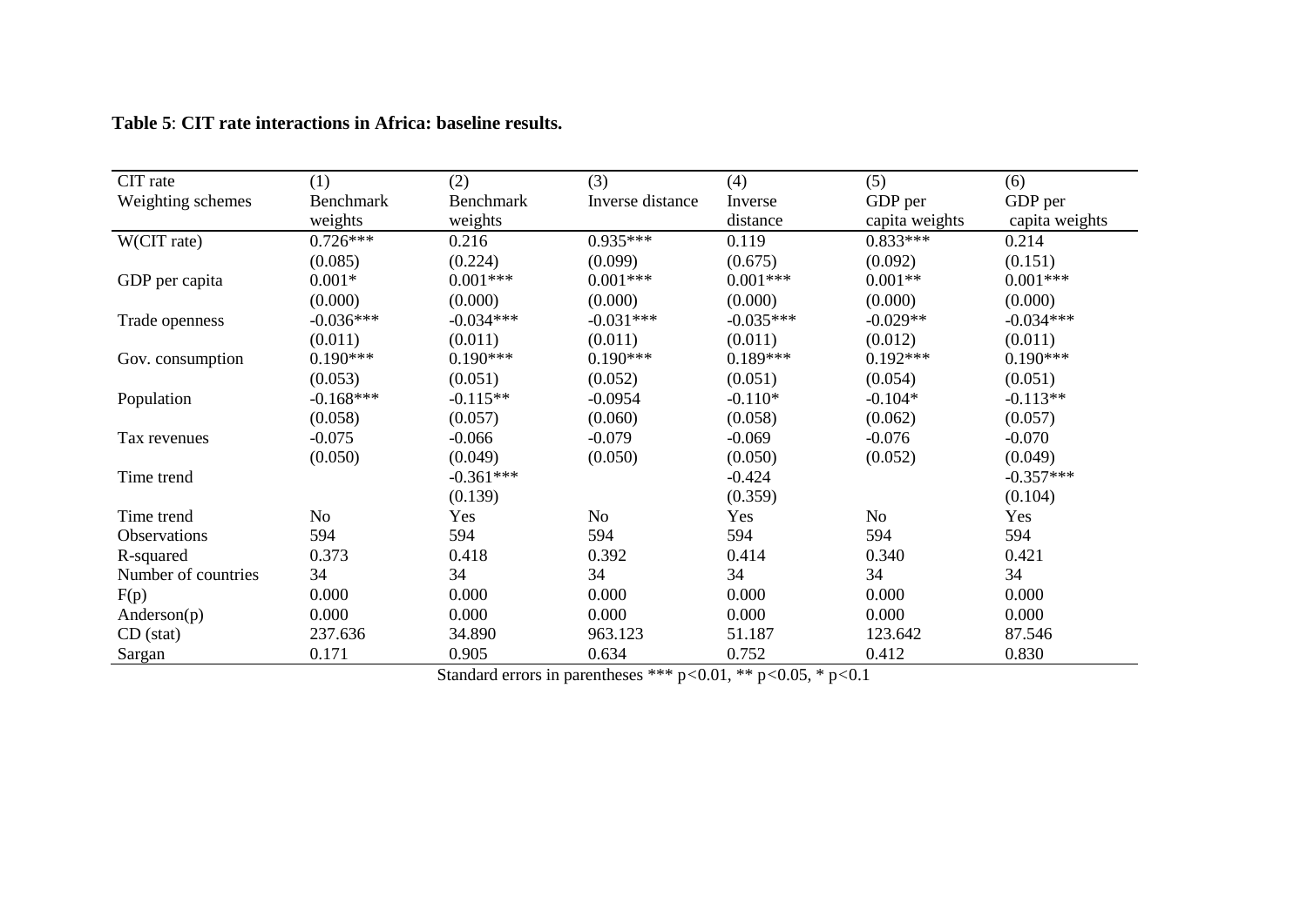It is possible that it has a delay in the response of other countries to changes in a host country tax rate (Heinemann et al, 2010), we test the robustness of our main finding by including oneyear lag of the average weighted CIT rate in neighboring countries. Results reported in table 6 below clearly show that our results remain qualitatively unchanged to a delay in a host country's reaction to modification in others CIT rate. These findings provide signals that the positive slope obtained from the estimation of tax rate reaction function between African economies may be due to common trend affecting these countries rather than a purely corporate tax rate competition among these economies. Positive interaction over CIT rate among African economies could be attributable to the implementation of similar tax policies (reduction of tax rates and broadening of tax bases) under the same technical assistance from technical and financial partners (IMF, World Bank, AfDB and UE) by these countries.

**Table 6: Allowing for a delay in host country's reaction to change in other countries CIT rate.**

|                     | (1)            | (2)              |
|---------------------|----------------|------------------|
| CIT rate            | Benchmark      | <b>Benchmark</b> |
|                     | weights        | weights          |
| L.WCIT_rate         | $0.728***$     | 0.189            |
|                     | (0.088)        | (0.232)          |
| GDP per capita      | $0.001**$      | $0.001***$       |
|                     | (0.000)        | (0.000)          |
| Trade openness      | $-0.039***$    | $-0.036***$      |
|                     | (0.012)        | (0.011)          |
| Gov. consumption    | $0.185***$     | $0.180***$       |
|                     | (0.055)        | (0.053)          |
| Population          | $-0.140**$     | $-0.0846$        |
|                     | (0.061)        | (0.061)          |
| Tax revenues        | $-0.088*$      | $-0.074$         |
|                     | (0.051)        | (0.049)          |
| Time trend          |                | $-0.394***$      |
|                     |                | (0.148)          |
| Time trend          | N <sub>0</sub> | Yes              |
| <b>Observations</b> | 562            | 562              |
| R-squared           | 0.359          | 0.404            |
| Number              | of $34$        | 34               |
| countries           |                |                  |
| F(p)                | 0              | 0                |
| Anderson(p)         | 0              | 0                |
| CD(stat)            | 207.803        | 29.677           |
| Sargan(p)           | 0.224          | 0.939            |

Standard errors in parentheses\*\*\*  $p<0.01$ , \*\*  $p<0.05$ , \*  $p<0.1$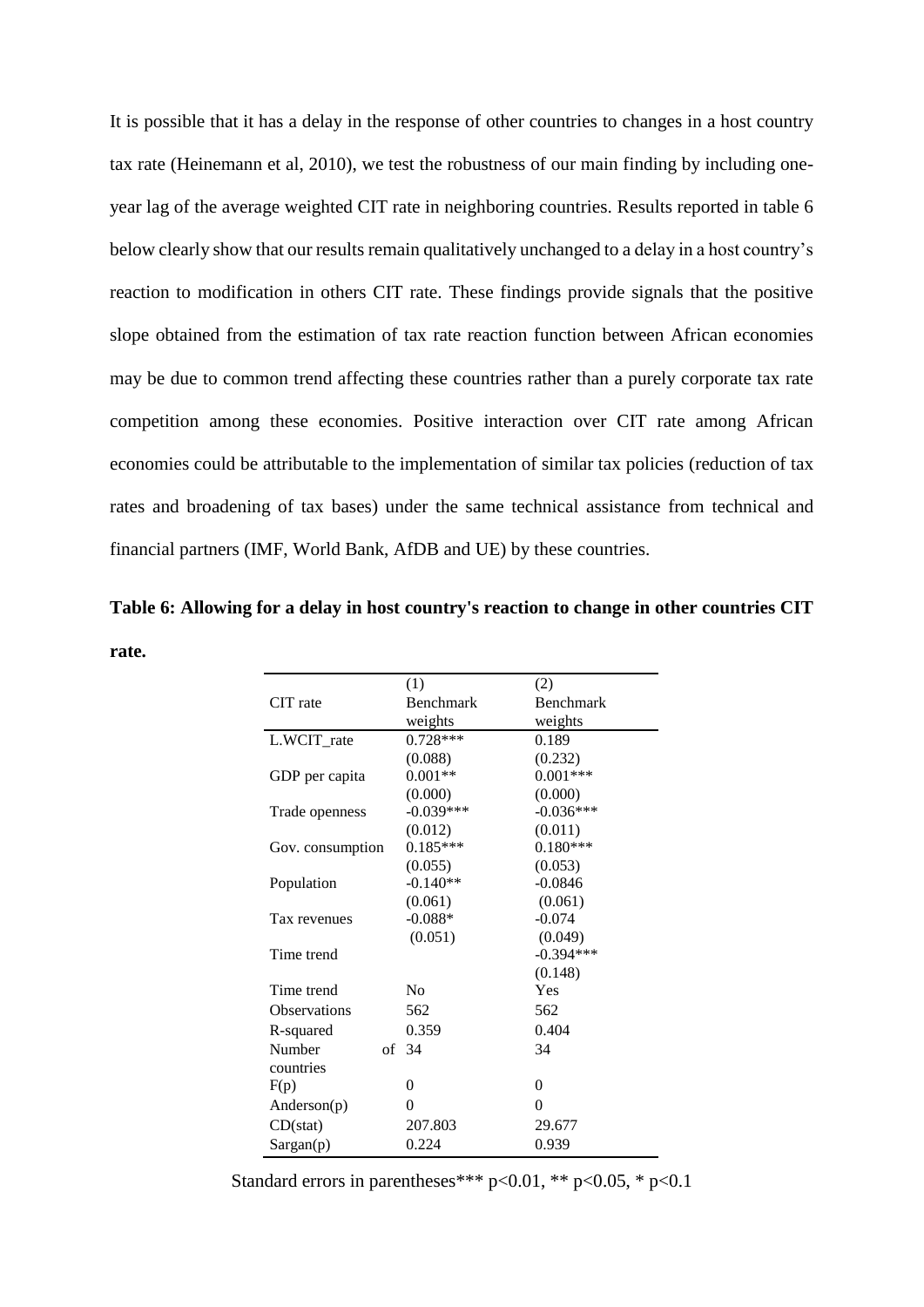We continue the robustness analysis of the main findings by analyzing the role of personal income tax rate in a context of CIT rate competition. In fact, downwards pressure on CIT rate in the framework of tax competition may encourage individuals from incorporating themselves to escape tax on their earnings. We take onboard this consideration by including the top statutory personal income tax rate **(**PIT rate) among the set of control variables in the tax reaction equation (equation 1). Data on PIT rate are obtained from the IMF-FAD tax rate Indicators database. The regressions use the so-called benchmark weighting matrix, the combined geographic and economic inverse distance weighting matrix for the average weighted tax rate in competing countries. As usual, the control variables for competing countries are used as instruments. The inclusion of personal income tax rate among the explanatory variables does not change our main results. There is no longer positive interdependence in CIT rates when we control for common effects (table 7, columns 2). The personal income tax rate has a positive impact on CIT rate corroborating the theoretical prediction that personal income tax rate act as a backstop for corporate income tax rate for limiting tax avoidance behaviors (table 7, columns 1 and 2).

Furthermore, we also test whether our results remain unchanged to the use of FDI inflows weighting scheme. Since after all, one of the main purposes of tax competition is to attract and retain FDI, it is plausible that competition really occurs between the top recipient countries of FDI in the continent. More practically, competition will tend to be worse between countries that attract similar levels of FDI. We therefore take on board this aspect by using as weight matrix the inverse of the difference of FDI net inflows between countries. FDI net inflows data are taken from the WDI database, the World Bank. As reported in table 7 (columns 3 and 4), the main findings of this study are robust to the use of FDI net inflows distance as weighting matrix. The control for the effect of common factors renders insignificant the coefficient of the weighted average CIT rate for competing economies.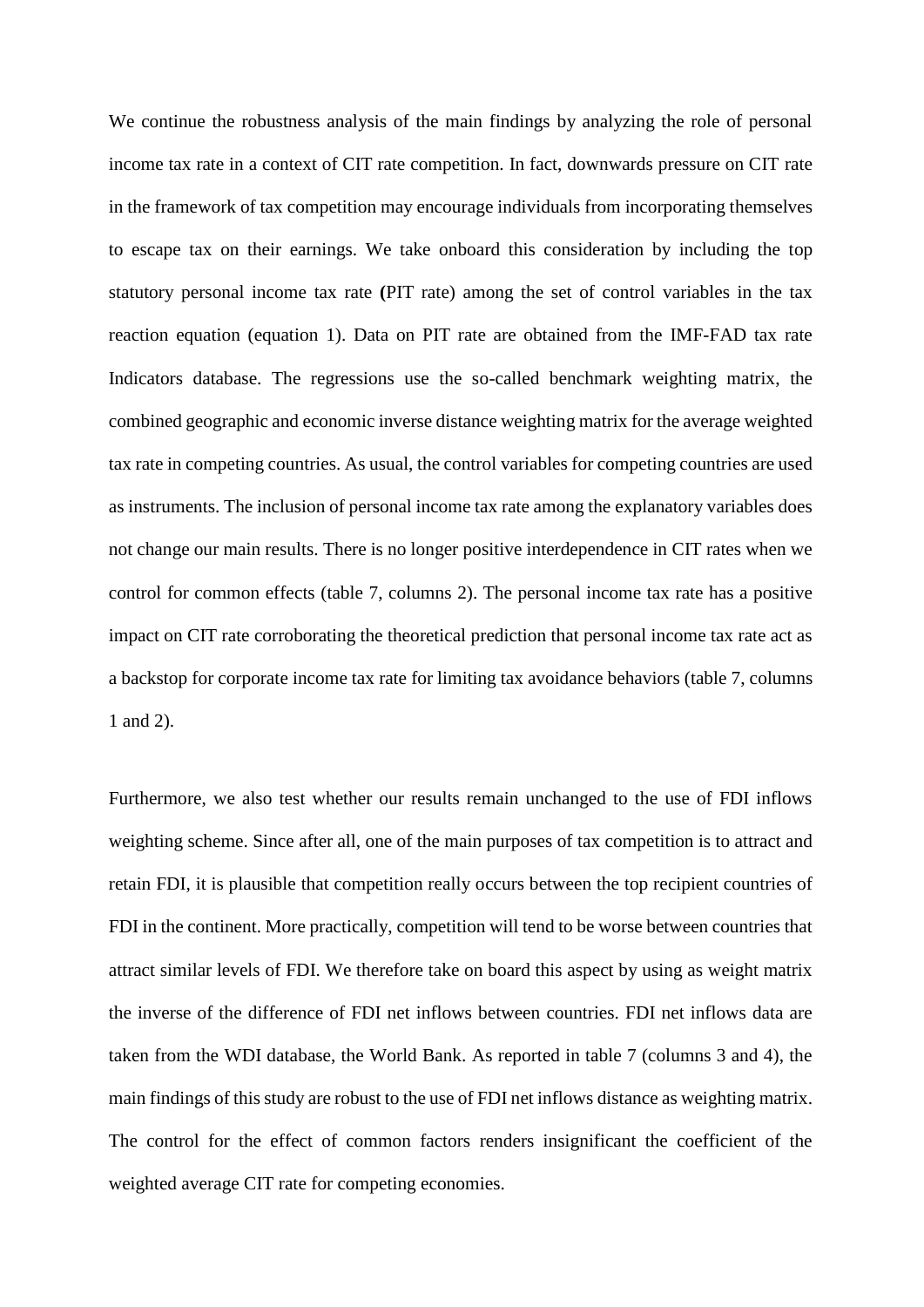| CIT rate            | (1)              | (2)              | (3)              | (4)              |
|---------------------|------------------|------------------|------------------|------------------|
| Weighting matrix    | <b>Benchmark</b> | <b>Benchmark</b> | FDI weights      | FDI weights      |
|                     | weights          | weights          |                  |                  |
| WCIT_rate           | $0.607***$       | $-0.136$         | $0.819***$       | 0.447            |
|                     | (0.126)          | (0.436)          | (0.108)          | (0.369)          |
| PIT rate            | $0.113***$       | $0.112***$       |                  |                  |
|                     | (0.032)          | (0.033)          |                  |                  |
| GDP per capita      | 0.001            | 0.001            | $0.002***$       | $0.001***$       |
|                     | (0.001)          | (0.001)          | (0.000)          | (0.000)          |
| Trade openness      | $-0.065***$      | $-0.069***$      | $-0.043***$      | $-0.040***$      |
|                     | (0.017)          | (0.018)          | (0.012)          | (0.012)          |
| Gov. consumption    | $0.255***$       | $0.229***$       | $0.189***$       | $0.187***$       |
|                     | (0.066)          | (0.068)          | (0.0557)         | (0.0534)         |
| Population          | $-0.136*$        | $-0.048$         | $-0.170***$      | $-0.142**$       |
|                     | (0.078)          | (0.085)          | (0.060)          | (0.063)          |
| Tax revenue         | 0.029            | 0.012            | $-0.099*$        | $-0.084$         |
|                     | (0.061)          | (0.063)          | (0.052)          | (0.052)          |
| Time trend          |                  | $-0.513*$        |                  | $-0.216$         |
|                     |                  | (0.266)          |                  | (0.212)          |
| Observations        | 423              | 423              | 576              | 576              |
| R-squared           | 0.428            | 0.414            | 0.314            | 0.371            |
| Number of countries | 32               | 32               | 33               | 33               |
| F(p)                | $\overline{0}$   | $\overline{0}$   | $\boldsymbol{0}$ | $\boldsymbol{0}$ |
| Anderson(p)         | 0.000            | 0.000            | 0.000            | 0.000            |
| $CD$ (stat)         | 120.8            | 11.18            | 118.7            | 12.80            |
| Sargan (p)          | 0.546            | 0.707            | 0.136            | 0.138            |

### **FDI weighting scheme.**

Standard errors in parentheses\*\*\*  $p<0.01$ , \*\*  $p<0.05$ , \*  $p<0.1$ 

Because it may take time to change corporate income tax regime due to adjustments costs for the private sector and resistance from some interest groups which think themselves as potential losers from the reform, there might be inertia in corporate tax policy in African countries (Klemm and Van Parys, 2012; Overesch and Rincke, 2011**)**. We check the robustness of our finding to potential inertia in corporate tax rate. To do so, we simply include in the baseline empirical model specification (equation 1) a one-period lagged dependent variable among the explanatory variable. This leads us to estimate a dynamic spatial lag model. The estimation of this model raises two endogeneity problems. First, it is well known that in dynamic panel data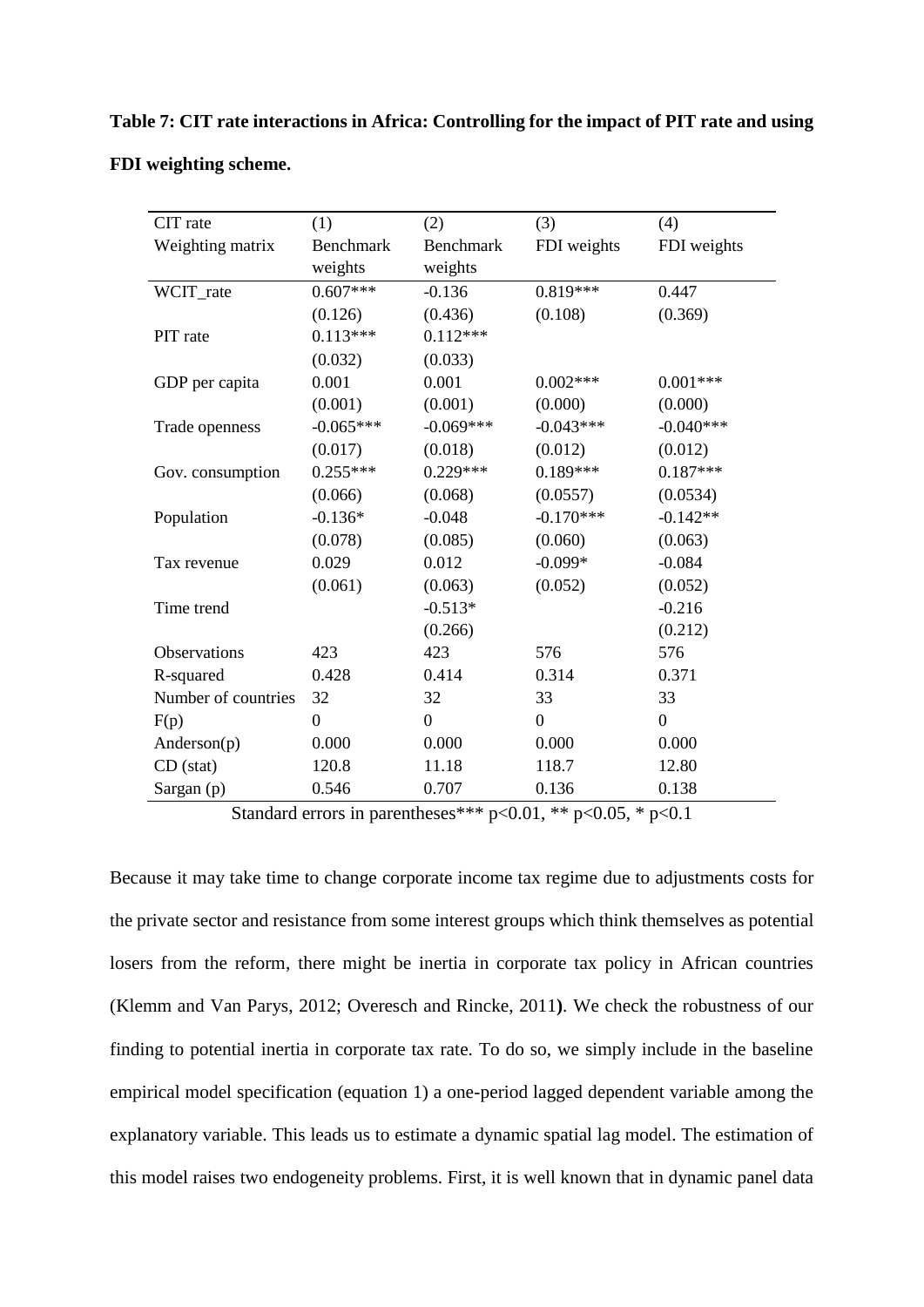models, the lagged dependent variable is endogenous due to its correlation with the individual fixed effects in the error term. In such conditions, estimating the model with fixed effect estimators will produce downward biased estimates (Nickell bias). The second endogeneity problem is related to the spatial lagged dependent variables because of interaction between CIT rates. In fact, in setting its corporate tax policy, the host country may be influenced by other countries CIT rate and reciprocally the host country corporate tax policy could also influence the corporate tax setting abroad. In such circumstances, ordinary least squares (OLS) estimators are not consistent for estimating this model.

To overcome these endogeneity problems and obtained unbiased estimates, we rely on the system GMM estimator developed by Blundell and Bond (1998) for estimating dynamic panel data model. System GMM estimator is performing well for panel data with large N and small T. Moreover, Kukenova (2008) demonstrates that system GMM are consistent in estimating the coefficient of the spatial lag dependent variable in dynamic spatial lag models with large N and T fixed. Our dataset T=19 and N=34 is not properly fitting with this setting because the time length T=19 could not be considered as small. We therefore decide to divide the time span of our dataset in three-years non-overlapping intervals to obtain three-year panel data except the last sub-period which is four-year panel data (1995/1997=1 1998/2000=2 2001/2003=3 2004/2006=4 2007/2009=5 2010/2013=6).

In system GMM estimator, the variables in levels are instrumented by their lagged differences, and the differenced variables are instrumented by the lagged variables in levels leading to increase the efficiency of system GMM estimator*.* If we agree that the control variables *(*GDP per capita, trade openness, government consumption, population and tax revenues) included in the equation 1 affect the host country's corporate tax rate, it is also obvious that these variables for all the countries except the host countries also affect their corporate income tax rate suggesting that they can be used to instrument the average weighted corporate tax rate in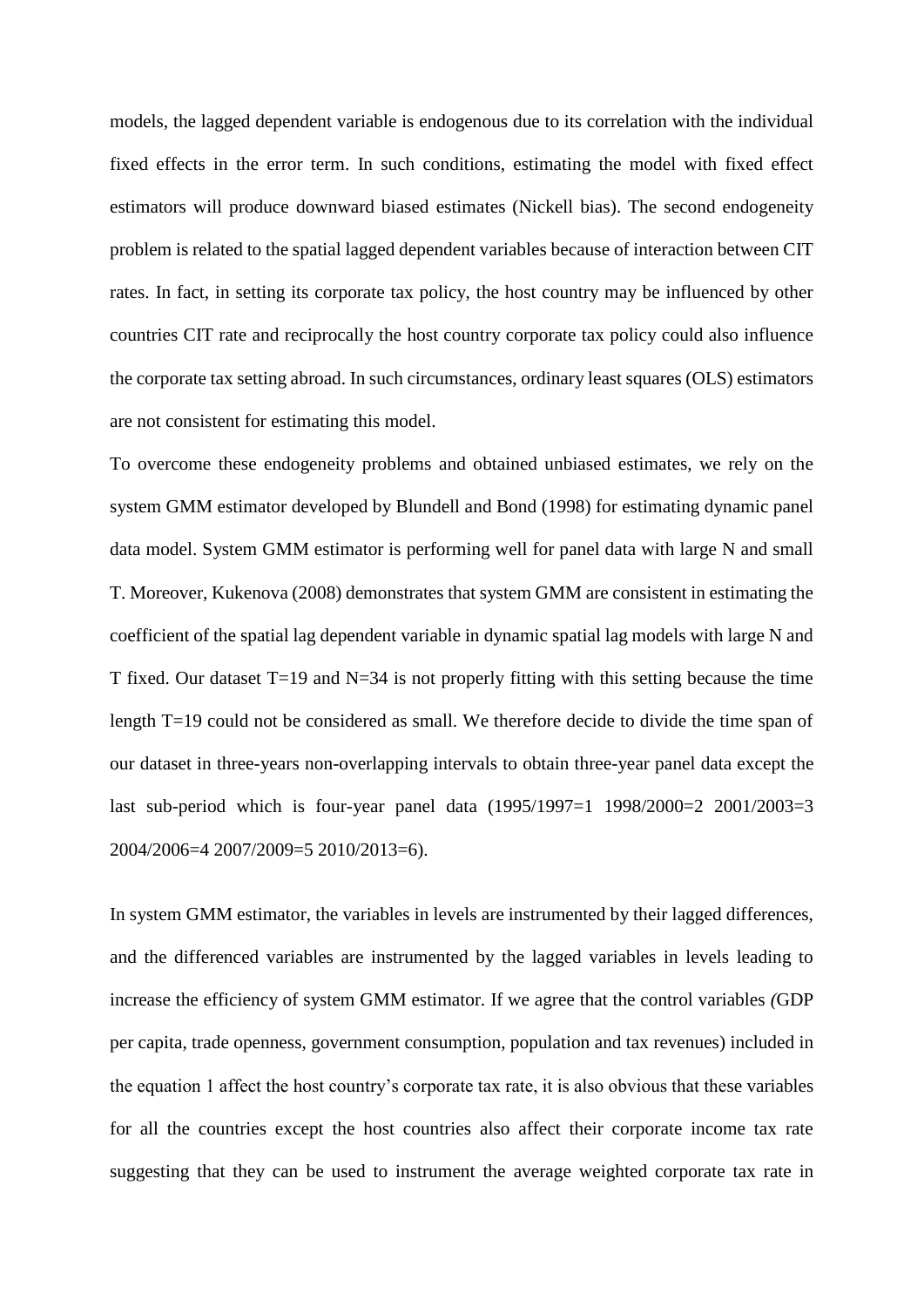equation 1. We therefore increase the set of instrumental variables by including the explanatory variables in other countries as external instruments for the weighted average corporate tax variable of other countries. To construct these instrumental variables, we use geographic inverse distance, economic distance (the difference in GDP per capita between countries i and j) weighting matrices and the combined geographic and economic distance matrix (benchmark matrix) used in the calculation of the spatially lagged dependent variable (average weighted CIT rate in foreign countries). Kukenova (2008), Foucault et al. (2008) and Klemm and Van Parys (2012) adopt the same approach for obtaining a set of instrumental variables to instrument the spatial lagged dependent variable for the system GMM estimations in their respective studies.

The system GMM estimator has the advantage to deal both with the endogeneity issue of the period lagged dependent variable and the other control variables that are potentially endogenous. This feature is interesting in our case as a control variable like trade openness may be endogenous because of reverse causality from trade openness to corporate tax policy. Indeed, trade liberalization policies for promoting competitiveness and trade may put downward pressures on corporate tax rates. Reciprocally, changes in corporate tax policy by affecting competitiveness may affect trade. We have therefore considered all the control variables as potentially endogenous except the total population for which the reverse causality with corporate tax rate is less evident.

The validity of the instrumental variables used in system GMM estimation is checked with the Hansen test of over-identifying restrictions and the Arellano and Bond's autocorrelation tests. The Hansen J test of over-identifying restrictions tests the hypothesis of no correlation between the instrumental variables and the residuals. The Arellano and Bond's autocorrelation tests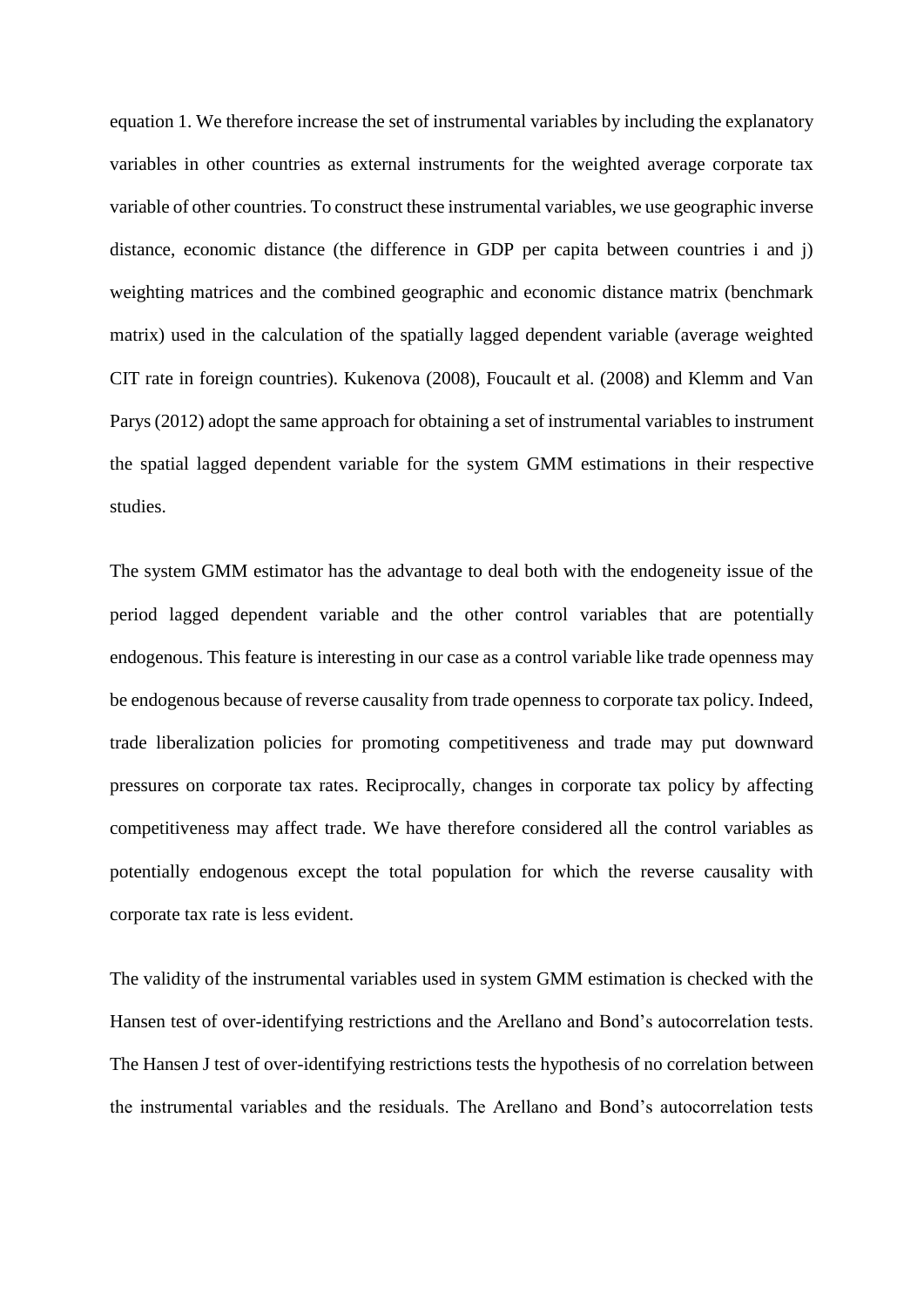determine whether there is first-order serial correlation in the error term [AR (1)] and no secondorder autocorrelation in the residuals [AR (2).]

We also paid attention to the problem of instrument proliferation in system GMM estimations. To avoid the "instruments proliferation" or "too many instruments" problem, the total number of instruments should not exceed the number of countries used in the regression (Roodman, 2009).

Table 8 reports the results of estimating the dynamic specification of equation (1), using in turn the three different weighting matrices that have been discussed at the paragraph on the choice of weighting matrices above. The columns (1) and (2) use geographic distance weighted rates; columns (3) and (4) GDP-weighted rates; and columns (5) and (6) combined geographic and GDP distance weighted rates. Except the second regression (column 2, table 8) for which the number of instrumental variables (36) is slightly higher than the number of countries (34), all the regressions pass all the standard diagnostic tests. There is no evidence of second-order residual autocorrelation, and the Hansen test confirms that the set of instrumental variables are exogenous (see bottom lines in table 8 after the line for the number of observations, in the appendix). In addition, for each system GMM regression carried out, the number of instruments does not exceed the number of countries. The main findings remain unchanged, whenever we control for the effect of common time trend, the impact of the weighted average CIT rate on the host' country CIT rate is no longer significant (columns 3 and 4, table 8). The estimated coefficient for the lagged dependent variable is positive and statistically significant at 1% in all the specifications thereby corroborating the prediction of path dependence in CIT rate for African economies.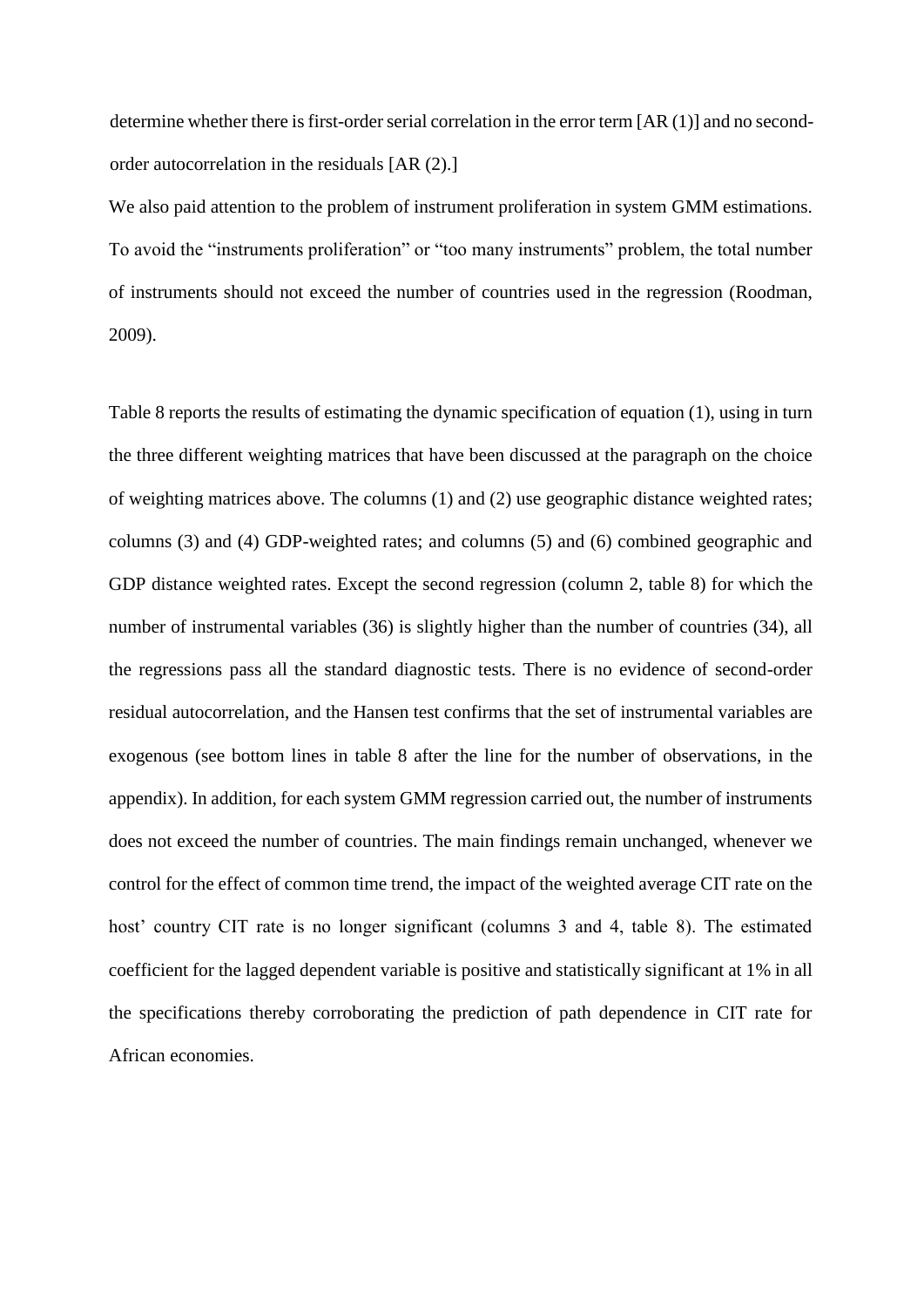| Dependent                | (1)         | (2)         | (3)        | (4)        | (5)              | (6)              |
|--------------------------|-------------|-------------|------------|------------|------------------|------------------|
| variable: CIT rate       |             |             |            |            |                  |                  |
| Weighting matrix Inverse |             | Inverse     | <b>GDP</b> | <b>GDP</b> | <b>Benchmark</b> | <b>Benchmark</b> |
|                          | distance    | distance    | weights    | weights    | weights          | weights          |
|                          |             |             |            |            |                  |                  |
| L. (CIT rate)            | $0.893***$  | $0.891***$  | $0.938***$ | $0.987***$ | $0.874***$       | $0.969***$       |
|                          | (0.036)     | (0.027)     | (0.040)    | (0.038)    | (0.038)          | (0.061)          |
| W (CIT rate)             | $0.108***$  | 0.107       | 0.029      | 0.255      | 0.071            | 0.113            |
|                          | (0.018)     | (0.075)     | (0.068)    | (0.176)    | (0.072)          | (0.209)          |
| GDP per capita           | $0.002***$  | $0.001*$    | 0.004      | 0.003      | $0.002**$        | $0.003***$       |
|                          | (0.000)     | (0.000)     | (0.000)    | (0.000)    | (0.000)          | (0.000)          |
| Trade openness           | 0.005       | $-0.001$    | $-0.018$   | 0.001      | $-0.030**$       | $-0.037**$       |
|                          | (0.005)     | (0.003)     | (0.015)    | (0.012)    | (0.015)          | (0.015)          |
| Gov                      | 0.035       | $0.043*$    | $-0.067$   | $-0.091**$ | $-0.024$         | $-0.047$         |
| consumption              |             |             |            |            |                  |                  |
|                          | (0.022)     | (0.023)     | (0.040)    | (0.044)    | (0.034)          | (0.050)          |
| Population               | 0.004       | 0.002       | 0.000      | 0.005      | $-0.014$         | $-0.016$         |
|                          | (0.006)     | (0.005)     | (0.009)    | (0.008)    | (0.008)          | (0.011)          |
| Tax revenue              | $-0.054***$ | $-0.054***$ | $0.115*$   | 0.026      | $0.044**$        | 0.049            |
|                          | (0.011)     | (0.011)     | (0.063)    | (0.052)    | (0.020)          | (0.030)          |
| Time trend               |             | 0.043       |            | $0.585*$   |                  | 0.306            |
|                          |             | (0.122)     |            | (0.321)    |                  | (0.378)          |
|                          |             |             |            |            |                  |                  |
| Observations             | 165         | 165         | 165        | 165        | 165              | 165              |
| Nb. of countries         | 34          | 34          | 34         | 34         | 34               | 34               |
| Hansen, pvalue           | 0.260       | 0.265       | 0.241      | 0.210      | 0.140            | 0.388            |
| Instruments              | 33          | 36          | 22         | 27         | 25               | 21               |
| ar <sub>2</sub> , pvalue | 0.720       | 0.721       | 0.790      | 0.726      | 0.761            | 0.750            |
| ar1, pvalue              | 0.011       | 0.012       | 0.011      | 0.011      | 0.012            | 0.011            |

**Table 8 CIT rate interactions in Africa: Control for inertia in corporate income tax rate.**

Robust Standard errors in parentheses; \*\*\* p<0.01, \*\* p<0.05, \* p<0.1

In all the regressions, when time trend effect is controlled for, the positive interaction coefficient between CIT rates becomes statistically insignificant at the conventional significance levels. We interpret this result as an indication that the positive interdependence in CIT rate may be due to common conditions (correlated effects, intellectual trend). To comfort this explanation,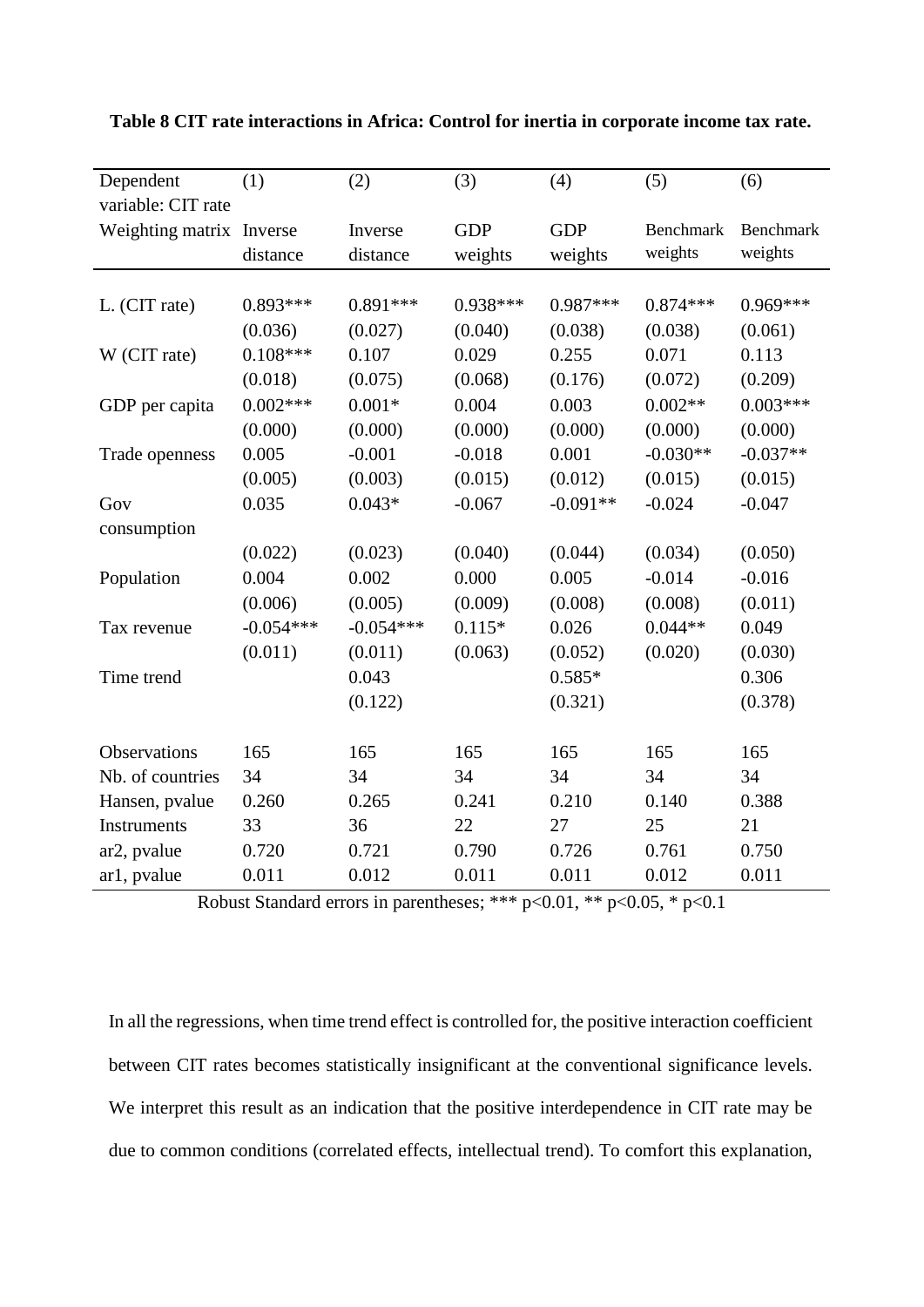we rerun the regressions using an approach extensively used in the literature to test whether the tax interactions are common trends and not a pure tax competition (Manski, 1993). The uniform weight matrix is commonly used to test the common intellectual trend in fiscal competition literature (Cassette and Paty, 2008; Caldeira et al., 2015). The weights of the uniform matrix is given by  $w_{ij}=1/(n-1)$  with n the number of countries. Results indicate that we cannot reject Manski's (1993) hypothesis of a common intellectual trend that drives countries' fiscal choices in the same directions in the absence of strategic behaviors in the countries. Specifically, with uniform weights, we find that the average tax rate in foreign countries positively affect the host country's CIT rate even if the effect of time trend is controlled (table 9, columns 1 and 2). This latter result support the idea that CIT interdependences among African economies are govern by common intellectual trend that steers fiscal choices in the same direction rather than tax competition consideration. In fact, African economies face the same policy advise environment under the guidance of multinational institutions like the IMF, the World Bank and the AfDB which often suggest similar fiscal policy orientations to African countries.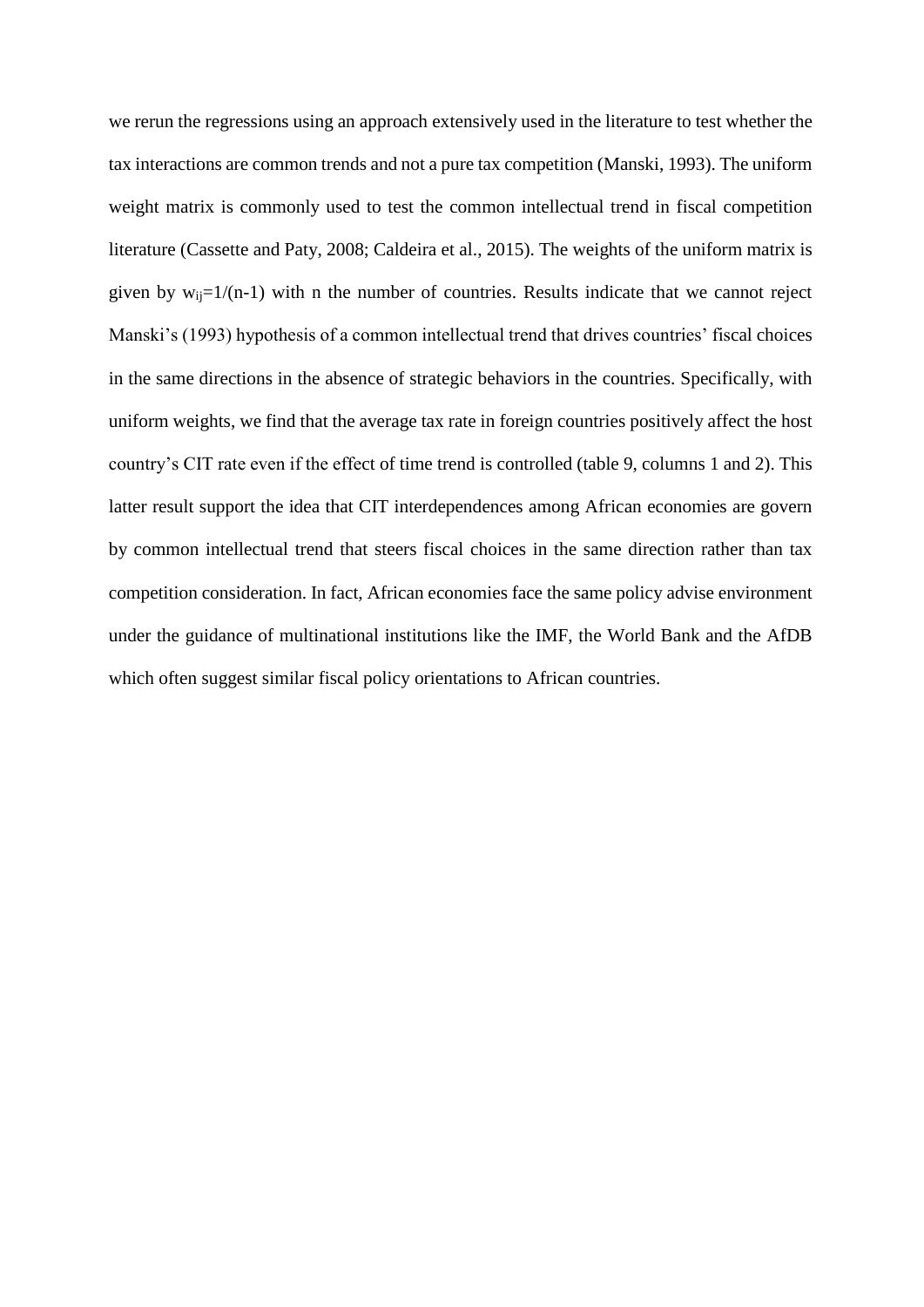**Table 9 CIT rate interaction in Africa: Testing the hypothesis of common intellectual trend.**

| Dependent variable: | (1)          | (2)             |
|---------------------|--------------|-----------------|
| CIT rate            |              |                 |
| Weighting matrix    | Uniform      | Uniform weights |
|                     | weights      |                 |
|                     |              |                 |
| L.CIT_rate          | 0.9128***    | $0.9541***$     |
|                     | (0.0284)     | (0.0236)        |
| W(CITrate)          | $0.1061***$  | 0.3890***       |
|                     | (0.0354)     | (0.0936)        |
| GDP per capita      | $0.0009***$  | 0.0003          |
|                     | (0.0001)     | (0.0002)        |
| Trade openness      | $-0.0269***$ | $-0.0092$       |
|                     | (0.0067)     | (0.0060)        |
| Gov. consumption    | 0.0959***    | $-0.0117***$    |
|                     | (0.0171)     | (0.0031)        |
| Population          | $0.0158**$   | $-0.0105**$     |
|                     | (0.0060)     | (0.0040)        |
| Tax revenue         | 0.0210       | $-0.0594**$     |
|                     | (0.0221)     | (0.0222)        |
| Time trend          |              | $0.193***$      |
|                     |              | (0.056)         |
| Observations        | 545          | 545             |
| Number of countries | 33           | 33              |
| Instruments         | 32           | 32              |
| Hansen, pvalue      | 0.660        | 0.510           |
| ar1(p)              | 0.015        | 0.014           |
| ar2(p)              | 0.333        | 0.483           |

Robust Standard errors in parentheses; \*\*\*  $p<0.01$ , \*\*  $p<0.05$ , \*  $p<0.1$ 

### **6 Empirical evidence on CIT base effects in Africa**

So far, this study focused on corporate tax rates interaction among African economies. However, rather than using tax rates, national tax jurisdictions can use tax rules and tax instruments affecting the corporate tax burden to compete among each other's for attracting and keeping foreign capitals. In fact, beyond the tax rate, foreign investors may take into consideration tax rules such as depreciation rules, tax holidays to choose among countries the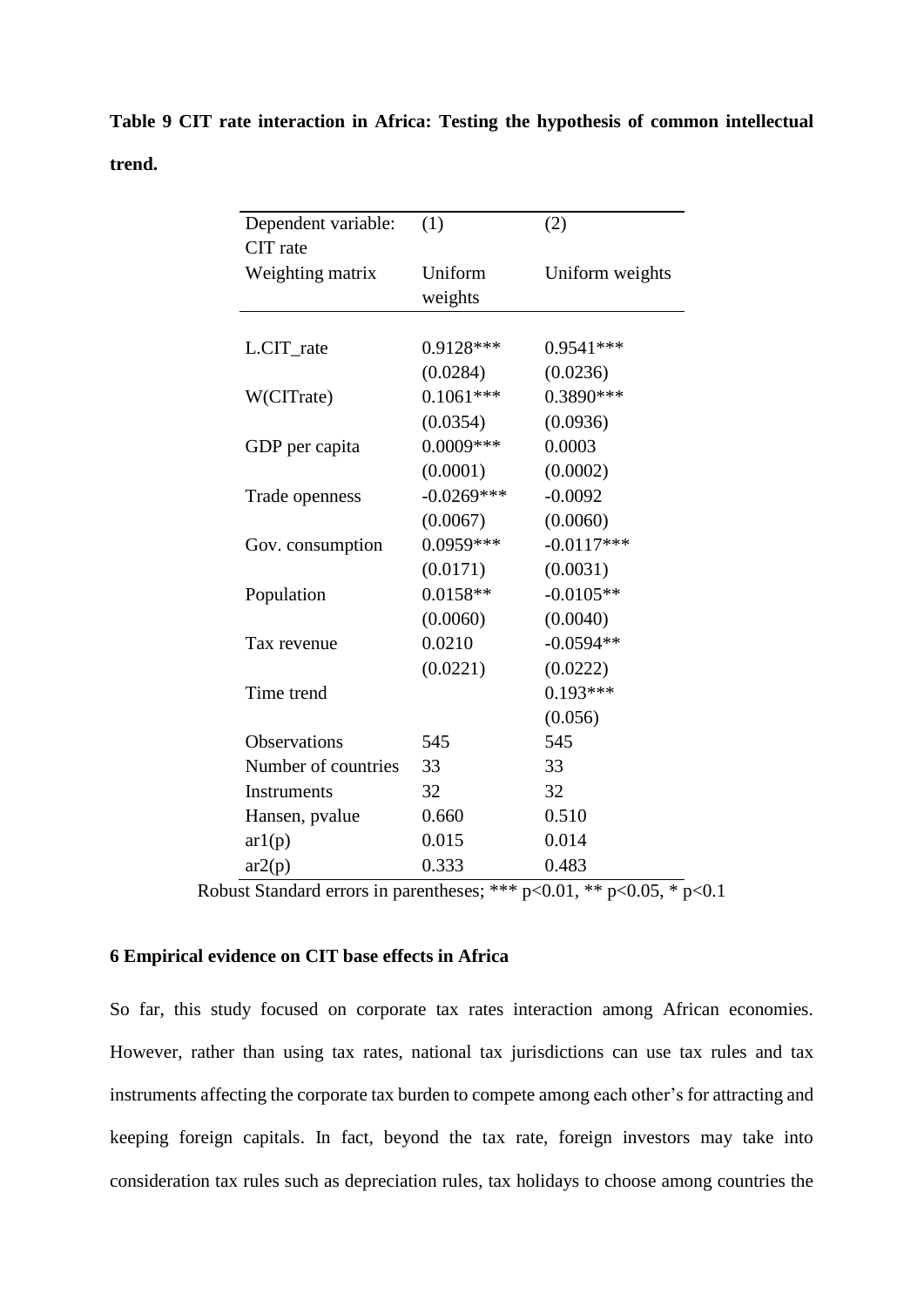location of their investments. Accordingly, countries may compete via the tax base instead of the tax rate. After analyzing corporate income tax rate interactions, we turn to the analysis of corporate income tax base interactions among African national tax jurisdictions<sup>10</sup>

### **6.1 Specification**

 $\overline{a}$ 

Tax competition has two properties namely strategic complementarity and base spillover (Rota Graziosi, 2018). By strategic complementarity, countries react to a decrease in one country's CIT rate by decreasing their own CIT rate. By base spillover, change in one country's CIT rate affect other countries corporate tax bases. We have tested the existence of strategic complementarity among CIT rate in Africa in the previous section. In this section, we turn to the analysis of the existence of CIT base spillovers among African economies. To do so, we borrow the IMF's empirical model specification (mixed Nash-Stackelberg tax game model) for testing the presence of base spillover among countries (IMF, 2014). The model is specified as follows:

$$
B_{it} = \delta B_{it-1} + \beta \tau_{it} + \rho W_{-it} \tau_{it} + \gamma X_{it} + \alpha_i + \mu_t + \varepsilon_{it} (2)
$$

With  $B_{it}$  the corporate tax base in country i in year t. the corporate tax base is proxied by dividing corporate income tax revenue in proportion of GDP by the standard corporate tax rate (IMF, 2014; Keen and Mansour, 2010).  $B_{it-1}$  is the one-period lagged value of the corporate tax base. This variable is included to control for the inertia in tax base since it may take time to observe significant change in corporate tax base following a change in corporate tax rate because of adjustments costs. Technically, since there is inertia in CIT rate (Klemm and Van Parys, 2012; Overesch and Rincke, 2011) and dynamics in tax collection (Gnangnon and Brun,

<sup>&</sup>lt;sup>10</sup> Experts argue that the corporate tax bases interactions tend to be are more important than corporate tax rate interactions. This is reasonable, since given inertia in tax rate, countries may have strong incentive to use tax instruments, which affect tax liabilities' of corporations, other than tax rate to compete among themselves.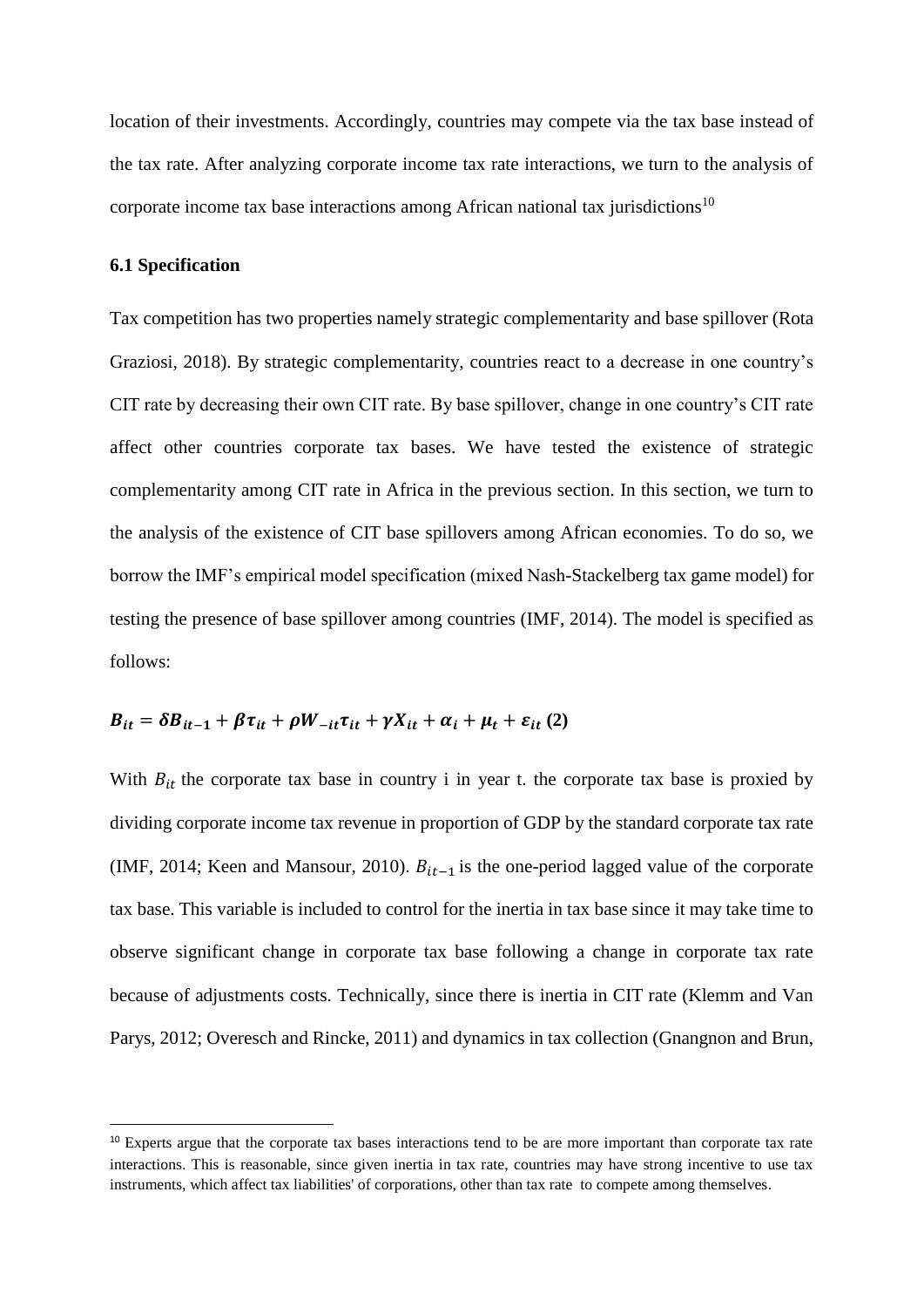2017; Gupta, 2007; Leuthold, 1991), a priori, there is no reason to cast doubt on the inertia of corporate tax base proxied as the ratio of CIT revenue to the CIT rate.  $\tau_{it}$  is the home country's CIT rate in percent.  $W_{-it}\tau_{it}$  represents the average weighted corporate tax rate in abroad countries.  $\alpha_i$  and  $\mu_t$  respectively represent country and time-specific effects.  $\varepsilon_{it}$  is the usual error term.

Xit is a vector of control variables that are likely to affect the corporate tax base. The variables include the GDP per capita, trade openness (sum of imports and exports in proportion of GDP), agriculture value added (in % GDP), inflation (changes in consumer price index) and natural resources rents (in %GDP). The GDP per capita is included to control for the effect of development level on corporate tax base while trade openness controls for the effect of international trade on corporate tax base. We include Agriculture value added to control for the sectoral composition of the economy on corporate tax base. We consider the effect of macroeconomic policies on corporate tax base by controlling for inflation. Natural resources rents are included to control for the role of the country's endowment in natural resources in size of the corporate tax base. IMF (2014) does not include a measure of natural resource wealth among the control variable in their specification for analyzing corporate tax base spillovers in developing countries whereas natural resources are an important component of corporate tax base in these countries.

As high-income countries tend to attract more businesses, we expected that GDP per capita will positively affect the corporate tax base in our estimations. For promoting international trade, government can relax taxes on imports and grant tax incentives for firms whose activities are exported-oriented. From this perspective, trade openness may negatively affect corporate tax base in Africa. The agriculture sector is still under informality and dominated by subsistence agriculture. We therefore anticipated negative association between agriculture value added and corporate tax base. Inflation increase operating costs and reduces profits, thereby corporate tax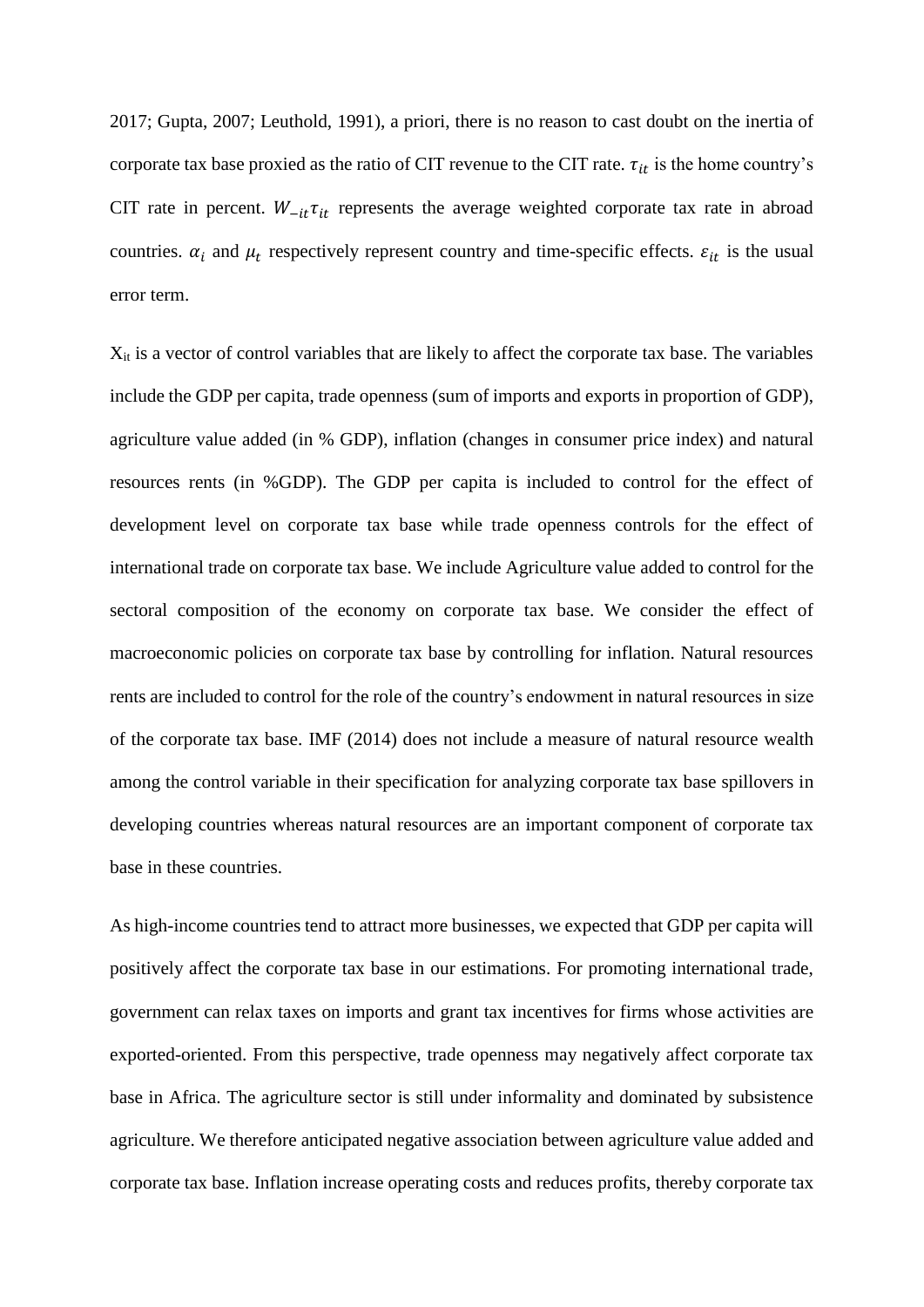base. Natural resources exploitation stimulates businesses and transactions. We therefore predict positive impact of natural resources on corporate tax base. Data on GDP per capita, Agriculture valued added, Inflation and natural resources rents have been extracted from the database WDI, the World Bank. Data on Corporate income tax revenue in percentage of GDP are taken from the IMF-FAD Tax Revenue Indicators database.

Figure 3 shows the evolution of CIT revenue in proportion of GDP between 1995 and 2013 for Africa. While CIT rates have dropped in Africa from 1995 to 2013, CIT revenue in percentage of GDP have almost doubled (from around 2%GDP in 1995 to 4% GDP in 2009) excepted for the sub-period from the global recession of 2009 to 2013 where the declining of CIT rates is associated with decrease in CIT revenues. This rate-revenue paradox of corporate taxes could be explained by improvement in corporate tax administration and enforcement, corporate tax broadening (as shown in figure 3), improvement in business climate which in turn increases corporate profitability and corporatization (see Abbas and Klemm, 2013; Keen and Mansour, 2010).



**Figure 3: CIT revenue, CIT base and CIT rates in Africa** 

**Source: Author's construction from IMF-FAD.**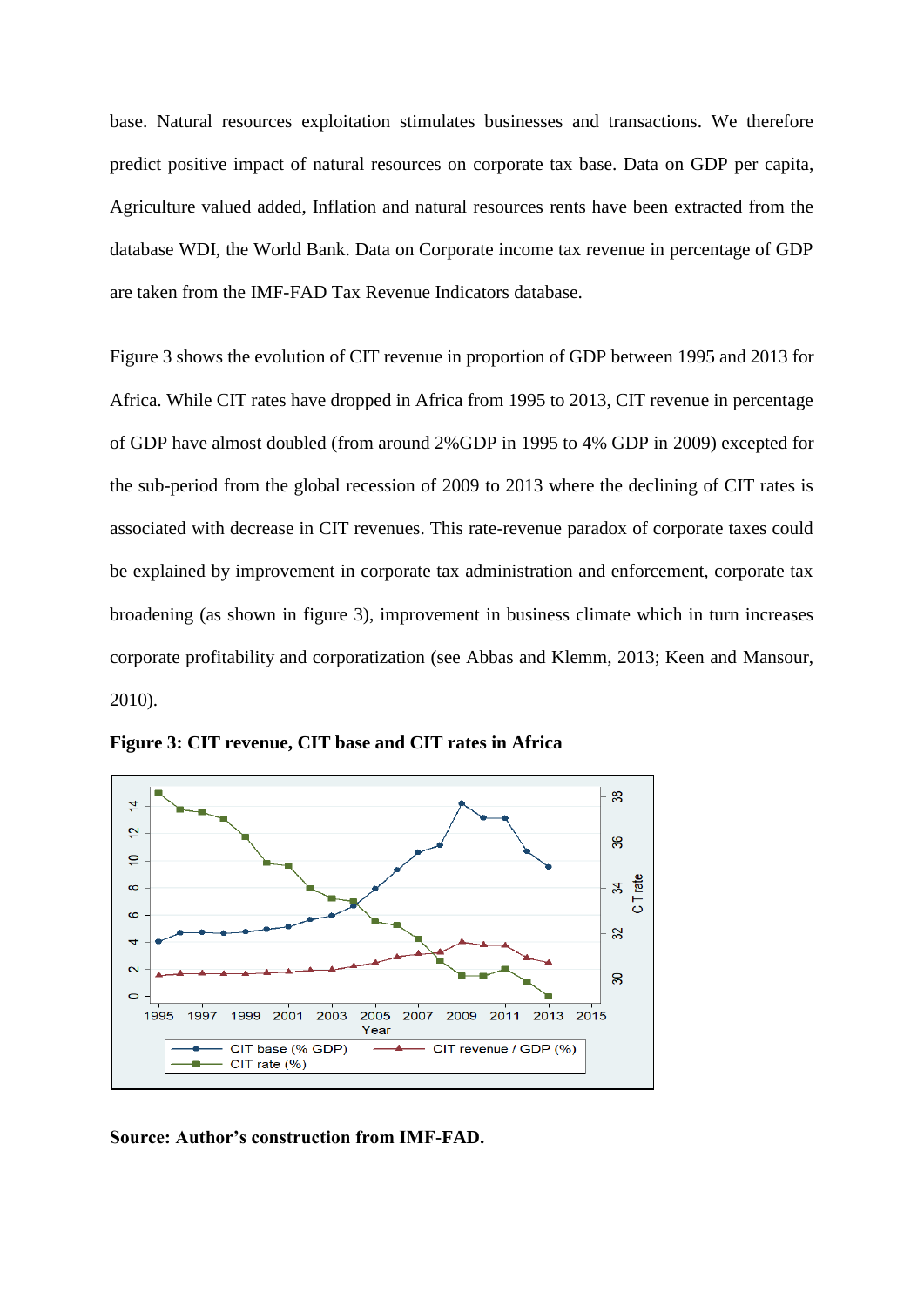### **6.2 Choice of the weighting matrix**

In this section, we are exploring whether corporate tax rates abroad affect corporate tax base of a host country for African economies. In other terms, we are testing the existence of base spillovers effects in corporate taxation in Africa. Such effects mainly operate through two channels: investments decisions and profit shifting. Indeed, with capital mobility across countries, investors have strong incentive to reallocate their investments (assets) in countries with lower tax burden for ensuring a higher after-tax return on the investments. As discussed in the previous section above, countries with the same economic characteristics are most likely to compete each over through corporate tax policy as they offer similar business environment to investors. An advanced economy will be more sensible to changes in corporate tax policy of another advanced economy than for a small economy. Accordingly, the GDP per capita is a relevant candidate as a weighting matrix for the average tax rates abroad in equation 2. Practically, we use as weighting matrix the inverse of the absolute difference between the countries GDP per capita, such that the intensity of base spillovers effect will tend to be stronger for countries which have close development levels.

The effect of change in corporate tax rates abroad on domestic corporate tax base operate through profit shifting behaviours. Even if profit shifting behaviour is somewhat difficult to observe directly (Qian et al, 2017), one cannot cast doubt on the fact that it is highly motivated and fueled by the corporate tax rates differential between the host country and other countries abroad. Since profits shifting attitudes do not depend on macroeconomics or social factors but rather mainly depend on tax burden differential across tax jurisdiction, we use unweighted average tax rate in other countries to take into account profits shifting and base erosion consideration in corporate tax spillovers in Africa (IMF, 2014).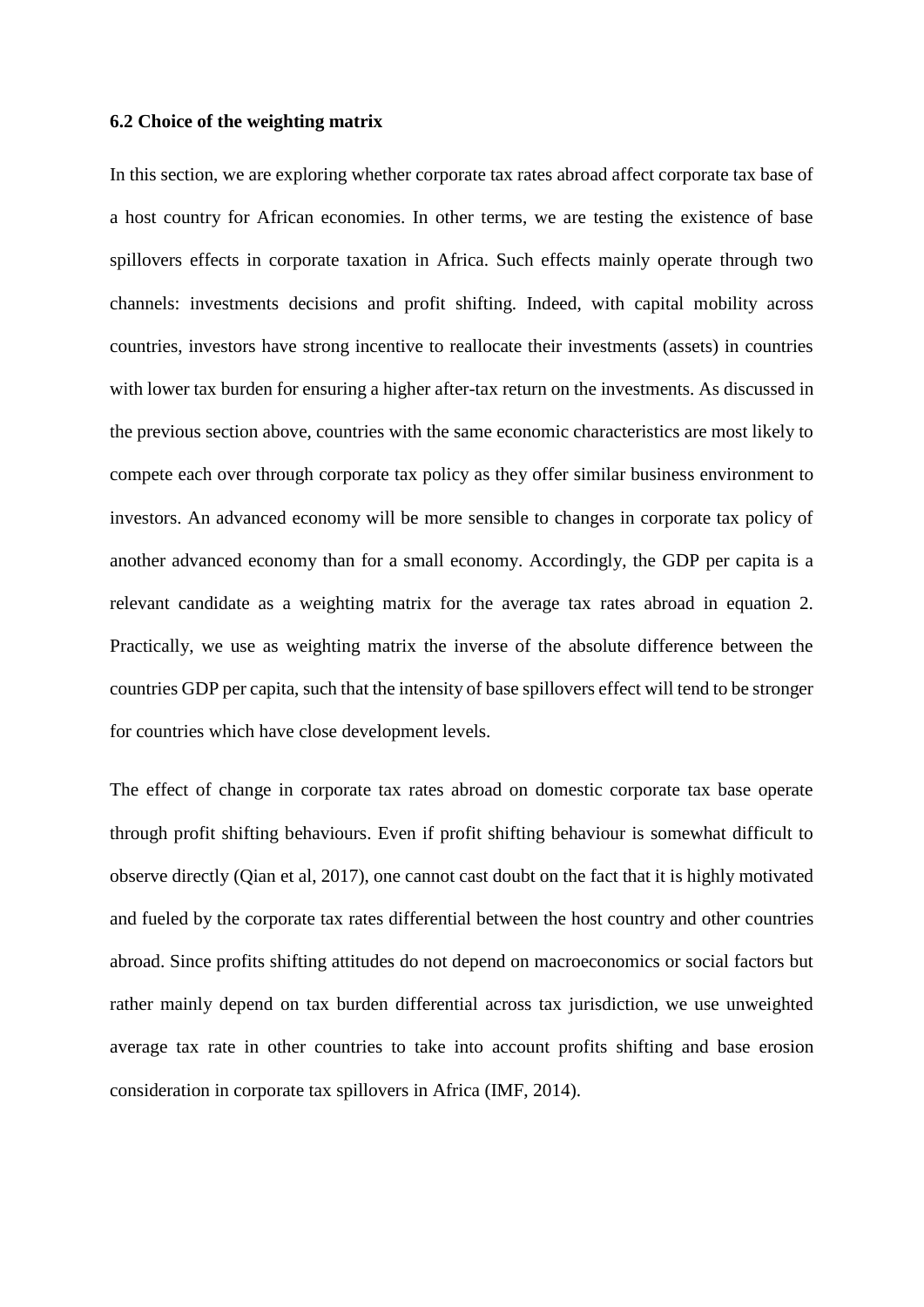The dynamic nature of our model renders fixed effects estimators inappropriate for estimating it because of the correlation between unobserved fixed effects and the lagged dependent variable. In addition, because reforms affecting a host country corporate tax base could cause change in corporate tax policy abroad, the average corporate tax rate variable abroad is potentially endogenous in equation 2. The endogeneity problems of the lagged dependent variable and the average corporate tax rate abroad are addressed using the system GMM estimator (Blundell and Bond, 1998). Here again, to comply with the system GMM setting (large N and small T), we subdivide the time span of our dataset in three-year non-overlapping intervals. We obtain three-year panel data except the last sub-period which is four-year panel data (1995/1997=1 1998/2000=2 2001/2003=3 2004/2006=4 2007/2009=5 2010/2013=6).

#### **6.3 Corporate income tax base effects in Africa: Estimation results**

Table 10 displays results from the estimation of model (2) with system GMM estimator (twostep) using GDP weight and uniform weight for the average tax rate in other countries. The estimation results<sup>11</sup> pass all the standards validity tests. The Hansen test does not reject the null hypothesis of absence of correlation between the instruments and the error term. There is no second order serial correlation in residuals as indicated by the p-value of the autocorrelation test and the estimation do not suffer from instruments proliferation problem. The variables tax base and GDP per capita are taken in logs while the other variables are in levels.

Results show that an increase in the host country's tax rate will deteriorate its corporate tax base (table 10, column 2). The effect of one percentage point increase in the host country's CIT rate will decrease its corporate tax base by 4. 6%. Regarding the spillovers effects, results suggest that reduction in the foreign corporate tax rate is likely to reduce the host country's corporate tax base. This effect is mainly significant for uniform weight (table 10, column 2) suggesting

 $\overline{a}$ 

 $11$ <sup>11</sup> The number of countries used in the regressions has declined because of missing values in corporate tax base due to missing values for the corporate tax income revenue data.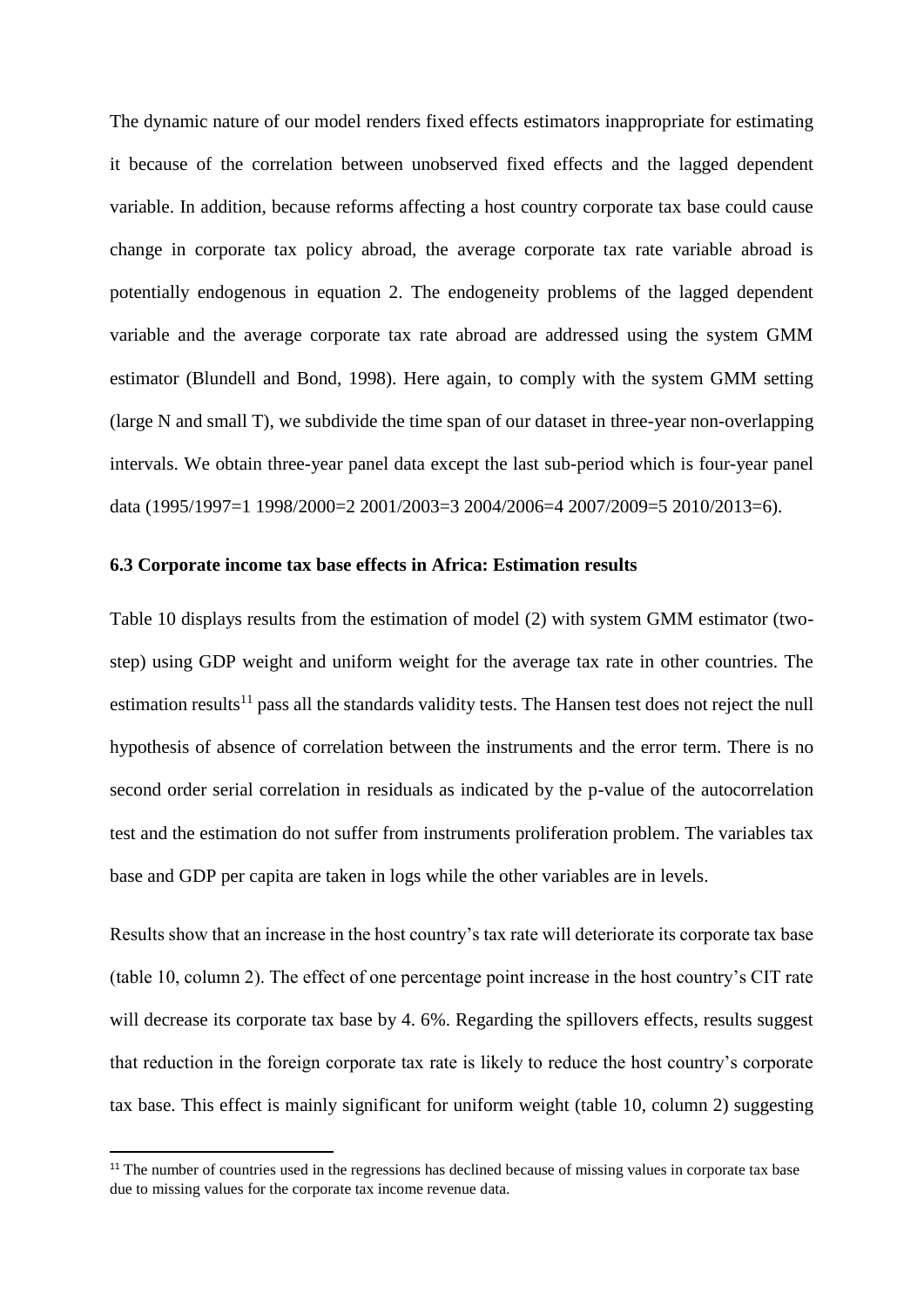that corporate tax base erosion is Africa is operating through profit shifting activities. Typically, one percentage point reduction in the foreign countries' average corporate tax rate is likely to reduce the host country corporate tax base by 4.21% (table 10, column 2). If the host country reacts to one percentage point cut in foreign countries CIT rate by cutting by one percentage point its own CIT rate, this will increase the host country's CIT base by 4.6%, leaving a net corporate tax base loss of 0.4%. In terms of tax revenue, our calculations indicate that, on average, these tax base losses represent 2.3 percent of GDP for the economies used in the econometric estimation<sup>12</sup>. As expected, the level if development and natural resources wealth contribute to broaden the corporate tax base. Inflation has negative impact on corporate tax base as predicted. In contrast to predictions, results show that agriculture value added, and trade openness positively affect corporate tax base in Africa. Results show that the estimated coefficient for the lagged value of the corporate tax base is positive and statistically significant at 1% (table 10, columns 1 and 2). This result corroborates the prediction of inertia in corporate tax base and therefore suggests that countries that manage to broaden its corporate tax base today are more likely to have large corporate tax base tomorrow.

**.** 

<sup>12</sup> The economies include Algeria, Angola,Botswana, Côte d'Ivoire, Camerron, Congo republic, Cabo Verde, Ethiopia, Ghana, Kenya, Lesotho, Morocco, Madagascar, Mali, Malawi, Mauritius, Namibia, Senegal , Swaziland, Seychelles, Togo, Tunisia, Tanzania, Uganda, South Africa, Zambia and Zimbabwe,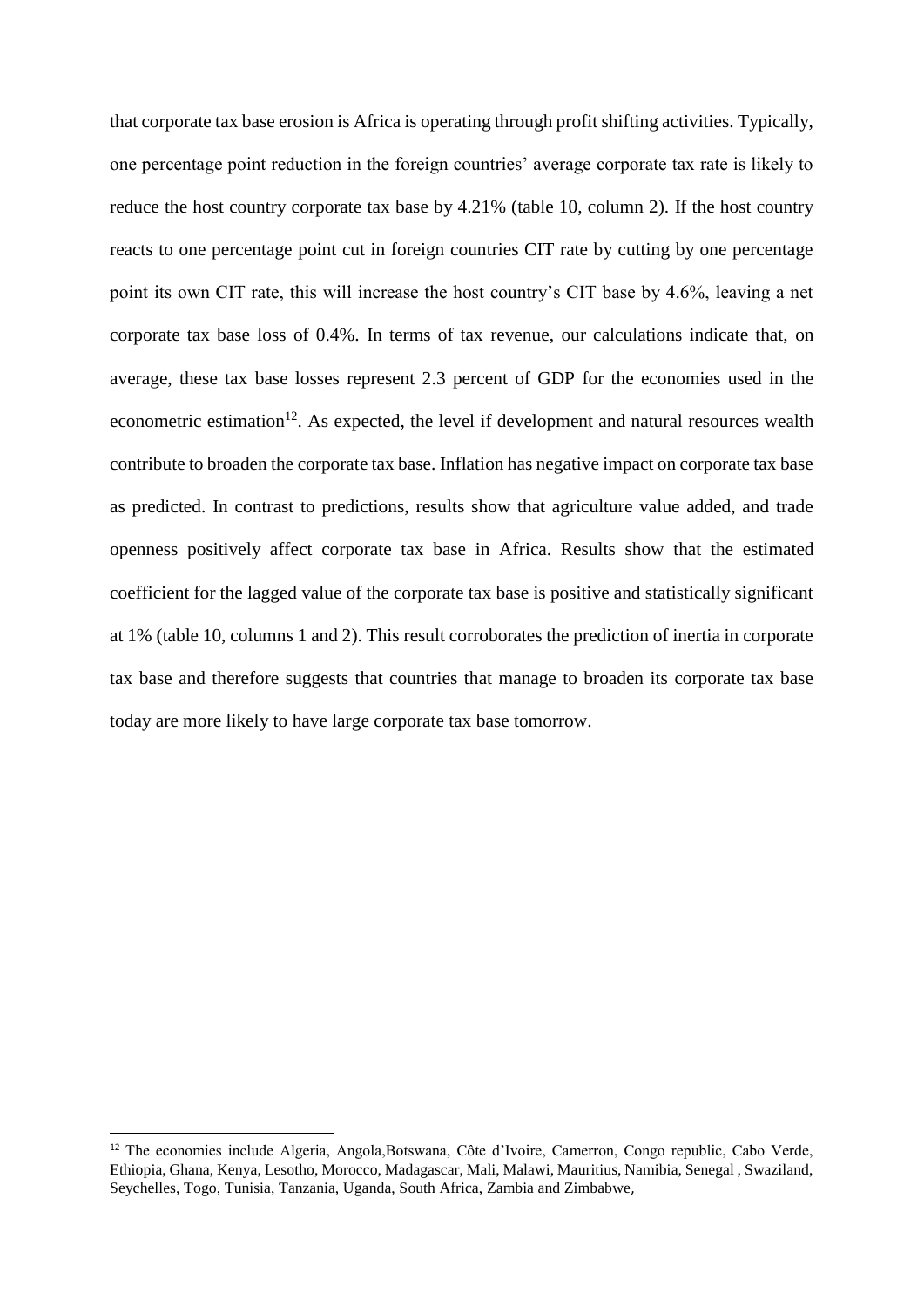# **Table 10: Impact of the average corporate tax rate of foreign countries on the corporate tax base of a host country.**

| Dependent variable:            | (1)        | (2)         |
|--------------------------------|------------|-------------|
| log(CIT_base)                  |            |             |
| Weighting schemes              | <b>GDP</b> | Uniform     |
|                                | weights    | weights     |
|                                |            |             |
| Lagged dependent variable, t-1 | $0.719***$ | $0.578***$  |
|                                | (0.126)    | (0.077)     |
| CIT_rate                       | 0.004      | $-0.042***$ |
|                                | (0.010)    | (0.011)     |
| W(CIT_rate)                    | $0.013*$   | $0.046***$  |
|                                | (0.007)    | (0.003)     |
|                                |            |             |
| Log (GDP per capita)           | 0.187      | $0.187**$   |
|                                | (0.206)    | (0.081)     |
| Trade openness                 | 0.002      | $0.002**$   |
|                                | (0.001)    | (0.000)     |
| Agriculture value added        | 0.016      | $0.012*$    |
|                                | (0.020)    | (0.006)     |
| Inflation                      | $-0.020**$ | $-0.016***$ |
|                                | (0.008)    | (0.004)     |
| Natural resources rents        | $0.018***$ | $0.020***$  |
|                                | (0.004)    | (0.004)     |
| <b>Observations</b>            | 90         | 90          |
| Number of countries            | 27         | 27          |
| Hansen, pvalue                 | 0.487      | 0.600       |
| Number of instruments          | 27         | 22          |
| $ar2$ , p                      | 0.709      | 0.753       |
| ar1, p                         | 0.058      | 0.057       |

Robust Standard errors in parentheses; \*\*\*  $p<0.01$ , \*\*  $p<0.05$ , \*  $p<0.1$ 

### **6.4 Further analysis**

Corporate tax base spillovers analysis could not be limited to the assessment of the effect of foreign countries corporate tax rate on domestic corporate tax base. Spillovers effect may arise from changes (tax holidays, depreciation allowances rules) which affect the foreign countries corporate tax base while maintaining the CIT rate unchanged. In fact, an action on foreign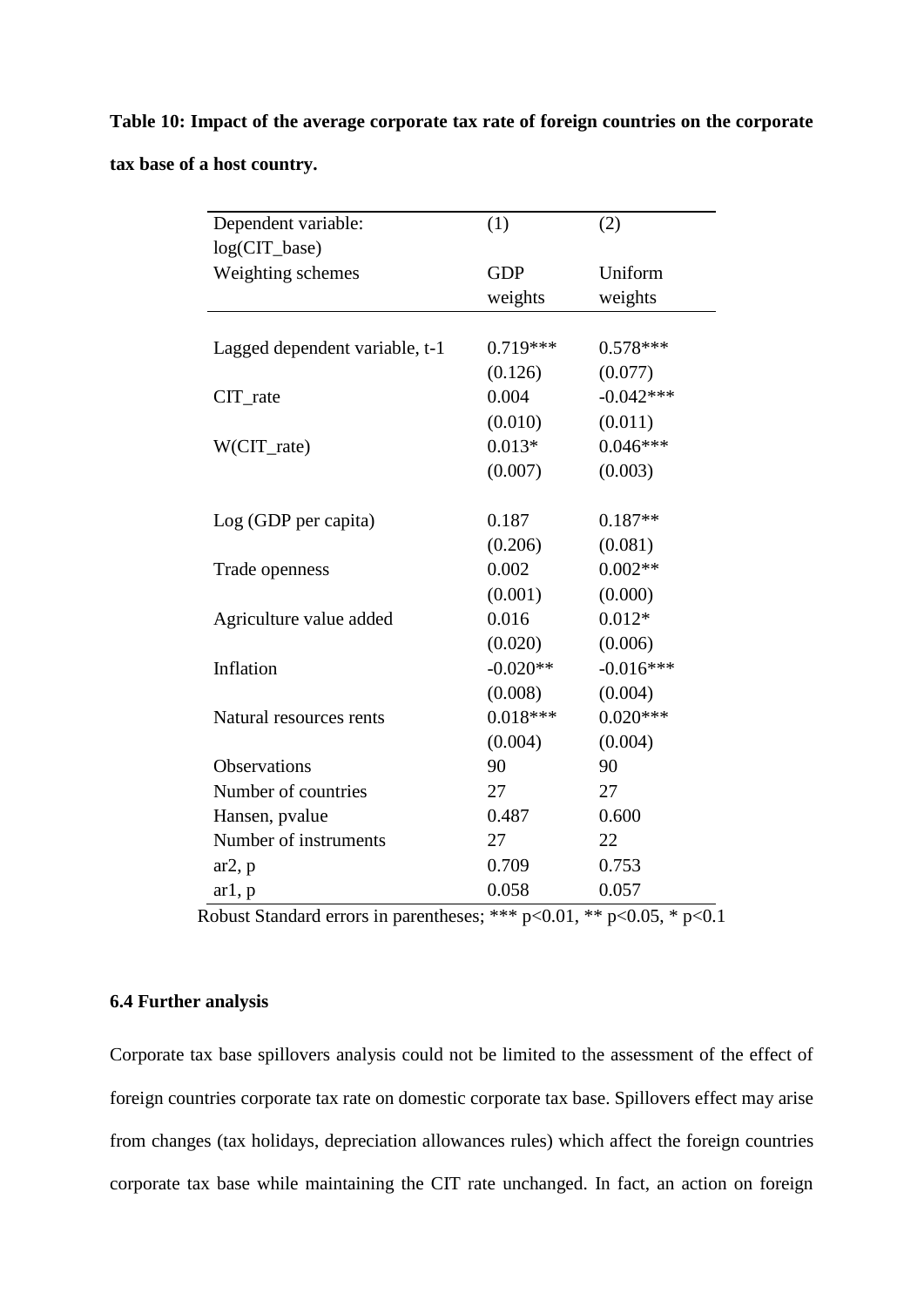countries corporate tax base could affect the host country's corporate tax base. We evaluate the impact of change in foreign countries' corporate tax base on the host country corporate tax base.

To take into account this consideration, we included among the explanatory variables in model (2), the foreign countries corporate tax base  $(W_{-it}B_{it})$ . We obtain the following specification:

$$
B_{it} = \delta B_{it-1} + \beta \tau_{it} + \rho W_{-it} \tau_{it} + \theta W_{-it} B_{it} + \gamma X_{it} + \alpha_i + \mu_t + \varepsilon_{it} \tag{3}
$$

The average weighted corporate tax base abroad can be computed on balanced data in corporate tax base. Since corporate tax base are calculated by dividing corporate income tax revenue to the statutory corporate income tax rate, missing values in corporate tax revenue systematically translate into missing values for the corporate tax base data. We therefore manage to get as possible few missing values for the corporate tax base. For this purpose, we fulfill missing data on corporate tax revenue taken from IMF-FAD by corporate tax revenue data extracted from the International Conference for Taxation and Development Government Revenue Dataset (ICTD-GRD) where available<sup>13</sup>. This enables to have in the regressions 24 countries out of 34 countries for which we have balanced data on CIT rates.

Table 11 presents estimation results from the estimation of equation (3) by system GMM estimator using GDP and uniform weighting schemes. We find that with the GDP per capita weights, the impact of foreign countries tax base on the host country's corporate tax base is positive but not statistically significant (column 1, table 11) whereas this impact is positive and significant with the uniform weights (column 2, table 11) indicating strategic responses in corporate tax base policies. These results are indicating that the negative effect of tax incentives

**.** 

<sup>&</sup>lt;sup>13</sup> Before doing so, we have compared the data on corporate tax revenue for the two datasets for the periods where data are available for both of them. We remarked few differences between these two data, there are even equal for certain years.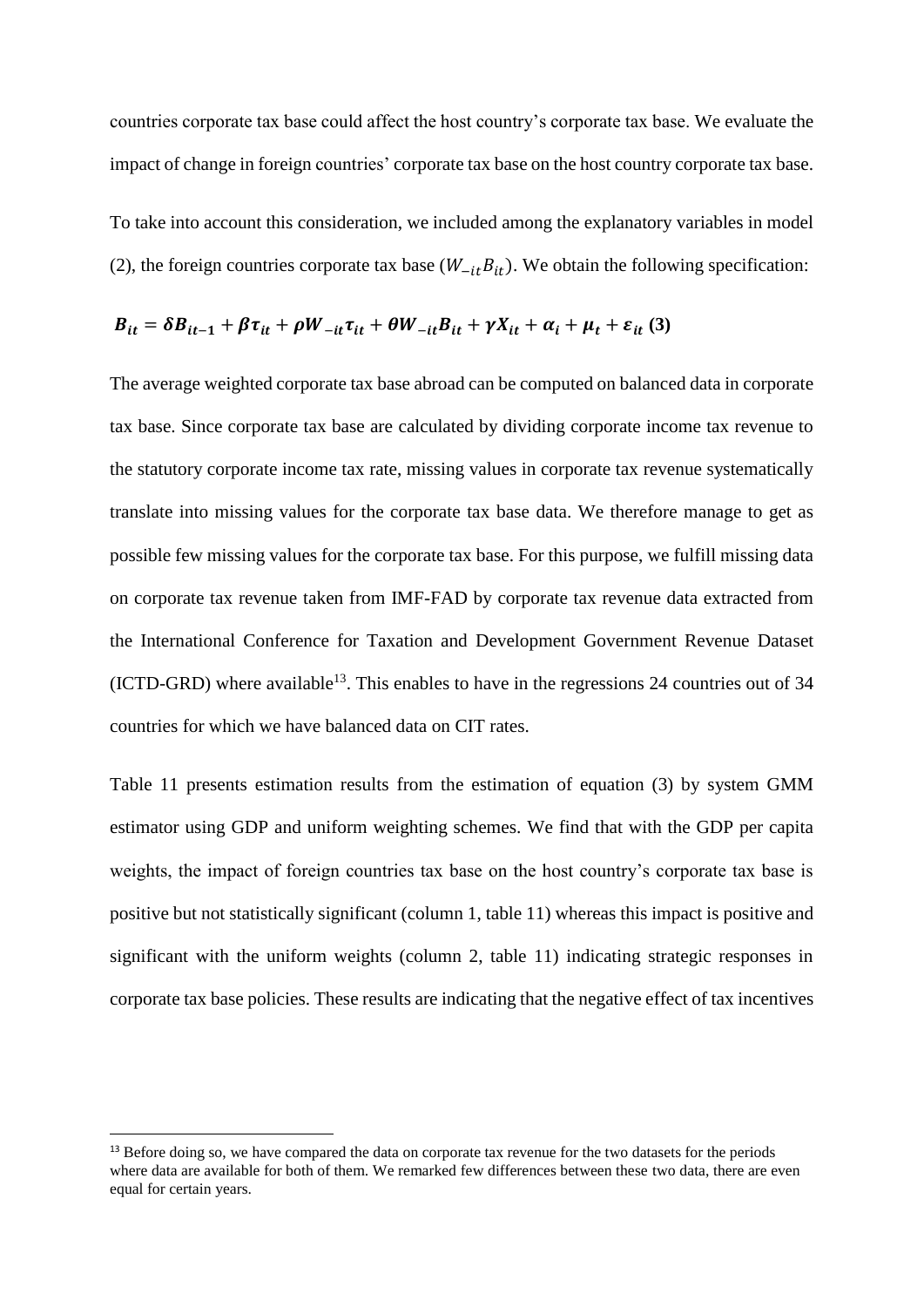provision in foreign countries on the host country's corporate tax base is occurring through profit shifting but not through relocation of real asset investments.

**Table 11: Effect of changes in abroad countries' CIT base and CIT rate on the host country's CIT base.**

| Dependent variable : CIT_base | (1)         | (2)         |
|-------------------------------|-------------|-------------|
| Weighting schemes             | GDP weight  | Uniform     |
|                               |             | weight      |
|                               |             |             |
| L.CIT_base                    | $0.953***$  | $0.924***$  |
|                               | (0.034)     | (0.054)     |
| $CIT_$ rate                   | $-0.123*$   | 0.002       |
|                               | (0.061)     | (0.170)     |
| WCIT_rate                     | $0.282**$   | 0.267       |
|                               | (0.130)     | (0.374)     |
| WCIT_base                     | 0.778       | $0.663**$   |
|                               | (0.491)     | (0.299)     |
| GDP per capita                | $-0.001*$   | 0.0004      |
|                               | (0.000)     | (0.000)     |
| Trade openness                | $-0.055**$  | $-0.010$    |
|                               | (0.025)     | (0.008)     |
| Agriculture value added       | $-0.445***$ | $-0.081*$   |
|                               | (0.102)     | (0.046)     |
| Inflation                     | $-0.001*$   | $-0.001***$ |
|                               | (0.000)     | (0.000)     |
| Natural resources rents       | $0.174**$   | 0.147       |
|                               | (0.069)     | (0.087)     |
| <b>Observations</b>           | 117         | 117         |
| Number of countries           | 24          | 24          |
| Hansen, pvalue                | 0.814       | 0.489       |
| Instruments                   | 20          | 20          |
| ar 2, pvalue                  | 0.450       | 0.365       |
| ar1, pvalue                   | 0.033       | 0.098       |

Standard errors in parentheses;\*\*\*  $p<0.01$ , \*\*  $p<0.05$ , \*  $p<0.1$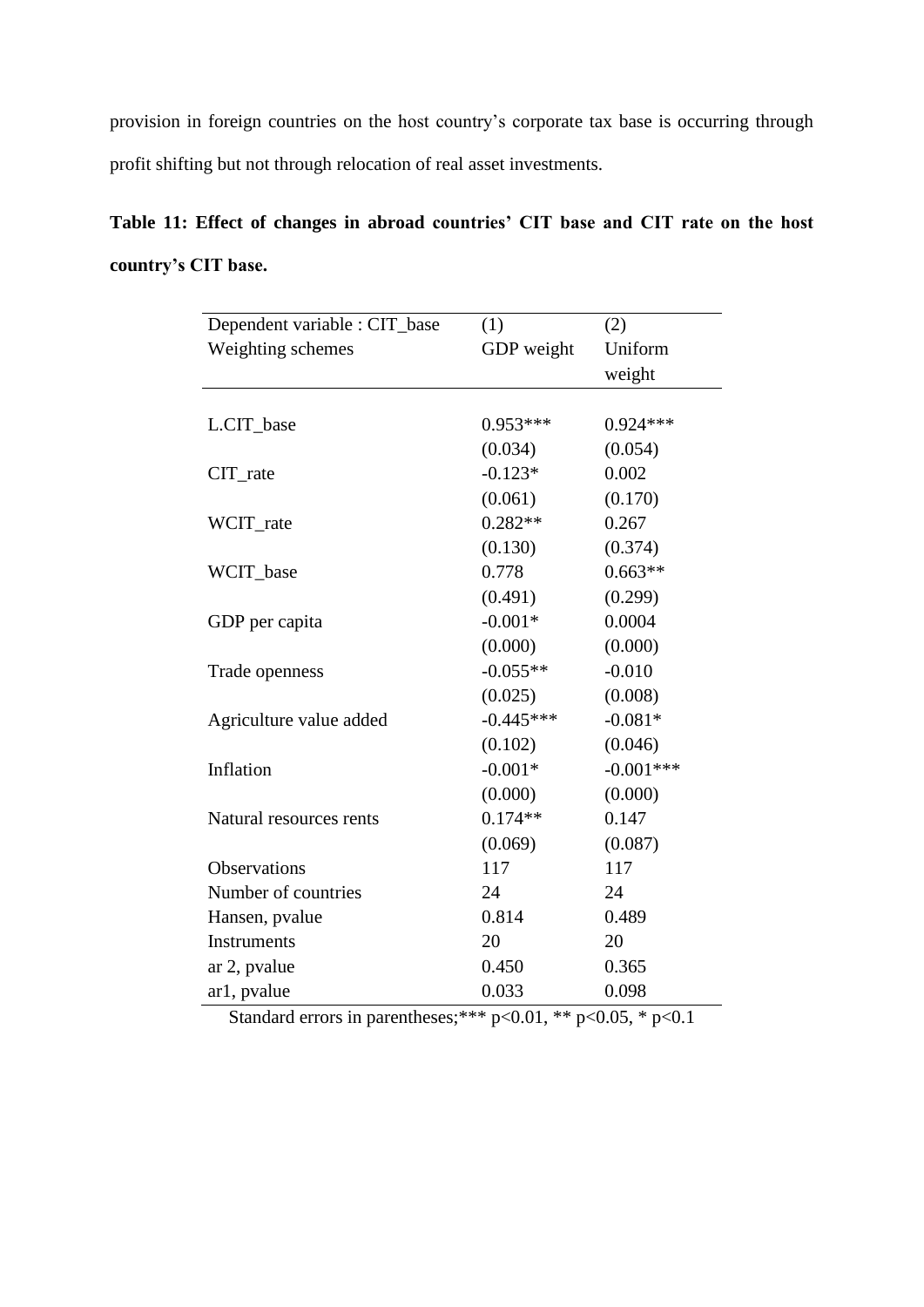### **7 Conclusion**

Globalization gives incentives to countries to compete against each other to attract foreign capitals through cuts in CIT rates and provision of tax incentives. This study analyzed in which extent African countries set CIT rate in response to each other. The paper also examines corporate tax base spillovers between African economies. We do not find strong evidence of CIT rate competition between African economies. More precisely, we found strategic interaction in CIT rate only if we do not control for the effects of time trend. We therefore conclude that positive slope of the tax rate reaction function between African economies may be attributable to the same tax policy environment within which these economies evolve, under the technical assistance from the same technical and financial partners. rather than a pure CIT rate competition between these economies. With respect to base spillovers, the findings from this study that cut in the average tax rates abroad reduce the host country's corporate tax base. If the host country reacts to cut in foreign countries tax rates but cutting in own CIT rate in the same proportion, this will ultimately result in a net loss of corporate tax base in proportion of GDP of 0.4% and corporate tax revenue in proportion of GDP of 2.3% for the host country. Moreover, we find strategic responses in corporate tax base policies suggesting that countries react to tax incentives in other countries by also offering tax incentives. The strategic responses mainly operate through profit shifting but not through relocation of real asset investments. From policy implications perspective, these latter results suggest limiting corporate tax cuts and tax incentive for preventing corporate tax base erosion and profits shifting in Africa.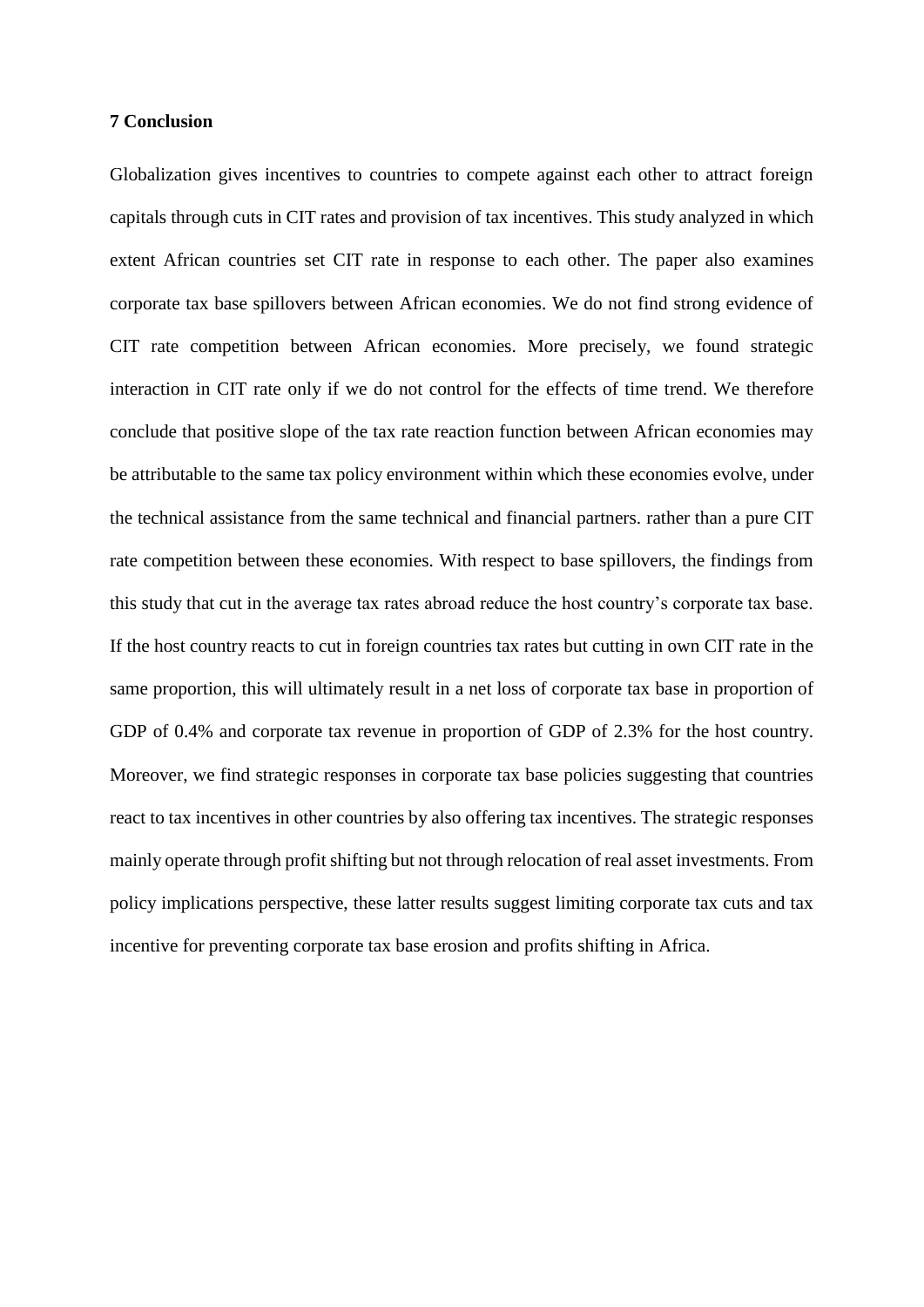## **Appendix**

**List of countries**: Algeria, Angola, Botswana, Burkina faso, Comoros, Congo, Cabo verde, Cameroon, Côte d'Ivoire, Egypt, Ethiopia, Gabon, Ghana, Guinea, Kenya, Lesotho, Madagascar, Malawi, Mali, Mauritania, Mauritius, Morocco, Mozambique, Namibia, Nigeria, Senegal, Seychelles, South Africa, Sudan, Swaziland, Tanzania, Togo, Tunisia, Uganda, Zambia, Zimbabwe.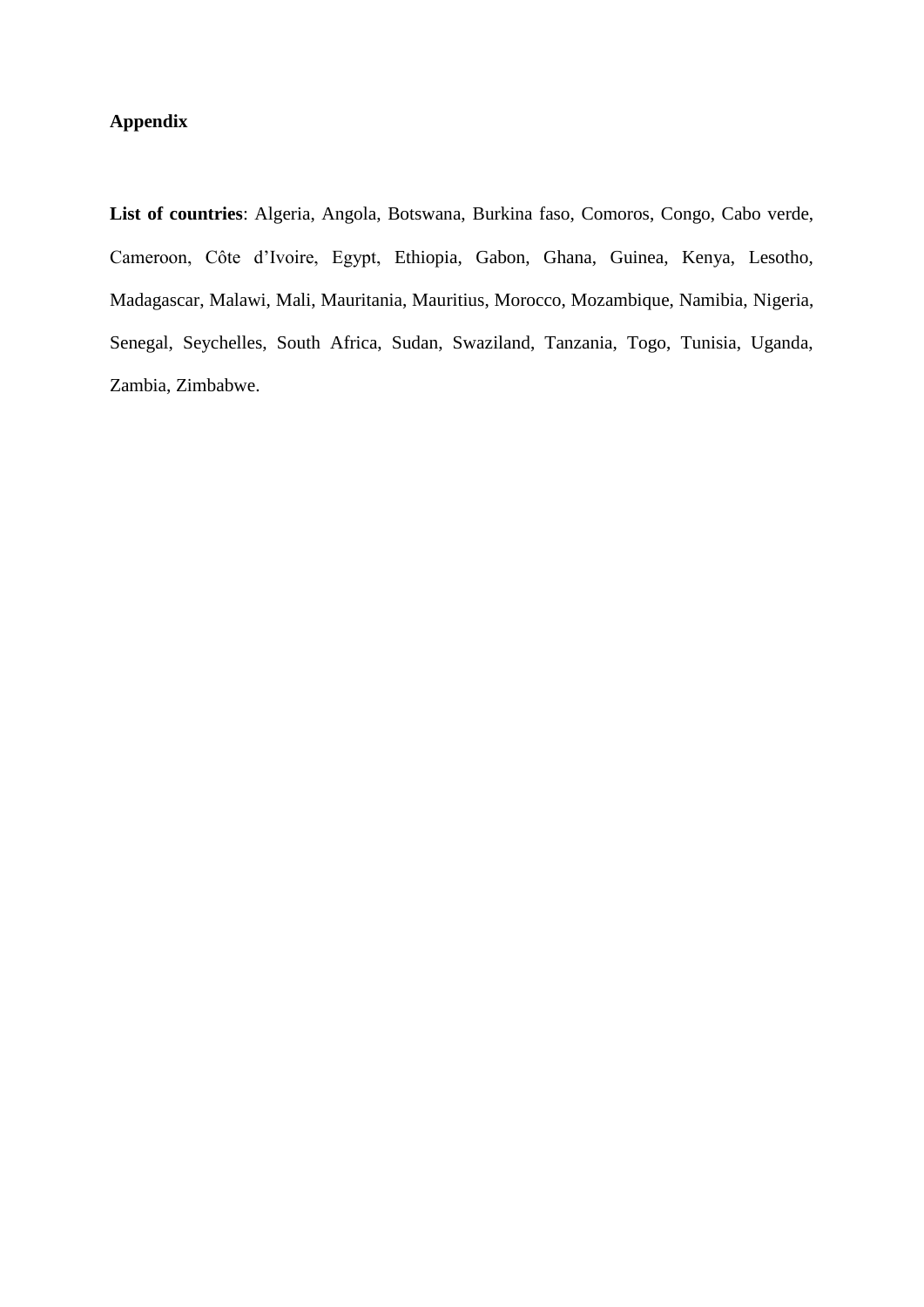**Figure 1 Statutory CIT in Africa**



**Source: Author's calculations from IMF-FAD**.

### **References**

Altshuler, R. and Goodspeed, T.J. (2002). Follow the leader? Evidence on European and U.S. tax competition. Mimeo, Department of Economics, Rutgers University.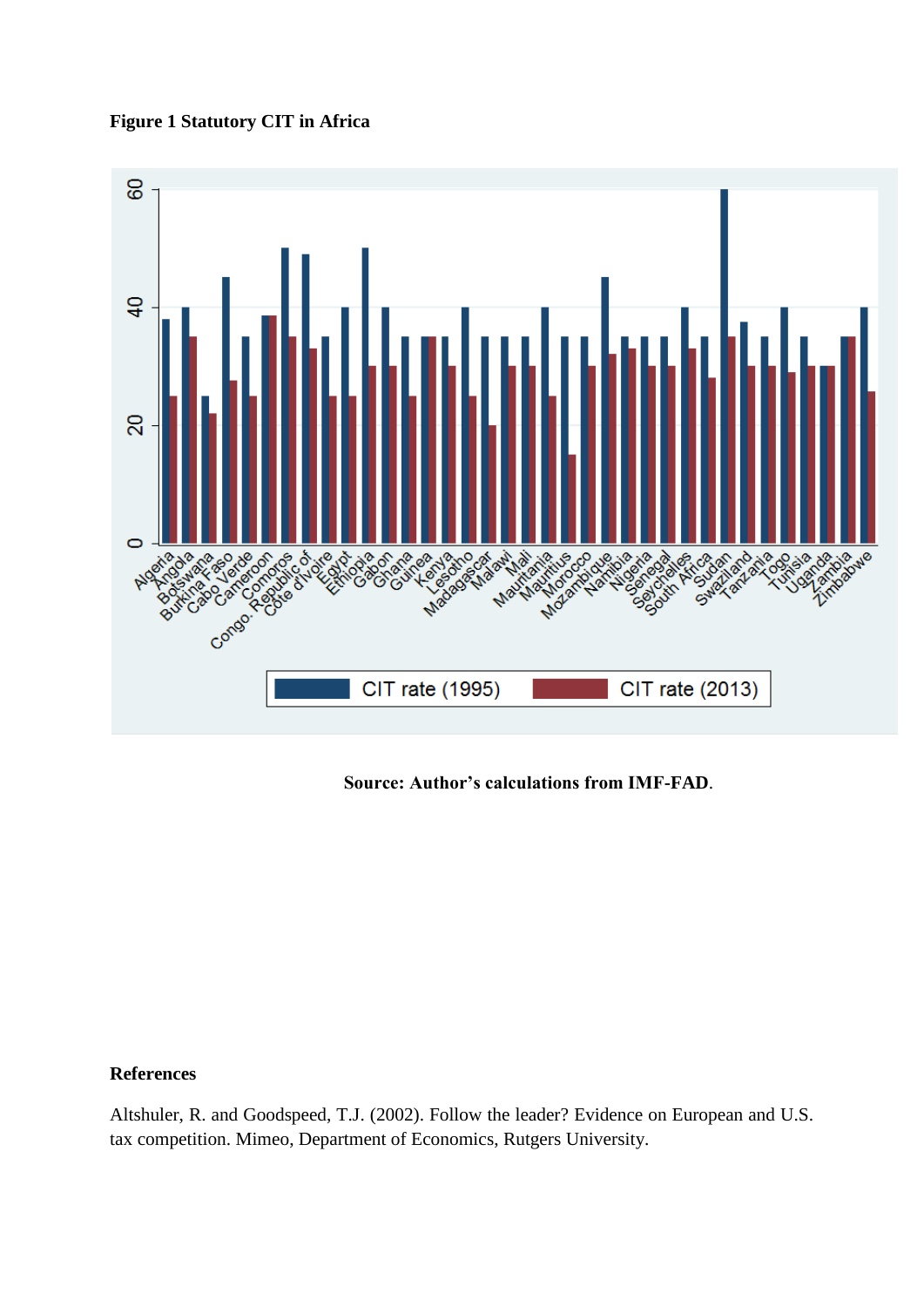Chen, Y.; Huang, W.H. and Regis, P.J. (2014). Do Asia and Pacific Countries Compete in Corporate Tax Rates ?. *Journal of the Asia Pacific Economy*, Vol 19, 1, pp. 25-51.

Casette, A and Paty, S. (2008). Tax competition among Eastern and Western European countries: With whom do countries compete?. *Economic Systems*, 32 (2008) 307–325.

Devereux, M.P., Lockwood, B. and Redeano, M. (2008). Do Countries Compete Over Corporate Tax Rates? *Journal of Public Economics,* 92, pp. 1210–1235.

Durst, M.C. (2018). Poverty, Tax Competition, and Base Erosion. *Tax Notes International*, Volume 89, Number 12, pp. 1189-1201.

Feenstra, R.C.; Inklaar, R. and Timmer, M.P. (2015). The Next Generation of the Penn World Table. *American Economic Review*, 105 (10), pp. 3150-3182.

Foucault, M., Madies, T., & Paty, S. (2008). Public spending interactions and local politics. Empirical evidence from French municipalities. *Public Choice*, *137*, 57–80.

Gupta, S., A. (2007). Determinants of Tax Revenue Efforts in Developing Countries. *IMF Working Papers*, WP/07/184.

Gnangnon, S.K.; Brun, J-F.(2017). Impact of export upgrading on tax revenue in developing and high-income countries. *Oxford Development Studies*, DOI: 10.1080/13600818.2017.1313398.

Heinemann, F., Overesch, M., and Rincke, J. (2010). Rate-cutting tax reforms and corporate tax competition in Europe. *Economics & politics,* Volume 22, No3, pp. 498-518.

Hufe, P (2014). The empirical nexus of corporate tax competition and income inequality. University of Mannheim, Graduate School of Economic & Social Sciences.

IMF (2014). Spillovers in International Taxation. *IMF Policy paper*, Washington: International Monetary Fund.

Jacobs, J. P.A.M; Lightart, J.E; and Vrijburg, H. (2009). Consumption tax competition among governments: Evidence from the United States. *Int Tax Public Finance*, 17: 271–294.

Jones, C and Temouri, Y. (2016). The determinants of tax haven FDI. *Journal of World Business,* 51, 237–250.

Keen M., Mansour M. (2010). Revenue Mobilisation in Sub-Saharan Africa: Challenges from Globalisation II – Corporate Taxation. *Development Policy Review*, 28(5), 573-596.

Klemm, A. and Van Parys, S. (2012). Empirical Evidence on the Effects of Tax Incentives. *Int Tax Public Finance*, 19, pp. 393–423.

Kukenova, M. (2008). *Spatial dynamic panel model and system GMM: a Monte Carlo investigation*. MPRA paper, No. 11569, November.